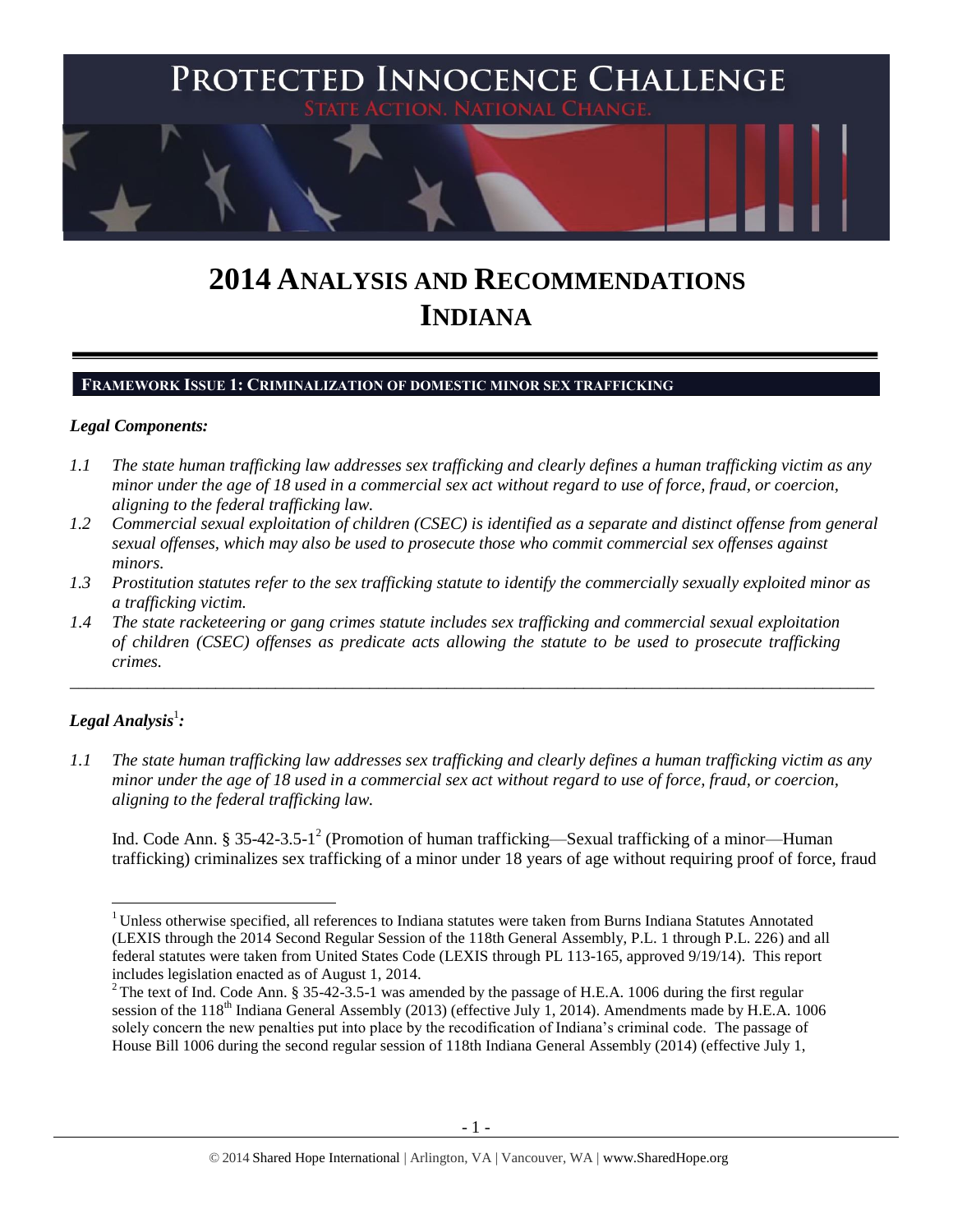or coercion under two subsections: "promotion of human trafficking of a minor" in subsection (b) and "sexual trafficking of a minor" in subsection (c).

Subsection (b) provides,

A person who knowingly or intentionally recruits, harbors, or transports a child less than:

(1) sixteen (16) years of age with the intent of:

(A) engaging the child in:

(i) forced labor; or

(ii) involuntary servitude; or

(B) inducing or causing the child to:

(i) engage in prostitution; or

<span id="page-1-2"></span><span id="page-1-1"></span>(ii) participate in sexual conduct (as defined by IC 35-42-4-4);

commits promotion of human trafficking of a minor, a Level  $3<sup>3</sup>$  felony. It is not a defense to a prosecution under this subsection that the child consented to engage in prostitution or to participate in sexual conduct.

Subsection (c) states, "A person who is at least eighteen (18) years of age who knowingly or intentionally sells or transfers custody of a child less than sixteen (16) years of age for the purpose of prostitution or participating in sexual conduct (as defined by IC 35-42-4-4) commits sexual trafficking of a minor, a Level  $2^4$  felony."

Ind. Code Ann. § 35-42-3.5-1(d) is age neutral and provides,

A person who knowingly or intentionally pays, offers to pay, or agrees to pay money or other property to another person for an individual who the person knows has been forced into:

(1) forced labor;

 $\overline{a}$ 

- (2) involuntary servitude; or
- <span id="page-1-0"></span>(3) prostitution; commits human trafficking, a Level  $5<sup>5</sup>$  felony.

Subsection (a), which is also age-neutral, provides,

A person who, by force, threat of force, or fraud, knowingly or intentionally recruits, harbors, or transports another person: by force, threat of force, or fraud:

<sup>2014)</sup> made amendments to H.E.A. 1006. The amendments made by H.E.A. 1006 and H.B. 1006 collectively are reflected in this report.

 $3$  A Level 3 felony is punishable with a term of imprisonment between 3-20 years, "with the advisory sentence being six (6)," and a possible fine up to \$10,000. Ind. Code Ann. §35-50-2-5(b). The text of Ind. Code Ann. § 35-50-2-5 included here and elsewhere in this report includes amendments made by the passage of H.E.A. No. 1006 during the first regular session of 118th Indiana General Assembly (2013) and H.B. 1006 during the second regular session of the 118th Indiana General Assembly (2014) (effective July 1, 2014). *See supra* not[e 2.](#page-0-0)

 $4$  A Level 2 felony is punishable by an imprisonment term of 10–30 years, "with the advisory sentence being 17 1/2 years," and a possible fine up to \$10,000. Ind. Code Ann. § 35-50-2-4.5. The text of Ind. Code Ann. § 35-50-2-4.5 included here and elsewhere in this report includes amendments made by the passage of H.E.A. No. 1006 during the first regular session of 118th Indiana General Assembly (2013) and H.B. 1006 during the second regular session of the 118th Indiana General Assembly (2014) (effective July 1, 2014). *See supra* not[e 2.](#page-0-0)

 $5$  A Level 5 felony is punishable by an imprisonment term of 2-8 years, "with the advisory sentence being four (4) years," and a possible fine up to \$10,000. Ind. Code Ann. § 35-50-2-6(c). The text of Ind. Code Ann. § 35-50-2-6 included here and elsewhere in this report includes amendments made by the passage of H.E.A. No. 1006 during the first regular session of 118th Indiana General Assembly (2013) and H.B. 1006 during the second regular session of the 118<sup>th</sup> Indiana General Assembly (2014) (effective July 1, 2014). *See supra* not[e 2.](#page-0-0)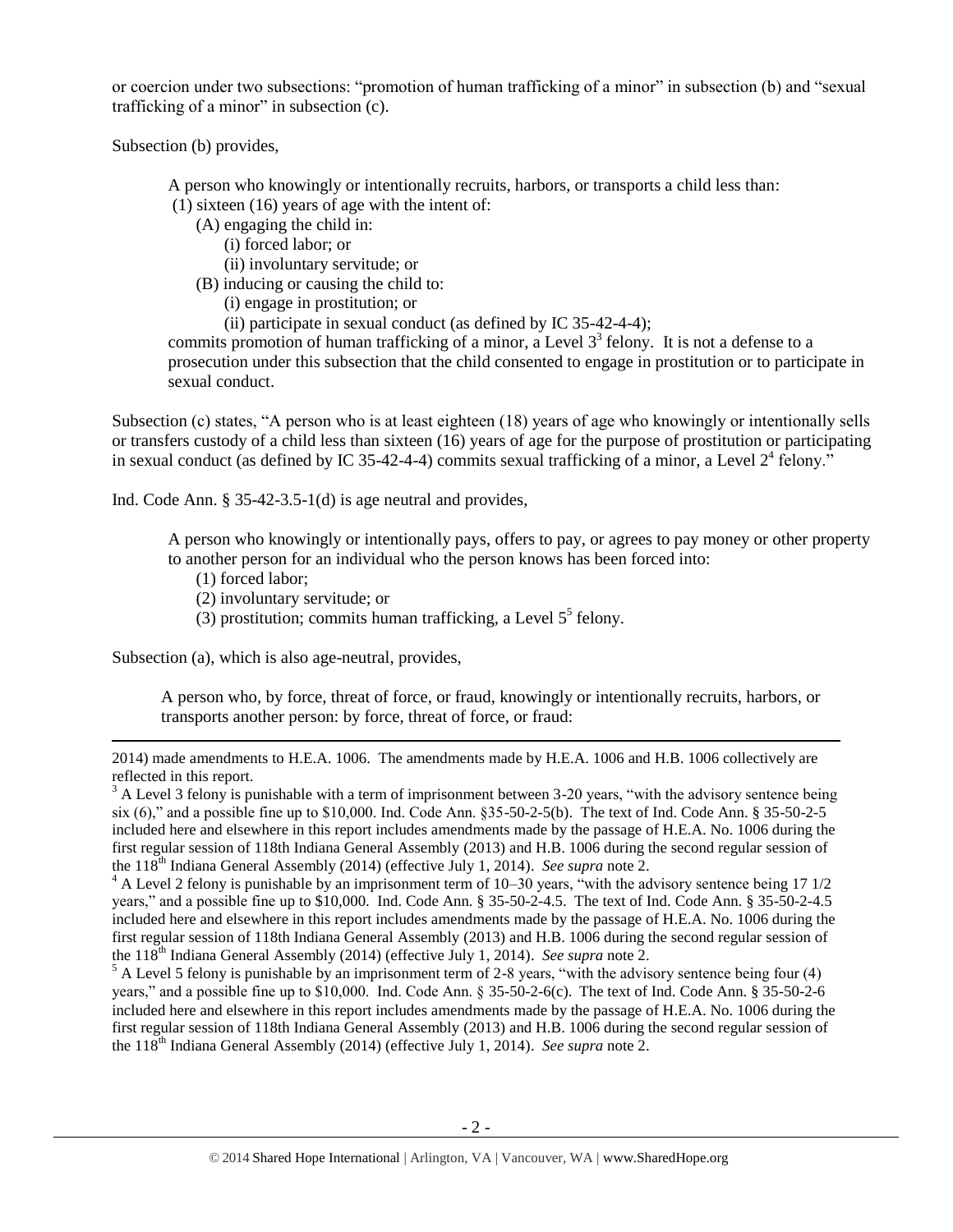- (1) to engage the other person in:
	- (A) forced labor; or
- (B) involuntary servitude; or
- (2) to force the other person into:
	- (A) marriage; or
	- (B) prostitution; or

<span id="page-2-0"></span>(C) participating in sexual conduct (as defined by IC 35-42-4-4); commits promotion of human trafficking, a Level  $4^6$  felony.

*1.2 Commercial sexual exploitation of children (CSEC) is identified as a separate and distinct offense from general sexual offenses, which may also be used to prosecute those who commit commercial sex offenses against minors.*

Two laws treat CSEC separately from non-commercial sex offenses in Indiana.

1. Ind. Code Ann. § 35-45-4-4 7 (Promoting prostitution) states,

A person who:

<span id="page-2-2"></span>(1) Knowingly or intentionally entices or compels another person to become a prostitute;

(2) Knowingly or intentionally procures, or offers or agrees to procure, a person for another person for the purpose of prostitution;

(3) Having control over the use of a place, knowingly or intentionally permits another person to use the place for prostitution;

(4) Receives money or other property from a prostitute, without lawful consideration, knowing it was earned in whole or in part from prostitution; or

(5) Knowingly or intentionally conducts or directs another person to a place for the purpose of prostitution.

commits promoting prostitution, a Level  $5^8$  felony. However, the offense is a Level  $4^9$  felony under subdivision (1) if the person enticed or compelled is under eighteen (18) years of age.

2. Ind. Code Ann.  $\S 35-42-4-4(b)^{10}$  (Child exploitation) states

A person who knowingly or intentionally:

<span id="page-2-1"></span>(1) manages, produces, sponsors, presents, exhibits, photographs, films, videotapes, or creates a

 $6$  A Level 4 felony is punishable by a term of imprisonment between 2-12 years, "with the advisory sentence being four (4) years" and a possible fine up to \$10,000. Ind. Code Ann. § 35-50-2-5.5. The text of Ind. Code Ann. § 35- 50-2-5.5 included here and elsewhere in this report includes amendments made by the passage of H.E.A. No. 1006 during the first regular session of 118th Indiana General Assembly (2013) and H.B. 1006 during the second regular session of the 118<sup>th</sup> Indiana General Assembly (2014). *See supra* note 2.

<sup>&</sup>lt;sup>7</sup> The text of Ind. Code Ann. § 35-45-4-4 included here and elsewhere in this report includes amendments made by the passage of H.E.A. No. 1006 during the first regular session of 118th Indiana General Assembly (2013) and H.B. 1006 during the second regular session of the 118<sup>th</sup> Indiana General Assembly (2014) (effective July 1, 2014). *See supra* note 2.

<sup>8</sup> *See supra* note [5.](#page-1-0)

<sup>9</sup> *See supra* note [6.](#page-2-0)

<sup>&</sup>lt;sup>10</sup> The text of Ind. Code Ann. § 35-42-4-4 included here and elsewhere in this report includes amendments made by the passage of H.E.A. No. 1006 during the first regular session of 118th Indiana General Assembly (2013) and H.B. 1006 during the second regular session of the 118th Indiana General Assembly (2014) (effective July 1, 2014). *See supra* note [2.](#page-0-0)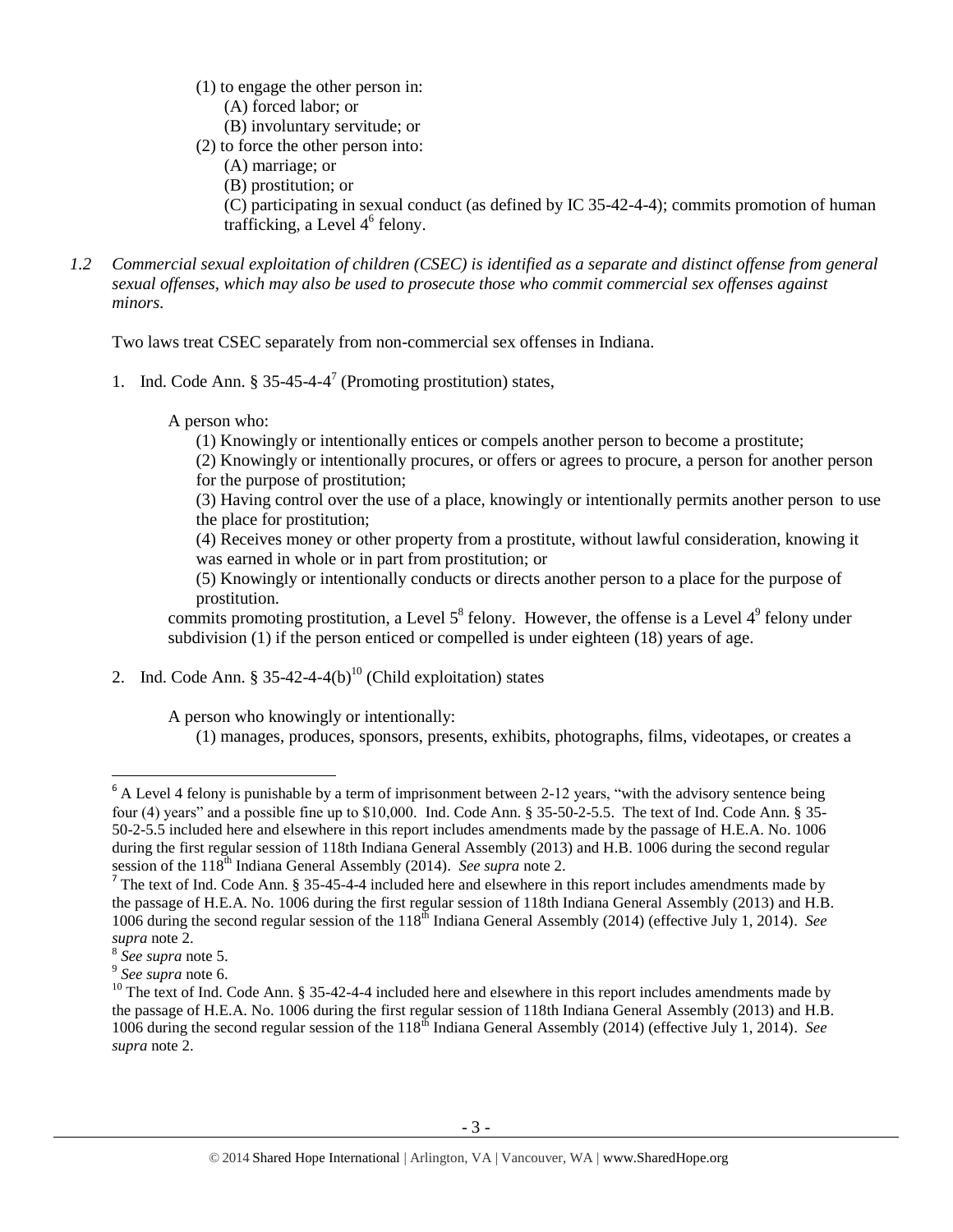digitized image of any performance or incident that includes sexual conduct by a child under eighteen (18) years of age;

(2) disseminates, exhibits to another person, offers to disseminate or exhibit to another person, or sends or brings into Indiana for dissemination or exhibition matter that depicts or describes sexual conduct by a child under eighteen (18) years of age; or

<span id="page-3-3"></span>(3) makes available to another person a computer, knowing that the computer's fixed drive or peripheral device contains matter that depicts or describes sexual conduct by a child less than eighteen (18) years of age;

commits child exploitation, a Level  $5<sup>11</sup>$  felony.

Certain non-commercial sexual offenses may be applicable in cases involving the commercial sexual exploitation of a child. These include the following:

1. Ind. Code Ann.  $\S 35-42-4-6^{12}$  (Child solicitation), which states,

<span id="page-3-0"></span>(b) A person eighteen (18) years of age or older who knowingly or intentionally solicits<sup>13</sup> a child under fourteen (14) years of age, or an individual the person believes to be a child under fourteen (14) years of age, to engage in:

<span id="page-3-1"></span>(1) sexual intercourse;

<span id="page-3-2"></span>(2) other sexual conduct (as defined in IC 35-31.5-2-221.5<sup>14</sup>); or

(3) any fondling or touching intended to arouse or satisfy the sexual desires of either the child or the older person;

commits child solicitation, a Level  $5^{15}$  felony.

(c) A person at least twenty-one (21) years of age who knowingly or intentionally solicits a child at least fourteen (14) years of age but less than sixteen (16) years of age, or an individual the person believes to be a child at least fourteen (14) years of age but less than sixteen (16) years of age, to engage in:

(1) sexual intercourse;

(2) other sexual conduct (as defined in IC 35-31.5-2-221.5); or

(3) any fondling or touching intended to arouse or satisfy the sexual desires of either the child or the older person;

commits child solicitation, a Level 5<sup>16</sup> felony.

 $\overline{a}$ 

<sup>15</sup> *See supra* note [5.](#page-1-0)

<sup>11</sup> *See supra* note [5.](#page-1-0)

 $12$ The text of Ind. Code Ann. § 35-42-4-6 included here and elsewhere in this report includes amendments made by the passage of H.E.A. No. 1006 during the first regular session of 118th Indiana General Assembly (2013) and H.B. 1006 during the second regular session of the 118<sup>th</sup> Indiana General Assembly (2014) (effective July 1, 2014). *See supra* note [2.](#page-0-0)

 $13$  Solicitation is defined as "to command, authorize, urge, incite, request, or advise an individual." Ind. Code Ann. § 35-42-4-6(a).

 $14$  Other sexual conduct is defined as "an act involving: (1) a sex organ of one (1) person and the mouth or anus of another person; or (2) the penetration of the sex organ or anus of a person by an object." Ind. Code Ann. § 35-31.5- 2-221.5. The text of Ind. Code Ann. § 35-31.5-2-221.5 included here and elsewhere in this report includes amendments made by the passage of H.E.A. No. 1006 during the first regular session of 118th Indiana General Assembly (2013) and H.B. 1006 during the second regular session of the 118th Indiana General Assembly (2014) (effective July 1, 2014). *See supra* note [2.](#page-0-0)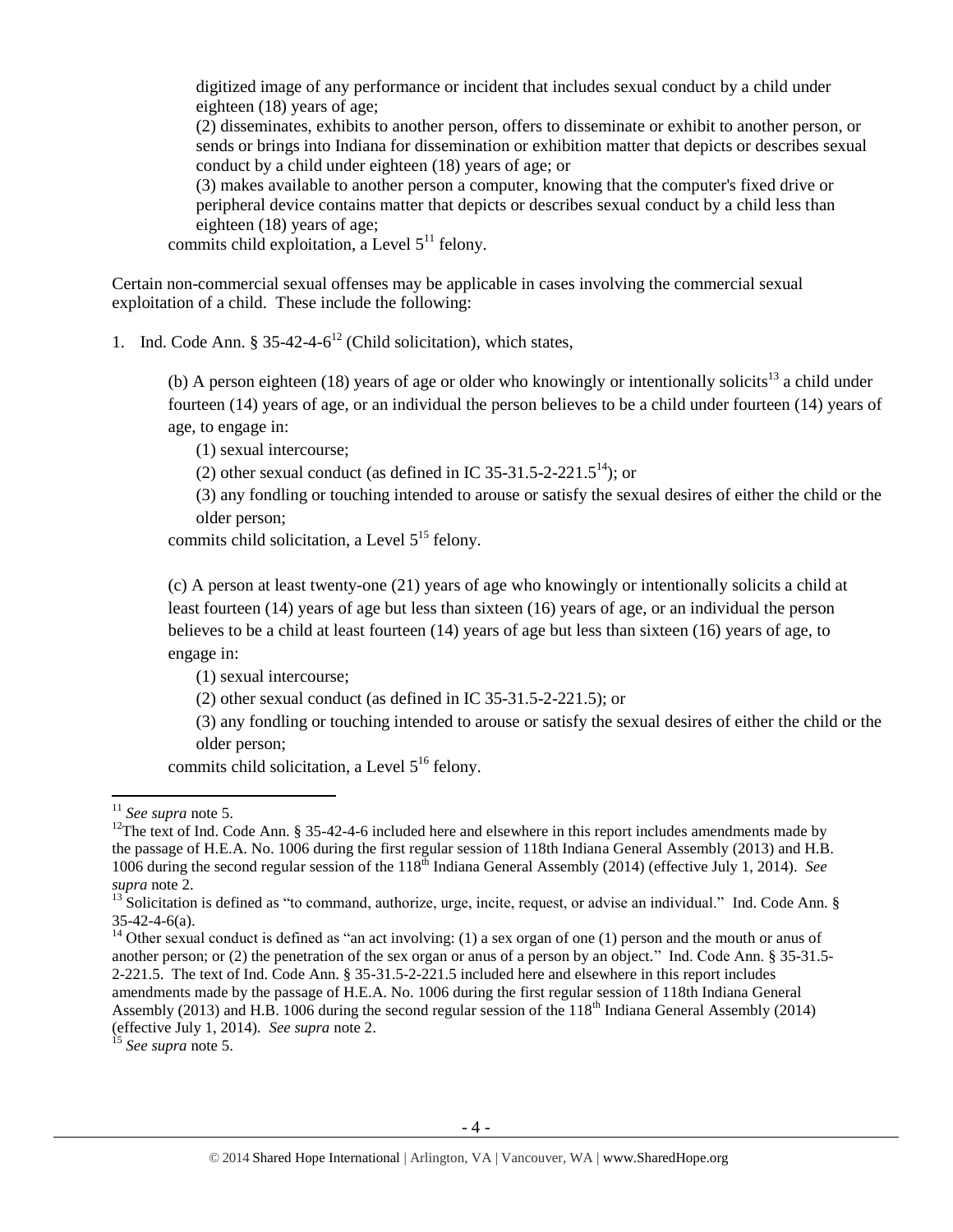2. Ind. Code Ann.  $\frac{1}{2}$  35-42-4-9(a)<sup>17</sup> (Sexual misconduct with a minor) states

<span id="page-4-1"></span>A person at least eighteen (18) years of age who, with a child at least fourteen (14) years of age but less than sixteen (16) years of age, performs or submits to sexual intercourse or other sexual conduct (as defined in IC 35-31.5-2-221.5) commits sexual misconduct with a minor, a Level  $5^{18}$  felony. However, the offense is:

(1) a Level  $4^{19}$  felony if it is committed by a person at least twenty-one (21) years of age...

3. Comparatively, Ind. Code Ann. § 35-42-4-9(b) (Sexual misconduct with a minor) states

A person at least eighteen (18) years of age who, with a child at least fourteen (14) years of age but less than sixteen (16) years of age, performs or submits to any fondling or touching, of either the child or the older person, with intent to arouse or to satisfy the sexual desires of either the child or the older person, commits sexual misconduct with a minor, a Level  $6^{20}$  felony. However, the offense is:

<span id="page-4-3"></span><span id="page-4-2"></span><span id="page-4-0"></span>(1) a Level  $5^{21}$  felony if it is committed by a person at least twenty-one (21) years of age...

4. Ind. Code Ann. § 35-42-4-13(c)<sup>22</sup> (Inappropriate communication with child) makes it illegal if a person 18 or older, other than a parent, guardian, or custodian of the child, or a person acting with the child's parent, guardian's, or custodian's permission, "knowingly or intentionally communicates with an individual whom the person believes to be a child less than fourteen  $(14)$  years of age concerning sexual activity<sup>23</sup> with the intent to gratify the sexual desires of the person or the individual  $\ldots$ ."<sup>24</sup>

 $\overline{\phantom{a}}$ 

<sup>18</sup> *See supra* note [5.](#page-1-0)

<sup>19</sup> *See supra* note [6.](#page-2-0)

<sup>20</sup> A Level 6 felony is punishable by an imprisonment term of six (6) months to two and one half (2  $\frac{1}{2}$ ) years, with a 1-year advisory sentence, and a possible fine up to \$10,000. Ind. Code Ann. § 35-50-2-7(b). The text of Ind. Code Ann. § 35-50-2-7 included here and elsewhere in this report includes amendments made by the passage of H.E.A. No. 1006 during the first regular session of 118th Indiana General Assembly (2013) and H.B. 1006 during the second regular session of the 118<sup>th</sup> Indiana General Assembly (2014) (effective July 1, 2014). *See supra* note [2.](#page-0-0) <sup>21</sup> *See supra* note [5.](#page-1-0)

 $22$  The text of Ind. Code Ann. § 35-42-4-13 included here and elsewhere in this report includes amendments made by the passage of H.E.A. No. 1006 during the first regular session of 118th Indiana General Assembly (2013) and H.B. 1006 during the second regular session of the 118th Indiana General Assembly (2014) (Effective July 1, 2014). *See supra* note [2.](#page-0-0)

<sup>23 "</sup>Sexual activity" is defined as "sexual intercourse, other sexual conduct (as defined in IC 35-31.5-2-221.5), or the fondling or touching of the buttocks, genitals, or female breasts." Ind. Code Ann. § 35-42-4-13(b). The text of Ind. Code Ann. § 35-42-4-13 included here and elsewhere in this report includes amendments made by the passage of H.E.A. No. 1006 during the first regular session of 118th Indiana General Assembly (2013) and H.B. 1006 during the second regular session of the 118<sup>th</sup> Indiana General Assembly (2014) (effective July 1, 2014). *See supra* note [2.](#page-0-0) <sup>24</sup> Ind. Code Ann. § 35-42-4-13(c) states in part that violation of the statute is classified as : "... a Class B misdemeanor. However, the offense is a Class A misdemeanor if the person commits the offense by using a computer network (as defined in IC 35-43-2-3(a))." A Class B misdemeanor is punishable by a sentence of up to 180 days' imprisonment and a possible fine up to \$1,000. If the buyer communicates with the victim via computer network, the offense increases to a Class A misdemeanor with up to one year imprisonment and a maximum fine of \$5,000. Ind. Code Ann. §§ 35-42-4-13(c), 35-50-3-2.

<sup>16</sup> *See supra* note [5.](#page-1-0)

<sup>&</sup>lt;sup>17</sup> The text of Ind. Code Ann. § 35-42-4-9 included here and elsewhere in this report includes amendments made by the passage of H.E.A. No. 1006 during the first regular session of 118th Indiana General Assembly (2013) and H.B. 1006 during the second regular session of the 118<sup>th</sup> Indiana General Assembly (2014) (effective July 1, 2014). *See supra* note [2.](#page-0-0)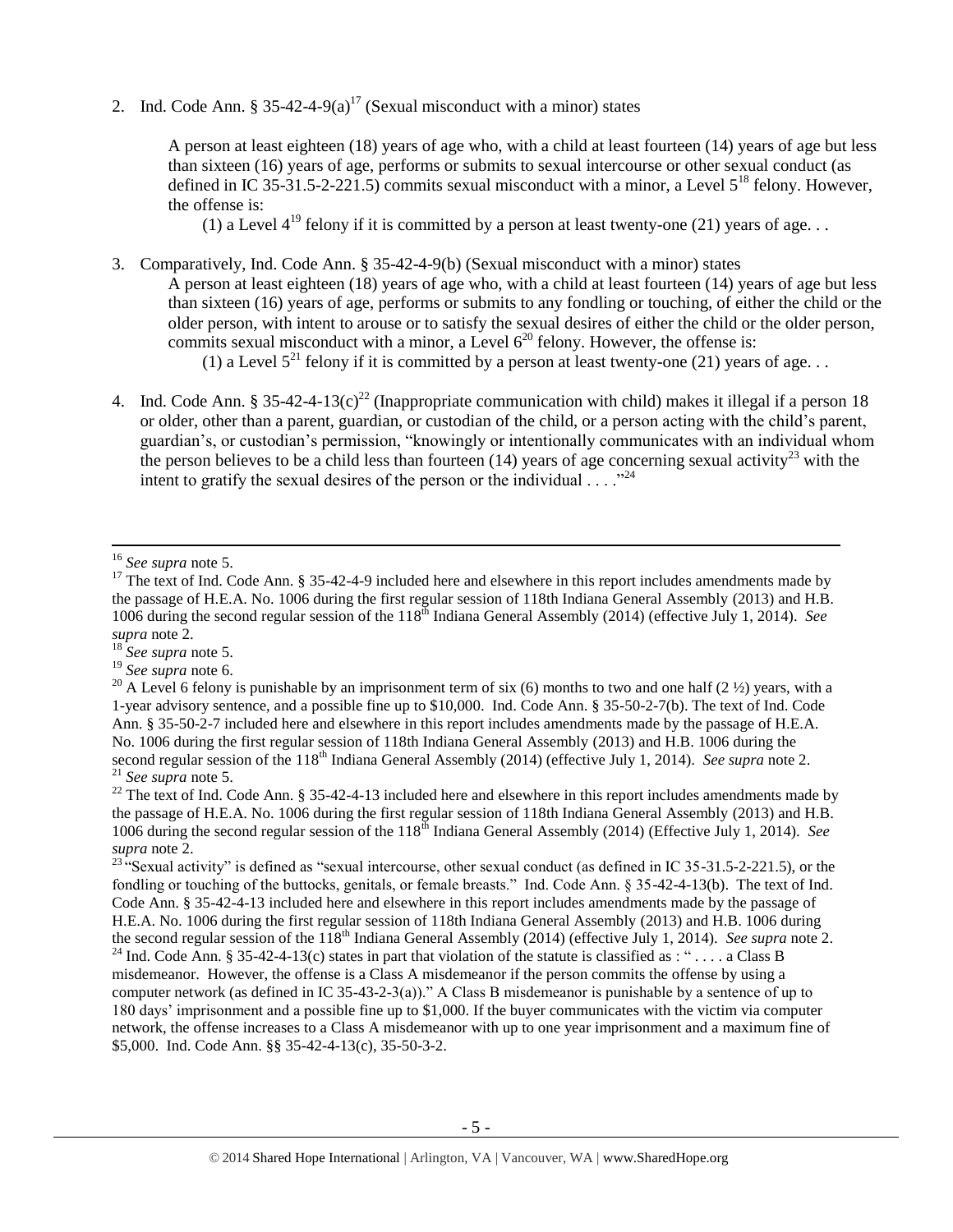5. Ind. Code Ann. § 35-42-4-3(a)<sup>25</sup> (Child molesting) makes it illegal if a person "knowingly or intentionally performs or submits to sexual intercourse or other sexual conduct" if the child is under 14. Generally, a violation is a Level  $3^{26}$  felony.<sup>27</sup> Ind. Code Ann. §§ 35-42-4-3(a), 35-50-2-5.

<span id="page-5-1"></span><span id="page-5-0"></span>Similarly, Ind. Code Ann. § 35-42-4-3(b) (Child molesting) makes it illegal if a person "performs or submits to any fondling or touching, of either the child or the older person, with intent to arouse or to satisfy the sexual desires of either the child or the older person" if the child is under 14. Generally, a violation is a Level  $4^{28}$  felony. Ind. Code Ann. §§ 35-42-4-3(b), 35-50-2-6(a).<sup>29</sup>

- 6. Under Ind. Code Ann. § 35-42-4-5(a)<sup>30</sup> (Vicarious sexual gratification), "A person eighteen (18) years of age or older who knowingly or intentionally directs, aids, induces, or causes a child under the age of sixteen (16) to touch or fondle himself or herself or another child under the age of sixteen (16) with intent to arouse or satisfy the sexual desires of a child or the older person commits vicarious sexual gratification . . . ." This crime is a Level  $5^{31}$  felony. Ind. Code Ann. §§ 35-42-4-5(a), 35-50-2-6(c).
- 7. Ind. Code Ann. § 35-42-4-5(b) states,

A person eighteen (18) years of age or older who knowingly or intentionally directs, aids, induces, or causes a child under the age of sixteen (16) to:

(1) engage in sexual intercourse with another child under sixteen (16) years of age;

(2) engage in sexual conduct with an animal other than a human being; or

<span id="page-5-2"></span>(3) engage in other sexual conduct (as defined in IC 35-31.5-2-221.5) with another person;

with intent to arouse or satisfy the sexual desires of a child or the older person commits vicarious sexual gratification, a Level  $4^{32}$  felony...

It is also unlawful under Ind. Code Ann.  $\S 35-42-4-5(c)$  when an adult "knowingly or intentionally: (1) engages in sexual intercourse; (2) engages in other sexual conduct (as defined in IC 35-31.5-2-221.5); or (3) touches or fondles the person's own body; in the presence of a child less than fourteen (14) years of age

l

<sup>&</sup>lt;sup>25</sup> The text of Ind. Code Ann. § 35-42-4-3 included here and elsewhere in this report includes amendments made by the passage H.E.A. No. 1006 during the first regular session of 118th Indiana General Assembly (2013) and H.B. 1006 during the second regular session of the 118<sup>th</sup> Indiana General Assembly (2014) (effective July 1, 2014). *See supra* note [2.](#page-0-0)

<sup>26</sup> *See supra* note [3.](#page-1-1)

<sup>&</sup>lt;sup>27</sup> Pursuant to Ind. Code Ann. § 35-42-4-3(a), the penalty for this offense is enhanced to a Level 1 felony if "(1) it is committed by a person at least twenty-one (21) years of age; (2) it is committed by using or threatening the use of deadly force or while armed with a deadly weapon; (3) it results in serious bodily injury" or it involves drugs or a controlled substance being given to the victim without the victim's knowledge. *See supra* not[e 25.](#page-5-0) <sup>28</sup> *See supra* note [6.](#page-2-0)

<sup>&</sup>lt;sup>29</sup> Pursuant to Ind. Code Ann. § 35-42-4-3(b) the offense increases to a Level 2 felony when conditions of deadly force, a deadly weapon, or drugs given to the victim without his or her knowledge are present. Ind. Code Ann. § 35- 42-4-3(b)(1). *See supra* note [4.](#page-1-2)

<sup>&</sup>lt;sup>30</sup> The text of Ind. Code Ann. § 35-42-4-5 included here and elsewhere in this report includes amendments made by the passage of H.E.A. No. 1006 during the first regular session of 118th Indiana General Assembly (2013) and H.B. 1006 during the second regular session of the  $118<sup>th</sup>$  Indiana General Assembly (2014) (effective July 1, 2014). *See supra* note [2.](#page-0-0)

<sup>31</sup> *See supra* note [5.](#page-1-0)

 $32$  *See supra* note [6.](#page-2-0) Pursuant to Ind. Code Ann. § 35-42-4-5(b), the offense is raised one degree if the victim is less than 14 and four degrees if it committed with deadly force, a deadly weapon, results in serious bodily injury, or if drugs or controlled substances were given to the victim without his or her knowledge.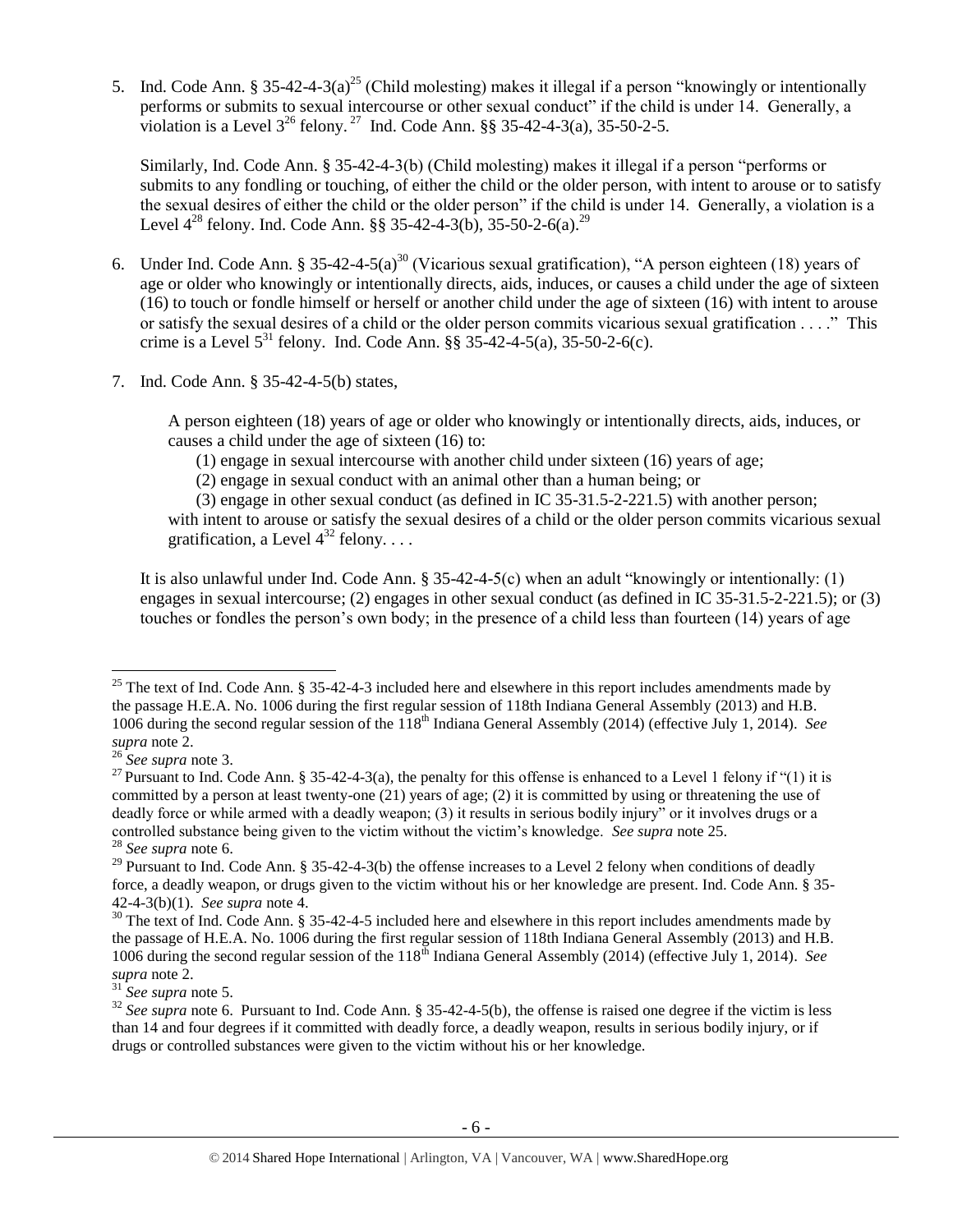with the intent to arouse or satisfy the sexual desires of the child or the older person . . . ." A violation of Ind. Code Ann. §§ 35-42-4-5(c) is classified as a Level  $6^{33}$  felony. Ind. Code Ann. § 35-50-2-7(b).

*1.3 Prostitution statutes refer to the sex trafficking statute to identify the commercially sexually exploited minor as a trafficking victim.* 

Ind. Code Ann. § 35-45-4- $2^{34}$  (Prostitution) does not refer to the human trafficking law when the person charged is a minor under 18.

- <span id="page-6-1"></span>1.3.1 Recommendation: Amend Ind. Code Ann. § 35-45-4-2 (Prostitution), when the person charged is a minor, to refer to Ind. Code Ann. § 35-42-3.5-1 to clarify the status of the victim as a trafficking victim.
- *1.4 The state racketeering or gang crimes statute includes sex trafficking and commercial sexual exploitation of children (CSEC) offenses as predicate acts allowing the statute to be used to prosecute trafficking crimes.*

Ind. Code Ann. § 35-45-6-2<sup>35</sup> (Corrupt business influence) states,

## A person:

<span id="page-6-0"></span>(1) who has knowingly or intentionally received any proceeds directly or indirectly derived from a pattern of racketeering activity, and who uses or invests those proceeds or the proceeds derived from them to acquire an interest in property or to establish or to operate an enterprise; (2) who through a pattern of racketeering activity, knowingly or intentionally acquires or maintains, either directly or indirectly, an interest in or control of property or an enterprise; or (3) who is employed by or associated with an enterprise, and who knowingly or intentionally conducts or otherwise participates in the activities of that enterprise through a pattern of racketeering activity;

commits corrupt business influence, a Level  $5^{36}$  felony.

Pursuant to Ind. Code Ann. § 35-45-6-1(e)<sup>37</sup> (Definitions), "racketeering activity means to commit, to attempt to commit, to conspire to commit a violation of, or aiding and abetting in a violation of any of the following:

. . .

(8) Human and sexual trafficking crimes (IC 35-42-3.5)

<sup>(9)</sup> Child exploitation (IC 35-42-4-4)

<sup>(24)</sup> Promoting prostitution (IC 35-45-4-4).

<sup>33</sup> *See supra* note [20.](#page-4-0)

<sup>&</sup>lt;sup>34</sup> The text of Ind. Code Ann. § 35-45-4-2 included here and elsewhere in this report includes amendments made by the passage of H.E.A. No. 1006 during the first regular session of 118th Indiana General Assembly (2013) and H.B. 1006 during the first second regular session of the 118th Indiana General Assembly (2014). *See supra* not[e 2.](#page-0-0)

<sup>&</sup>lt;sup>35</sup> The text of Ind. Code Ann. § 35-45-6-2 included here and elsewhere in this report includes amendments made by the passage of H.E.A. No. 1006 during the first regular session of 118th Indiana General Assembly (2013) and HB 1006 during the second regular session of the 118th Indiana General Assembly (2014) (effective July 1, 2014). *See supra* note [2.](#page-0-0)

<sup>36</sup> *See supra* note [5.](#page-1-0)

 $37$  The text of Ind. Code Ann. § 35-45-6-1 included here and elsewhere in this report includes amendments made by the passage of H.E.A. No. 1006 during the first regular session of 118th Indiana General Assembly (2013) and HB 1006 during the second regular session of the 118th Indiana General Assembly (2014) (effective July 1, 2014). *See supra* note [2.](#page-0-0)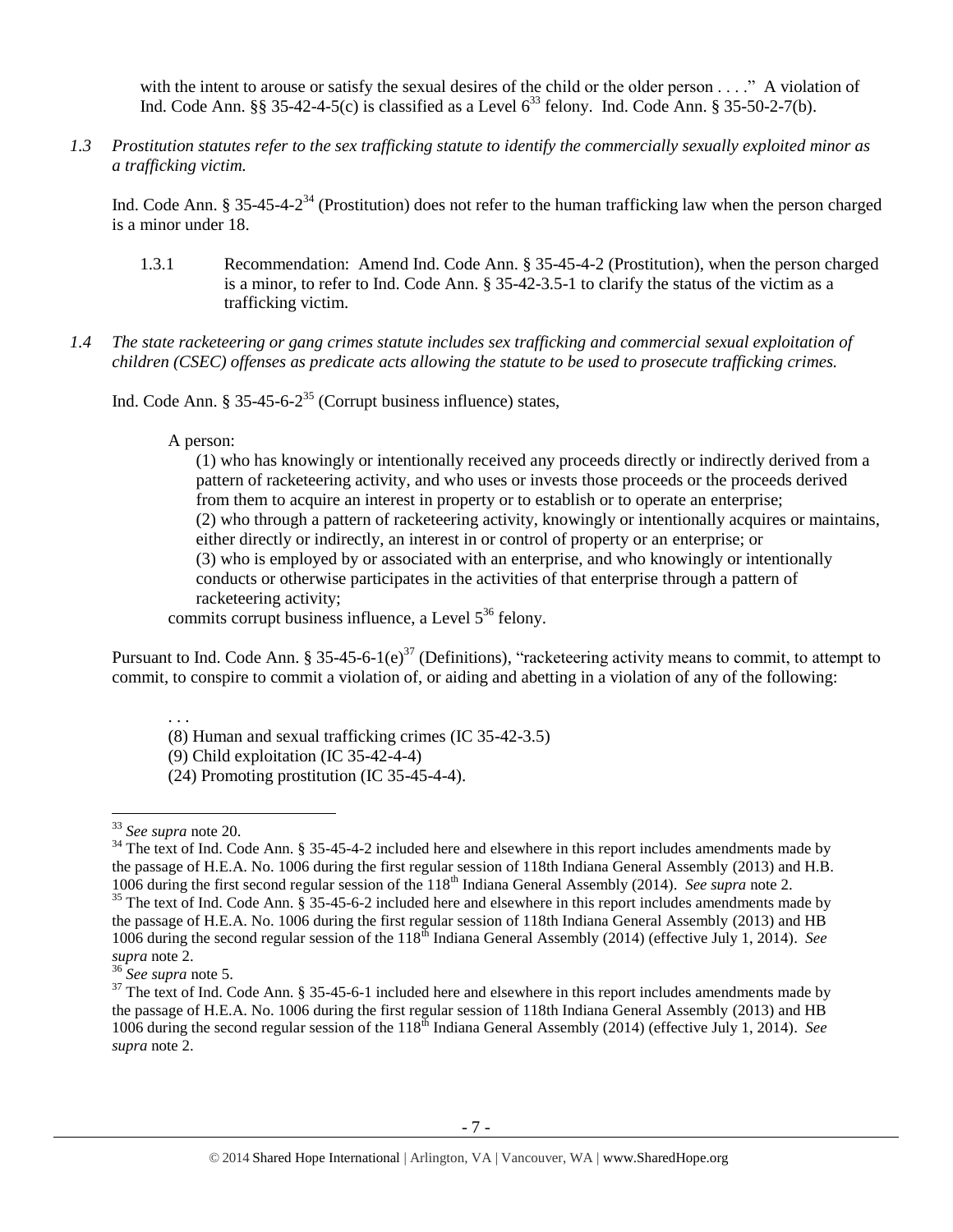A "pattern of racketeering activity" is defined in Ind. Code Ann. § 35-45-6-1(d) as "engaging in at least two (2) incidents of racketeering activity that have the same or similar intent, result, accomplice, victim, or method of commission, or that are otherwise interrelated by distinguishing characteristics that are not isolated incidents." The definition also states, "[T]he incidents are a pattern of racketeering activity only if at least one (1) of the incidents occurred after August 31, 1980, and if the last of the incidents occurred within five (5) years after a prior incident of racketeering activity."

Ind. Code Ann. § 35-45-6-2 (Corrupt business influence) makes it a Level 5<sup>38</sup> felony if a person, among other things, "knowingly or intentionally received any proceeds directly or indirectly derived from a pattern of racketeering activity, and . . . uses or invests those proceeds or the proceeds derived from them to acquire an interest in property or to establish or to operate an enterprise."

Where the alleged enterprise is a criminal gang<sup>39</sup> other statutes also apply. Ind. Code Ann. § 35-45-9-3(c)<sup>40</sup> states, "A person who knowingly or intentionally commits an act (1) with the intent to benefit, promote, or further the interests of a criminal gang; or (2) for the purpose of increasing the person's own standing or position within a criminal gang; commits criminal gang activity."

"Criminal gang" is defined as "a group with at least three (3) members that specifically: (1) either: (A) promotes, sponsors, or assists in; or (B) participates in; or (2) requires as condition of membership or continued membership; the commission of a felony or an act that would be a felony if committed by an adult . . . ." Ind. Code Ann. § 35-45-9-1. Criminal gang activity is a Level  $6^{41}$  felony. Ind. Code Ann. §§ 35-45-9-3(c)(2), 35- $50-2-7(b)$ .

l <sup>38</sup> *See supra* note [5.](#page-1-0)

<sup>&</sup>lt;sup>39</sup> A person who "knowingly or intentionally solicits, recruits, entices, or intimidates another to join a criminal gang or remain in a criminal gang" commits criminal gang recruitment, a Level 6 felony. Ind. Code Ann. §§ 35-45-9-5, 35-50-2- 7(a). *See supra* note [20.](#page-4-0)

 $40$  The text of Ind. Code Ann. § 35-45-9-3 included here and elsewhere in this report includes amendments made by the passage of H.E.A. No. 1006 during the first regular session of 118th Indiana General Assembly (2013) and HB 1006 during the second regular session of the 118th Indiana General Assembly (2014) (effective July 1, 2014). *See supra* note [2.](#page-0-0)

<sup>41</sup> *See supra* note [20.](#page-4-0)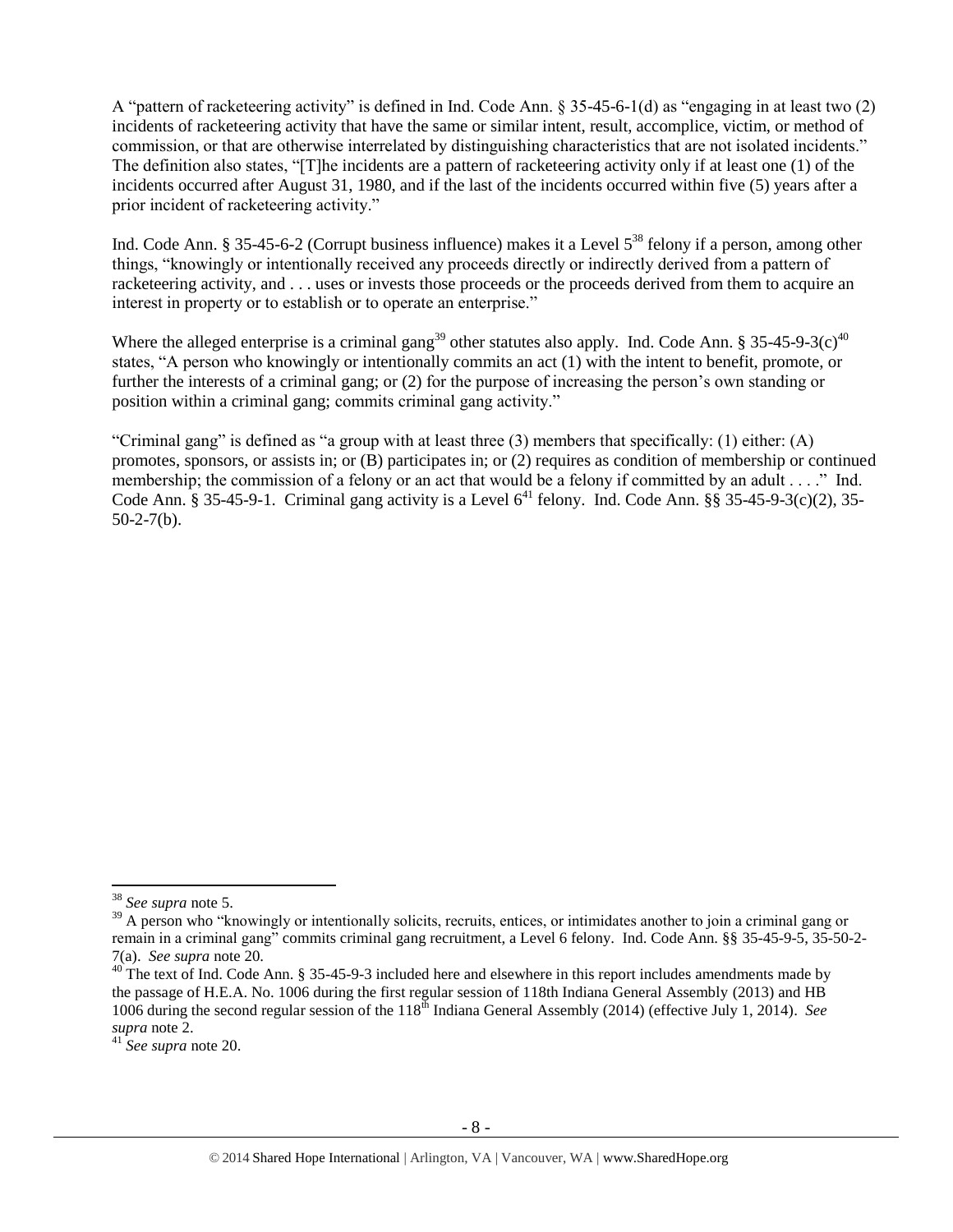#### **FRAMEWORK ISSUE 2: CRIMINAL PROVISIONS ADDRESSING DEMAND**

#### *Legal Components:*

- *2.1 The state sex trafficking law can be applied to buyers of commercial sex acts with a victim of domestic minor sex trafficking.*
- *2.2 Buyers of commercial sex acts with a minor can be prosecuted under commercial sexual exploitation of children (CSEC) laws.*
- *2.3 Solicitation of prostitution laws differentiate between buying sex acts with an adult and buying sex acts with a minor under 18.*
- *2.4 Penalties for buyers of commercial sex acts with minors are as high as federal penalties.*
- *2.5 Using the Internet to lure, entice, or purchase, or attempt to lure, entice, or purchase commercial sex acts with a minor is a separate crime or results in an enhanced penalty for buyers.*
- *2.6 No age mistake defense is permitted for a buyer of commercial sex acts with any minor under 18.*
- *2.7 Base penalties for buying sex acts with a minor under 18 are sufficiently high and not reduced for older minors.*
- *2.8 Financial penalties for buyers of commercial sex acts with minors are sufficiently high to make it difficult for buyers to hide the crime.*
- *2.9 Buying and possessing child pornography carries penalties as high as similar federal offenses.*
- *2.10 Convicted buyers of commercial sex acts with minors and child pornography are required to register as sex offenders.*

\_\_\_\_\_\_\_\_\_\_\_\_\_\_\_\_\_\_\_\_\_\_\_\_\_\_\_\_\_\_\_\_\_\_\_\_\_\_\_\_\_\_\_\_\_\_\_\_\_\_\_\_\_\_\_\_\_\_\_\_\_\_\_\_\_\_\_\_\_\_\_\_\_\_\_\_\_\_\_\_\_\_\_\_\_\_\_\_\_\_\_\_\_\_

# *Legal Analysis:*

*2.1 The state sex trafficking law can be applied to buyers of commercial sex acts with a victim of domestic minor sex trafficking.* 

Ind. Code Ann. § 35-42-3.5-1(d)<sup>42</sup> (Promotion of human trafficking—Sexual trafficking of a minor—Human trafficking) makes it a crime to purchase sex with a trafficking victim when force was used. That section states, "A person who knowingly or intentionally pays, offers to pay, or agrees to pay money or other property to another person for an individual who the person knows has been forced into: (1) forced labor; (2) involuntary servitude; or (3) prostitution; commits human trafficking, a Level  $5^{43}$  felony."

However, Ind. Code Ann. § 35-42-3.5-1(d) does not distinguish between or provide heightened penalties for buyers of prostitution with a minor as opposed to buyers of prostitution with an adult. Moreover, subsection (d) of the human trafficking statute requires the buyer to have knowledge that the victim was forced into prostitution by restricting its application to a person who knowingly purchases sex with "an individual who the person knows has been forced into . . . prostitution." Ind. Code Ann. § 35-42-3.5-1(d)(3). This crime is a Level 5 <sup>44</sup> felony. Ind. Code Ann. §§ 35-42-3.5-1(d).

2.1.1 Recommendation: Amend Ind. Code Ann. § 35-42-3.5-1(d) to provide heightened penalties for the crime of buying commercial sex acts with a minor and to remove the requirement that the

<sup>42</sup> *See supra* note [2](#page-0-0)*.*

<sup>43</sup> *See supra* note [5.](#page-1-0)

<sup>44</sup> *See supra* note [5.](#page-1-0)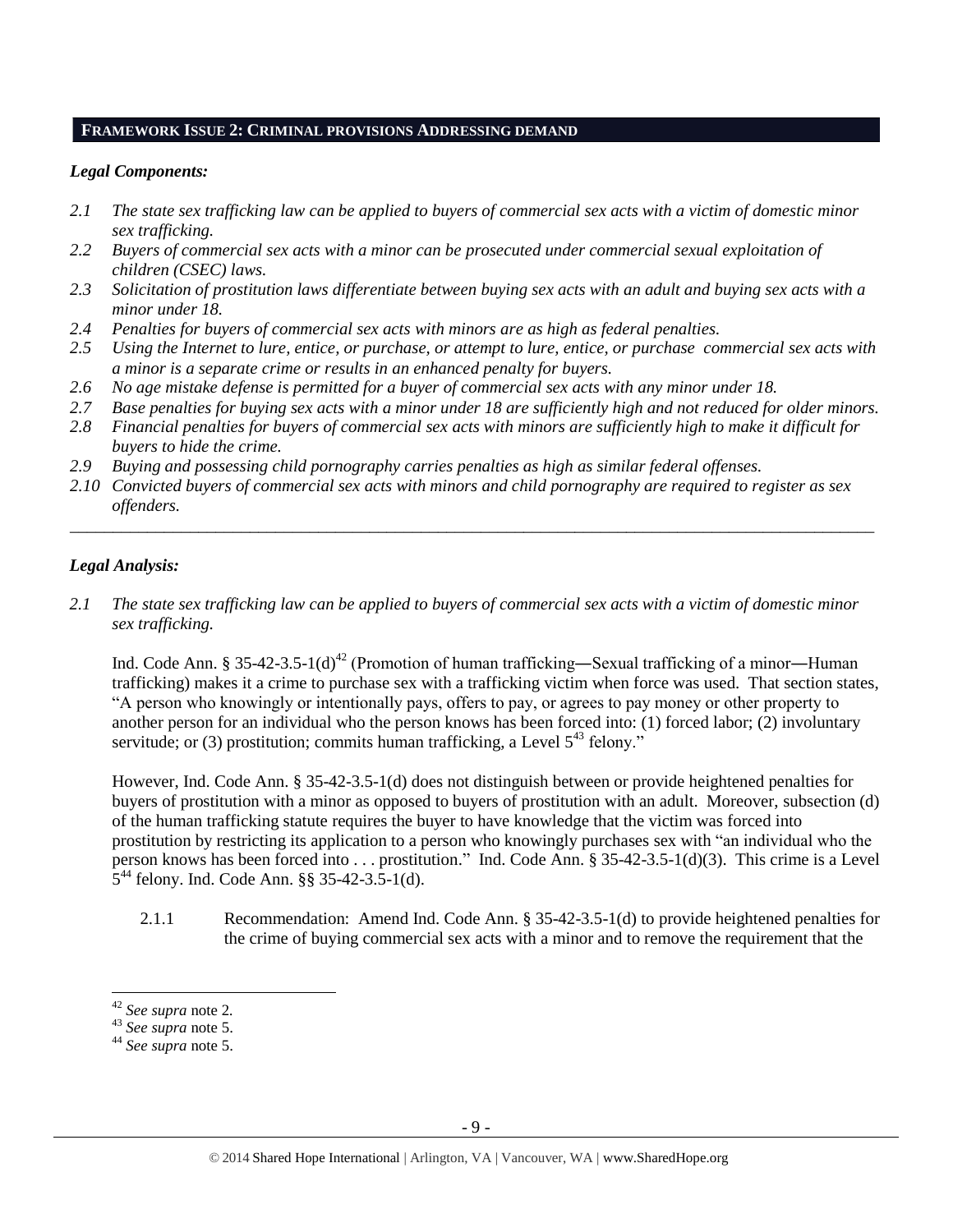defendant had knowledge that the victim was forced into prostitution when the victim is a minor.

# *2.2 Buyers of commercial sex acts with a minor can be prosecuted under commercial sexual exploitation of children (CSEC) laws.*

Indiana's CSEC offenses do not make it a crime to purchase commercial sex acts with a minor. While not expressly commercial, Ind. Code Ann. § 35-42-4-6(b)<sup>45</sup> (Child solicitation) makes it illegal if an adult "knowingly or intentionally solicits<sup>46</sup> a child under fourteen (14) years of age, or an individual the person believes to be a child under fourteen (14) years of age, to engage in: sexual intercourse; other sexual conduct (as defined in IC 35-31.5-2-221.5);<sup>47</sup> or any fondling or touching intended to arouse or satisfy the sexual desires of either the child or the older person." Similarly, Ind. Code Ann. § 35-42-4-6(c) makes it illegal if a person 21 years of age or older "knowingly or intentionally solicits a child at least fourteen (14) years of age but less than sixteen (16) years of age, or an individual the person believes to be a child at least fourteen (14) years of age but less than sixteen (16) years of age, to engage in: (1) sexual intercourse; (2) other sexual conduct; or (3) any fondling or touching intended to arouse or satisfy the sexual desires of either the child or the older person." Ind. Code Ann. § 35-42-4-6(c). Both of these offenses are generally Level 5<sup>48</sup> felonies. Ind. Code Ann. § 35-42-4-6(b), (c).

Additionally, under Ind. Code Ann. § 35-42-4-6(b)(2) if a person solicits a child or person they believe to be younger than 14 years of age "to engage in sexual intercourse or other sexual conduct (as defined in IC 35-31.5- 2-221.5) and: commits the offense by using a computer network (as defined in IC 35-43-2-3(a)) and travels to meet the child or individual person believed to be a child; or has a previous unrelated conviction for committing an offense under this section" they have committed a Level  $4^{49}$  felony. Ind. Code Ann. § 35-42-4-6(b) additionally adds that the person whom solicits the "child or individual person believed to be a child at least fourteen (14) but less than sixteen (16) years of age to engage in sexual intercourse or other sexual conduct (as defined in IC 35-31.5-2-221.5) and makes the solicitation by using a computer network (as defined in IC 35-43- 2-3-(a))" a Level  $5^{50}$  felony. However, there is still a divisional difference between the solicitation of an older and younger minor, as 16 and 17-year-old minors are not included. Ind. Code Ann. § 35-42-4-6.

Other non-commercial sexual offense laws could also be used to prosecute buyers of sex with minors. However, most apply only to minors under the ages of 14 or 16. Specifically, buyers of sex with a younger minor may be prosecuted under Ind. Code Ann.  $\S 35-42-4-9(a)^{51}$  (Sexual misconduct with a minor),  $\S 35-42-4-9(a)^{51}$ 9(b) (Sexual misconduct with a minor), § 35-42-4-3<sup>52</sup> (Child molesting), § 35-42-4-5(a)<sup>53</sup> (Vicarious sexual gratification), and § 35-42-4-13(c)<sup>54</sup> (Inappropriate communication with child). Violations of these laws range from Class B misdemeanors to Level 2 felonies, and penalties range from an imprisonment term of 180 days–50 years with possible fines between \$1,000 and  $$10,000$ .<sup>55</sup>

 $\overline{\phantom{a}}$ 

<sup>47</sup> *See supra* note [14.](#page-3-2)

<sup>49</sup> *See supra* note [6.](#page-2-0)

<sup>45</sup> *See supra* note [12.](#page-3-0) 

<sup>46</sup> *See supra* note [13.](#page-3-1)

<sup>48</sup> *See supra* note [5.](#page-1-0)

<sup>50</sup> *See supra* note [5.](#page-1-0)

<sup>51</sup> *See supra* note [17.](#page-4-1)

<sup>52</sup> *See supra* note [25.](#page-5-0)

<sup>53</sup> *See supra* note [30.](#page-5-1)

<sup>54</sup> *See supra* note [22.](#page-4-2)

<sup>55</sup> *See supra* Section 1.2 for a full description of these offenses.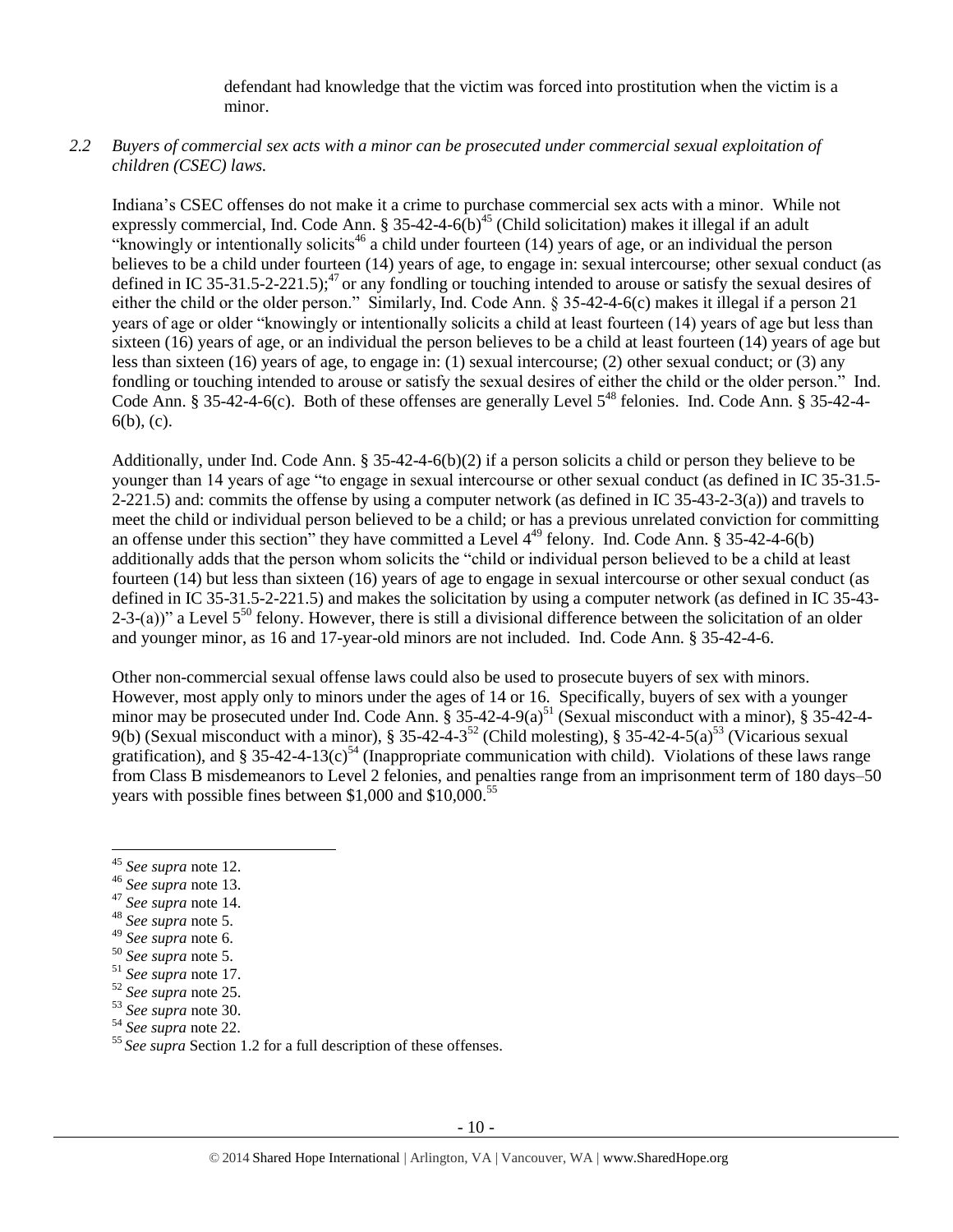- 2.2.1 Recommendation: Enact a law that separately criminalizes buying sex with a minor.
- *2.3 Solicitation of prostitution laws differentiate between buying sex acts with an adult and buying sex acts with a minor under 18.*

Ind. Code Ann. § 35-45-4-3<sup>56</sup> (Patronizing a prostitute) does not differentiate between buying sex with an adult and the buying of sex with a minor. A Class A misdemeanor is committed when a person

<span id="page-10-0"></span>knowingly or intentionally pays, or offers or agrees to pay, money or other property to another person: (1) For having engaged in, or on the understanding that the other person will engage in, sexual intercourse or other sexual conduct (as defined in IC-35-31.5-2-211.5) with the person or with any other person; or (2) For having fondled, or on the understanding that the other person will fondle, the genitals of the person or any other person. Ind. Code Ann. § 35-45-4-3.

A violation is punishable by a prison sentence up to 1 year and a possible fine not to exceed \$5,000. Ind. Code Ann. §§ 35-45-4-3, 35-50-3-2. Buyers with two prior convictions will be charged with a Level  $6^{57}$  felony. Ind. Code Ann. §§ 35-50-2-7(a),<sup>58</sup> 35-45-4-3. The same penalties apply regardless of the prostituted person's age.

- 2.3.1 Recommendation: Amend Ind. Code Ann. § 35-45-4-3 (Patronizing a prostitute) to refer cases of patronizing a prostitute where the victim is under 18 to Ind. Code Ann. § 35-42-3.5-1 (Promotion of human trafficking—Sexual trafficking of a minor—Human trafficking) to clarify that purchasing sex with a minor is trafficking.
- *2.4 Penalties for buyers of commercial sex acts with minors are as high as federal penalties.*

A buyer of a commercial sex act from a child can be charged with a variety of offenses under Indiana law. For example, when applicable to buyers, a violation of Ind. Code Ann. § 35-42-3.5-1(d)<sup>59</sup> (Promotion of human trafficking—Sexual trafficking of a minor—Human trafficking) is a Level  $5^{60}$  felony.

Also, several non-commercial sexual offenses may apply to buyers, including violations of Ind. Code Ann. § 35-42-4-3(a)<sup>61</sup> (Child molesting), which is a Level  $3^{62}$  felony, and Ind. Code Ann. § 35-42-4-9(a)<sup>63</sup> and (b) (Sexual misconduct with a minor), which are Level  $5^{64}$  and  $6^{65}$  felonies respectively. An adult buyer convicted under Ind. Code Ann. § 35-42-4-6(b)<sup>66</sup> or (c) (Child solicitation) is guilty of a Level  $5^{67}$  felony.

l  $56$  The text of Ind. Code Ann. § 35-45-4-3 included here and elsewhere in this report includes amendments made by the passage of H.E.A. No. 1006 during the first regular session of 118th Indiana General Assembly (2013) and HB 1006 during the second regular session of the 118<sup>th</sup> Indiana General Assembly (2014) (effective July 1, 2014). *See supra* note [2.](#page-0-0)

<sup>57</sup> *See supra* note [20.](#page-4-0)

<sup>58</sup> *See supra* note [20.](#page-4-0)

<sup>59</sup> *See supra* note [2.](#page-0-0)

<sup>60</sup> *See supra* note [5.](#page-1-0)

<sup>61</sup> *See supra* note [25.](#page-5-0)

<sup>62</sup> *See supra* note [3.](#page-1-1)

<sup>63</sup> *See supra* note [17.](#page-4-1)

<sup>64</sup> *See supra* note [5.](#page-1-0)

<sup>65</sup> *See supra* notes [20.](#page-4-0)

<sup>66</sup> *See supra* note [12.](#page-3-0)

<sup>67</sup> *See supra* note [5.](#page-1-0)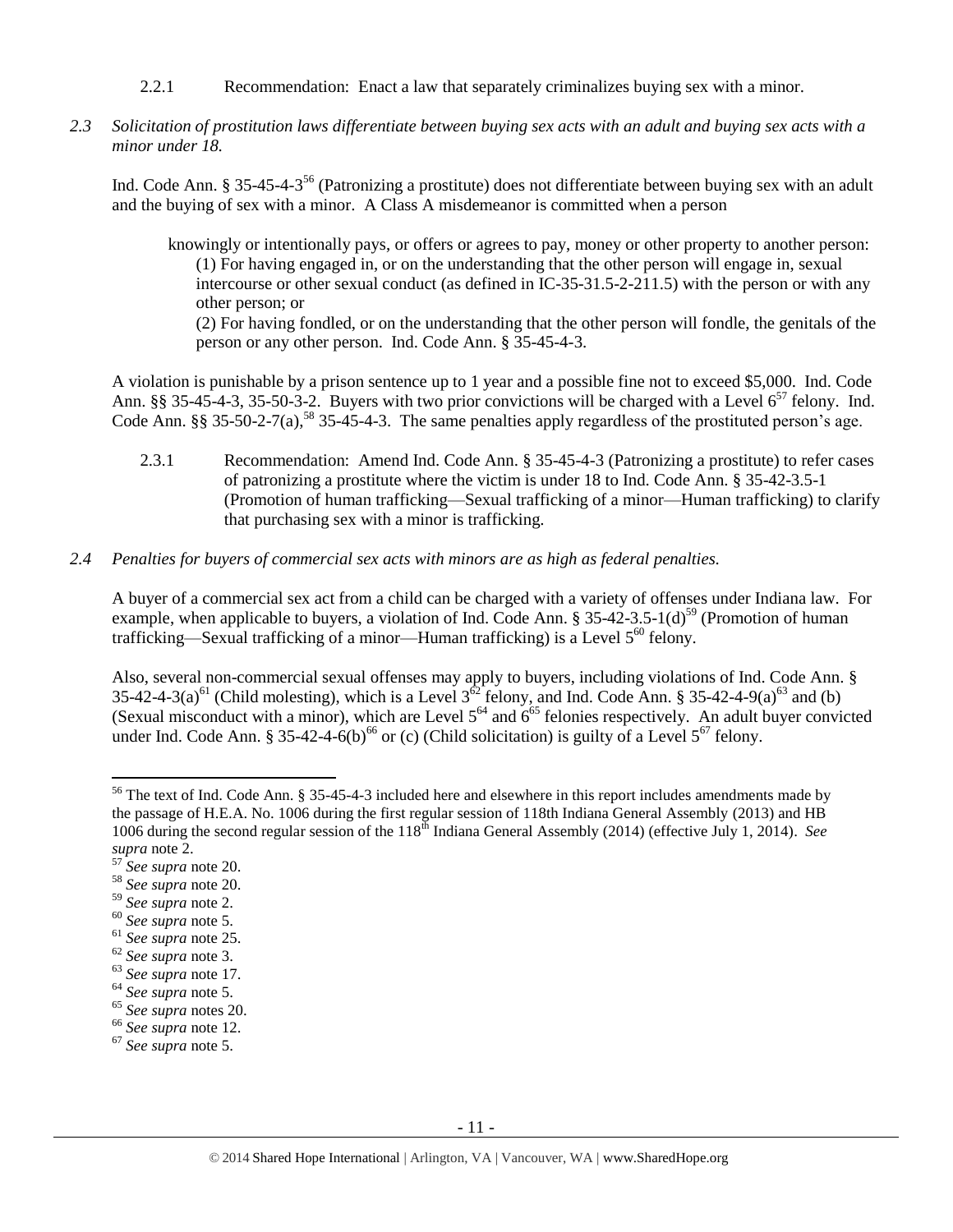Numerous crimes could be charged under Ind. Code Ann. § 35-42-4-5 (Vicarious sexual gratification), which result in a Level  $4^{68}$ ,  $5^{69}$  or  $6^{70}$  felony depending on the exact conduct.<sup>71</sup>

Additionally, a conviction under Ind. Code Ann. § 35-42-4-13(c)<sup>72</sup> (Inappropriate communication with child), is punishable as a Class A misdemeanor if done over a computer network (as defined in IC 35-43-2-3(a)); and a Level  $6^{73}$  felony if the person has a prior unrelated conviction for a sex offense.<sup>74</sup> Ind. Code Ann. §§ 35-42-4-13(c), 35-50-3-3.

<span id="page-11-0"></span>In comparison, if the victim is under the age of 14, a conviction under the Trafficking Victims Protection Act (TVPA),<sup>75</sup> for child sex trafficking is punishable by 15 years to life imprisonment and a fine not to exceed \$250,000. 18 U.S.C. §§ 1591(b)(1), 3559(a)(1), 3571(b)(3). If the victim is between the ages of 14–17, a conviction is punishable by 10 years to life imprisonment and a fine not to exceed \$250,000. 18 U.S.C.  $\S$ § 1591(b)(2), 3559(a)(1), 3571(b)(3). A conviction is punishable by mandatory life imprisonment, however, if the buyer has a prior conviction for a federal sex offense<sup>76</sup> against a minor. 18 U.S.C. § 3559(e)(1). To the extent buyers can be prosecuted under other federal CSEC laws,<sup>77</sup> a conviction is punishable by penalties ranging from a fine not to exceed \$250,000 to life imprisonment and a fine not to exceed  $$250,000.<sup>78</sup>$ 

<span id="page-11-1"></span>2.4.1 Recommendation: Bring all penalties for sex trafficking of a minor and CSEC up to the highest level under these statutes for the purchase of sex acts with a minor.

<sup>74</sup> Ind. Code Ann. § 35-42-4-13 states that the offense is a Class B misdemeanor punishable as by up to 180 days' imprisonment and a maximum fine of \$1,000. If committed over a computer network the offense is a Class A misdemeanor.

<sup>75</sup> Trafficking Victims Protection Act (TVPA) of 2000, Pub. L. No. 106-386, 114 Stat. 1464, 1466 (codified in scattered sections of 18 and 22 U.S.C.).

<sup>76</sup> Pursuant to 18 U.S.C. § 3559(e)(2), "federal sex offense" is defined as

an offense under section 1591 [18 USCS § 1591] (relating to sex trafficking of children), 2241 [18 USCS § 2241] (relating to aggravated sexual abuse),  $2242$  [18 USCS § 2242] (relating to sexual abuse),  $2244(a)(1)$ [18 USCS § 2244(a)(1)] (relating to abusive sexual contact), 2245 [18 USCS § 2245] (relating to sexual abuse resulting in death), 2251 [18 USCS § 2251] (relating to sexual exploitation of children), 2251A [18 USCS § 2251A] (relating to selling or buying of children), 2422(b) [18 USCS § 2422(b)] (relating to coercion and enticement of a minor into prostitution), or  $2423(a)$  [18 USCS §  $2423(a)$ ] (relating to transportation of minors).

<sup>77</sup> 18 U.S.C. §§ 2251A(b) (Selling or buying of children), 2251(a) (Sexual exploitation of children), 2423(a) (Transportation of a minor with intent for minor to engage in criminal sexual activity), 2422(a) (Coercion and enticement), 2252(a)(2), (a)(4) (Certain activities relating to material involving the sexual exploitation of minors).

<sup>78</sup> 18 U.S.C. §§ 2251A(b) (conviction punishable by imprisonment for 30 years to life and a fine), 2251(e) (conviction punishable by imprisonment for 15–30 years and a fine), 2423(a) (conviction punishable by imprisonment for 10 years to life and a fine), 2422(a) (conviction punishable by a fine, imprisonment up to 20 years, or both),  $2252(a)(2)$ , (4) (stating that a conviction under subsection (a)(2) is punishable by imprisonment for  $5-20$ years and a fine, while a conviction under subsection (a)(4) is punishable by imprisonment up to 10 years, a fine, or both.); *see also* 18 U.S.C §§ 3559(a)(1) (classifying all of the above listed offenses as felonies), 3571(b)(3) (providing a fine up to \$250,000 for any felony conviction).

 $\overline{\phantom{a}}$ <sup>68</sup> *See supra* note [30.](#page-5-1) 

<sup>69</sup> *See supra* note [5.](#page-1-0)

<sup>70</sup> *See supra* note [20.](#page-4-0)

<sup>71</sup> *See supra* note [32.](#page-5-2)

<sup>72</sup> *See supra* note [22.](#page-4-2)

<sup>73</sup> *See supra* note [20.](#page-4-0)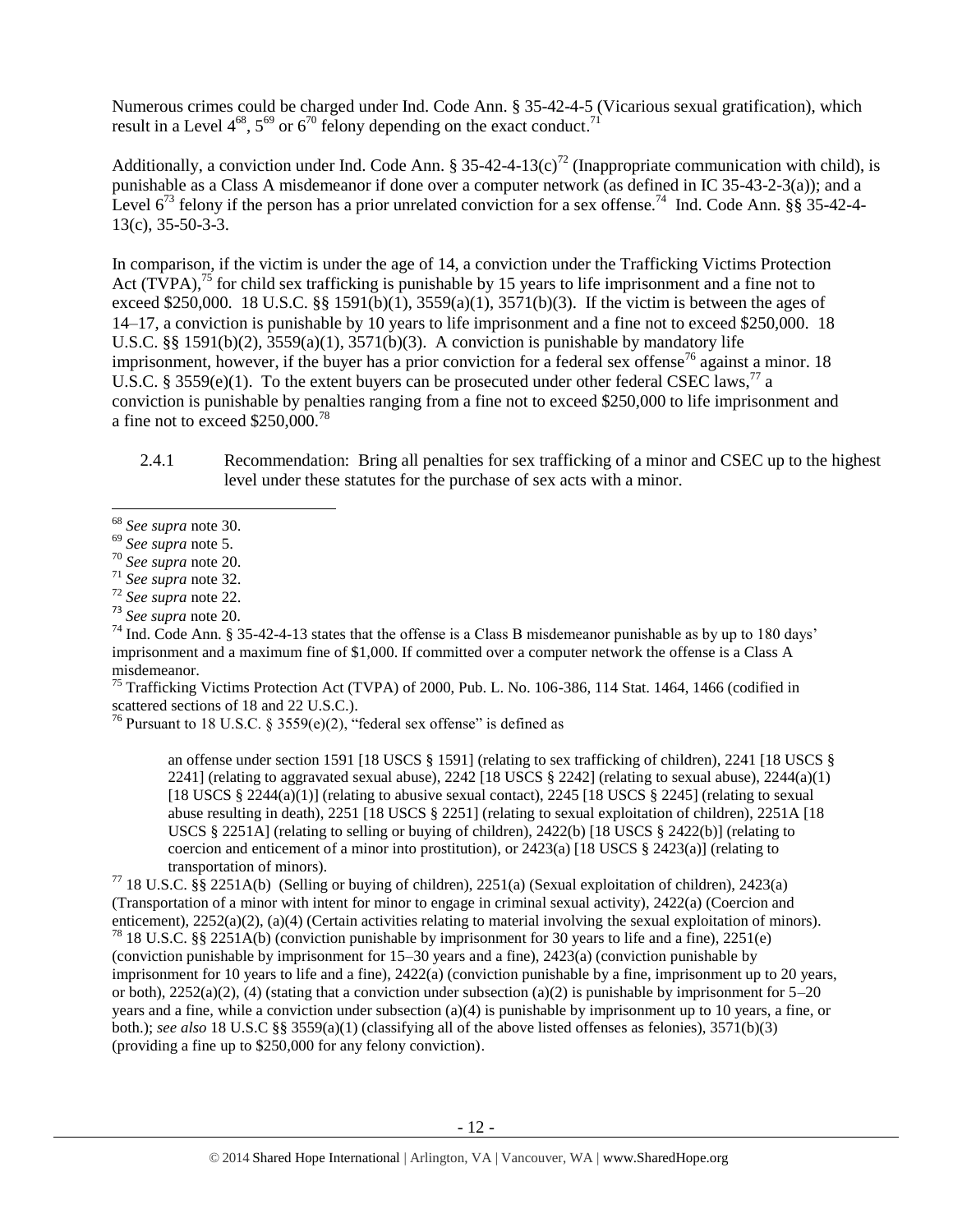*2.5 Using the Internet to lure, entice, or purchase, or attempt to lure, entice, or purchase commercial sex acts with a minor is a separate crime or results in an enhanced penalty for buyers.*

No Indiana law independently makes it a crime to use the Internet to lure, entice, recruit, or purchase commercial sex acts with a minor. However, several laws include penalty enhancements for the buyers using the Internet to commit an offense.

Under Ind. Code Ann. § 35-42-4-13(c)<sup>79</sup> (Inappropriate communication with child), the penalty is raised from a Class B misdemeanor, which carries a sentence of no more than 180 days' imprisonment and a possible fine up to \$1,000, to a Class A misdemeanor, which carries a sentence of no more than 1 year imprisonment and a possible fine up to \$5,000, if "the person commits the offense by using a computer network (as defined in IC  $35-43-2-3(a)$ .<sup>580</sup>

Similarly, Ind. Code Ann. § 35-42-4-6<sup>81</sup> (Child solicitation), imposes a penalty enhancement for a buyer who uses a computer network to solicit a minor or "individual believed to be a child at least fourteen (14) but less than sixteen (16) years of age to engage in sexual intercourse," making the crime a Level  $5^{82}$  felony. A buyer who did not use a computer network to solicit the child would only be guilty of a Level 6<sup>83</sup> felony. Ind. Code Ann. § 35-42-4-6(b).

2.5.1 Recommendation: Amend Ind. Code Ann. § 35-42-4-13(c) (Inappropriate communication with child) and Ind. Code Ann. § 35-42-4-6 (Child solicitation) to provide heightened penalties comparable to federal penalties when the Internet is used to lure, entice, recruit, or purchase commercial sex acts with a minor.

## *2.6 No age mistake defense is permitted for a buyer of commercial sex acts with any minor under 18.*

Ind. Code Ann. § 35-42-3.5-1<sup>84</sup> (Promotion of human trafficking—Sexual trafficking of a minor—Human trafficking) is silent on the availability of a mistake of age defense for a person prosecuted under these statutes for sex trafficking a minor under 18. A mistake of age defense is not expressly provided for in Ind. Code Ann. § 35-42-4-6(a) or (b) (Child solicitation) or § 35-42-4-13(c)<sup>85</sup> (Inappropriate communication with child), as these provisions apply where the buyer *believes* the victim to be under the relevant age.

Some sexual offense laws, however, do expressly provide buyers with the defense of mistake of age. For some violations of Ind. Code Ann. § 35-42-4-9(a)<sup>86</sup> and (b) (Sexual misconduct with a minor) and § 35-42-4-3(a)<sup>87</sup> and (b) (Child molesting), buyers who "reasonably believed" that the child was at least 16 years old at the time of the offense may assert the defense of mistake of age. Ind. Code Ann. §§ 35-42-4-9(c), 35-42-4-3(c).

l

<sup>79</sup> *See supra* note [22.](#page-4-2)

<sup>80</sup> *See supra* note [24.](#page-4-3)

<sup>81</sup> See supra note [12.](#page-3-0)

<sup>82</sup> *See supra* note [5.](#page-1-0)

<sup>83</sup> *See supra* note [20.](#page-4-0)

<sup>84</sup> *See supra* note [2.](#page-0-0)

<sup>85</sup> *See supra* note [22.](#page-4-2)

<sup>86</sup> *See supra* note [17.](#page-4-1)

<sup>87</sup> *See supra* note [25.](#page-5-0)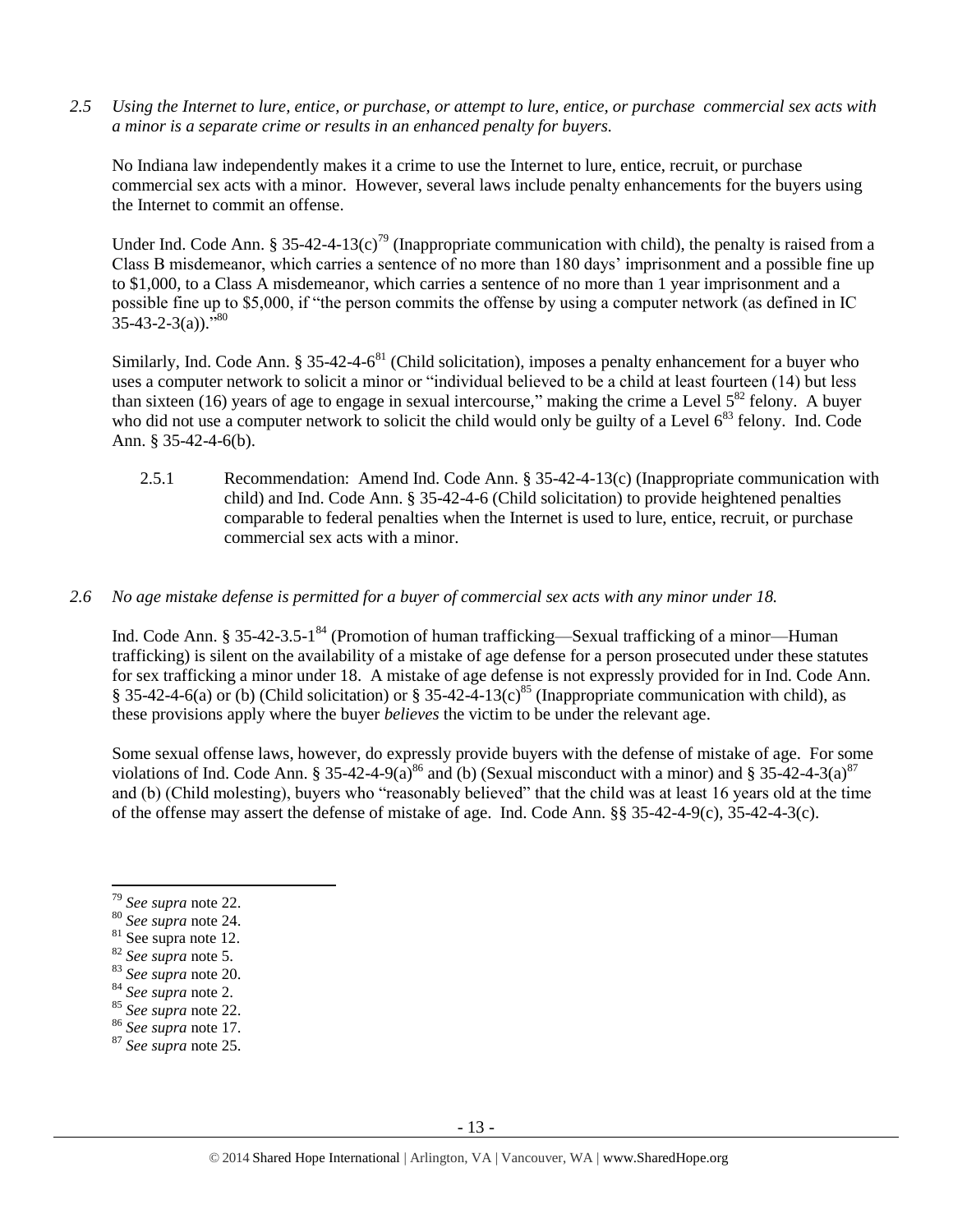In any case, Ind. Code Ann. § 35-41-3-7 (Mistake of fact) states, "It is a defense that the person who engaged in the prohibited conduct was reasonably mistaken about a matter of fact, if the mistake negates the culpability required for commission of the offense."

2.6.1 Recommendation: Enact a law expressly prohibiting the defense of mistake of age in any prosecution for purchasing commercial sex acts with a minor.

# *2.7 Base penalties for buying sex acts with a minor under 18 are sufficiently high and not reduced for older minors.*

Ind. Code Ann. § 35-42-3.5-1(d)<sup>88</sup> (Promotion of human trafficking—Sexual trafficking of a minor—Human trafficking) does not distinguish between purchasing sex with a minor and purchasing sex with an adult. A buyer convicted of this offense faces a Level  $5^{89}$  felony. Ind. Code Ann. § 35-42-3.5-1(d).

None of Indiana's CSEC laws make it a crime to purchase commercial sex acts with a minor.<sup>90</sup> Therefore, buyers who purchase sex with minors over the age of 16 would be prosecuted under Ind. Code Ann. § 35-45-4-  $3<sup>91</sup>$  (Patronizing a prostitute). A conviction under Ind. Code Ann. § 35-42-4-6<sup>92</sup> is punishable as a Level  $5<sup>93</sup>$ felony, whereas a conviction under Ind. Code Ann. § 35-45-4-3 is punishable as a Class A misdemeanor by a sentence no greater than 1 year imprisonment and a possible fine up to \$5,000. Ind. Code Ann. §§ 35-42-4-  $6(b)-(c)$ , 35-45-4-3, 35-50-2-6(c), 35-50-3-2.

- 2.7.1 Recommendation: Enact a law that makes it a crime to buy sex with minors and imposes substantial penalties for any offense involving a minor under 18.
- *2.8 Financial penalties for buyers of commercial sex acts with minors are sufficiently high to make it difficult for buyers to hide the crime.*

<span id="page-13-0"></span>Buyers of sex with minors convicted of Level 1, 3, 5, or 6, felonies (i.e. human trafficking, third violations of patronizing a prostitute, child solicitation, sexual misconduct with a minor, child molesting, vicarious sexual gratification, and child exploitation) may be ordered to pay a possible fine not exceeding \$10,000. Ind. Code Ann. §§ 35-50-2-4 to -7.<sup>94</sup> Those convicted of Class A misdemeanors (patronizing a prostitute for a first or second time and inappropriate communication with a child using a computer network) can be ordered to pay a possible fine up to \$5,000, while those convicted of Class B misdemeanors (inappropriate communication with a child without use of a computer network) can be required to pay a possible fine up to \$1,000. Ind. Code Ann. §§ 35-50-3-2, 35-50-3-3.

A court shall order a buyer convicted of violating Indiana's human trafficking law to make restitution to the victim Ind. Code Ann. § 35-42-3.5-2 (Restitution to victim) states, "In addition to any sentence or fine imposed for a conviction of an offense under Section 1 [IC 35-42-3.5-1 (Promotion of human trafficking—Sexual

<sup>88</sup> *See supra* note [2.](#page-0-0)

<sup>89</sup> *See supra* note [5.](#page-1-0)

<sup>90</sup> *See supra* Section 2.2.

<sup>91</sup> *See supra* note [56.](#page-10-0) 

<sup>92</sup> *See supra* note [12.](#page-3-0) 

<sup>93</sup> *See supra* note [5.](#page-1-0)

<sup>&</sup>lt;sup>94</sup> The text of Ind. Code Ann. §§ 35-50-2-4 to 35-50-2-7 included here and elsewhere in this report includes amendments made by the passage of H.E.A No. 1006 during the first regular session of 118th Indiana General Assembly (2013) and HB 1006 during the second regular session of the  $118<sup>th</sup>$  Indiana General Assembly (2014) (effective July 1, 2014). *See supra* note [2.](#page-0-0)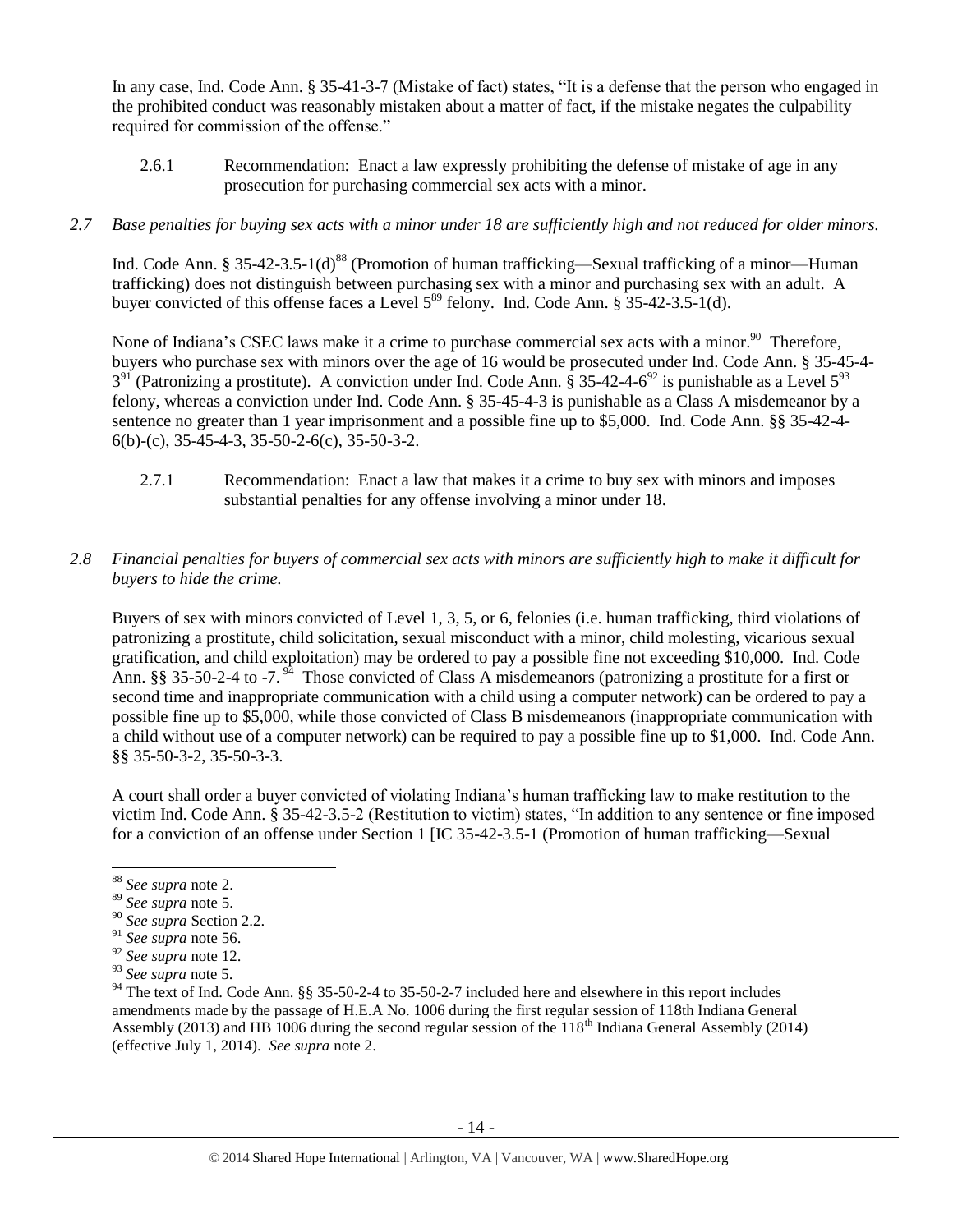trafficking of a minor—Human trafficking)] of this chapter, the court shall order the person convicted to make restitution to the victim of the crime under IC 35-50-5-3." Ind. Code Ann. § 35-50-5-3(k) states,

The court shall order a person convicted of an offense under IC 35-42-3.5 to make restitution to the victim of the crime in an amount equal to the greater of the following:

(1) The gross income or value to the person of the victim's labor or services.

(2) The value of the victim's labor as guaranteed under the minimum wage and overtime provisions of:

(A) the federal Fair Labor Standards Act of 1938, as amended (29 U.S.C. 201-209); or

(B) IC 22-2-2 (Minimum Wage); whichever is greater.

Restitution may be ordered, at the discretion of the court, for violations of CSEC and sexual offense laws under Ind. Code Ann. § 35-50-5-3(a) (Restitution orders), which permits the court to order a defendant convicted of a felony or misdemeanor to make restitution to the victim. In determining the amount of restitution a defendant must pay, pursuant to Ind. Code Ann. § 35-50-5-3(a), the court will consider the following:

(1) property damages of the victim incurred as a result of the crime, based on the actual cost of repair (or replacement if repair is inappropriate);

(2) medical and hospital costs incurred by the victim (before the date of sentencing) as a result of the crime;

(3) the cost of medical laboratory tests to determine if the crime has caused the victim to contract a disease or other medical condition;

(4) earnings lost by the victim (before the date of sentencing) as a result of the crime including earnings lost while the victim was hospitalized or participating in the investigation or trial of the crime; and (5) funeral, burial, or cremation costs incurred by the family or estate of a homicide victim as a result of the crime.

Buyers are also subject to some limited seizure provisions, which are civil and discretionary in nature. Vehicles used by buyers to "(A) commit, attempt to commit, or conspire to commit; (B) facilitate the commission of; or (C) escape from the commission of . . . child molesting (IC 35-42-4-3), or child exploitation (IC 35-42-4-4) [including possession of child pornography]" may be seized pursuant to Ind. Code Ann. § 34-24-1-1(a)(4) (Property which may be seized). Pursuant to Ind. Code Ann. §34-24-1-9, "The money received under this subsection must be used solely for the benefit of any agency directly participating in the seizure or forfeiture for purposes consistent with federal laws and regulations." Seizure of forfeitable property is governed by Ind. Code Ann. § 34-24-1-9.

*2.9 Buying and possessing child pornography carries penalties as high as similar federal offenses.*

Although purchasing child pornography is not individually criminalized, possession of child pornography is unlawful under Ind. Code Ann.  $\S 35-42-4-4(c)^{95}$  (Child exploitation). The provision states that it is illegal for a person to knowingly or intentionally possess pornography<sup>96</sup> "that depicts or describes sexual conduct by a child who the person knows is less than sixteen (16) years of age or who appears to be less than sixteen (16) years of age, and that lacks serious literary, artistic, political, or scientific value." This violation is a Level  $6^{97}$  felony. Ind. Code Ann. § 35-42-4-4(c).

<sup>95</sup> *See supra* note [10.](#page-2-1)

<sup>&</sup>lt;sup>96</sup> Ind. Code Ann. § 35-42-4-4(c) (Child exploitation) defines "child pornography" as "(1) a picture; (2) a drawing; (3) a photograph; (4) a negative image; (5) undeveloped film; (6) a motion picture; (7) a videotape; (8) a digitized image; or (9) any pictorial representation . . . ."

<sup>97</sup> *See supra* note [20.](#page-4-0)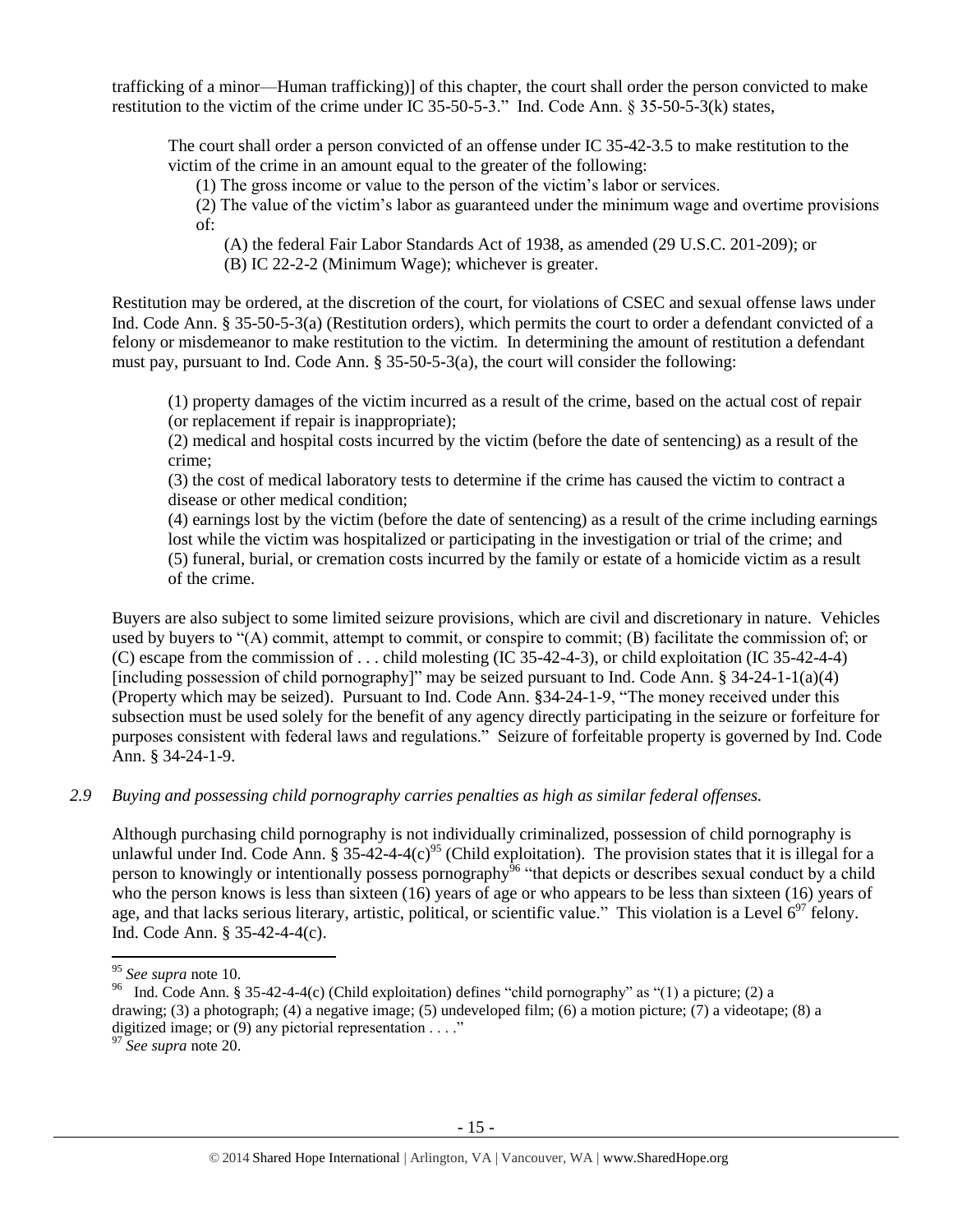In comparison, a federal conviction for possession of child pornography<sup>98</sup> is generally punishable by imprisonment for 5–20 years and a fine not to exceed  $$250,000.<sup>99</sup>$  Subsequent convictions, however, are punishable by imprisonment up to 40 years and a fine not to exceed  $$250,000$ .<sup>100</sup>

2.9.1 Recommendation: Amend Ind. Code Ann. § 35-42-4-4 (Child exploitation) to align with federal penalties.

# *2.10 Convicted buyers of commercial sex acts with minors and child pornography are required to register as sex offenders.*

<span id="page-15-0"></span>Pursuant to Ind. Code Ann. § 11-8-8-7(a) (Persons who must register), "A sex or violent offender who resides in Indiana," who is or intends to be employed for a certain time period in Indiana, or "who is enrolled or intends to be enrolled" as a student must register under the sex offender chapter. A "sex or violent offender" is defined to include, among others, persons convicted under Ind. Code Ann. § 35-42-4-3 (Child molesting), § 35-42-4-5 (Vicarious sexual gratification), § 35-42-4-6 (Child solicitation), § 35-42-4-9 (Sexual misconduct with a minor) as a Level 1, Level 2, Level 4, or Level 5 felony, except for under some circumstances where the person convicted is not more than 5 years older than the victim), § 35-44.1—3-10(c) (Sexual misconduct by a service provider with a detained child), § 35-42-4-4(c) (Possession of child pornography), 35-42-3.5-1(c) (Sexual trafficking of a minor), and § 35-42-3.5-1(d)(3) (Human trafficking, where the victim is under 18). Ind. Code Ann. § 11-8-8-5(a)(3), (5), (6), (8), (13), (17), (20).<sup>101</sup> A buyer convicted of these offenses will also be deemed a "sex offender" under Ind. Code Ann. §§ 11-8-8-4.5(a)(3), (5), (6), (8), (13), (17), (18).

l  $98$  18 U.S.C. §§ 2252(a)(2), (a)(4) (Certain activities relating to material involving the sexual exploitation of minors),  $2252A(a)(2)$ –(3) (Certain activities relating to material constituting or containing child pornography), 1466A(a), (b) (Obscene visual representations of the sexual abuse of children).

<sup>&</sup>lt;sup>99</sup> 18 U.S.C. §§ 2252(b) (stating that a conviction under subsection (a)(2) is punishable by imprisonment for 5–20 years and a fine, while a conviction under subsection (a)(4) is punishable by imprisonment up to 10 years, a fine, or both),  $2252A(b)(1)$  (a conviction is punishable by imprisonment for  $5-20$  years and a fine),  $1466A(a)$ , (b) (stating that a conviction under subsection (a) is "subject to the penalties provided in section 2252A(b)(1)," imprisonment for 5–20 years and a fine, while a conviction under subsection (b) is "subject to the penalties provided in section 2252A(b)(2)," imprisonment up to 10 years, a fine, or both); *see also* 18 U.S.C §§ 3559(a)(1) (classifying all of the above listed offenses as felonies), 3571(b)(3) (providing a fine up to \$250,000 for any felony conviction).  $100$  18 U.S.C. §§ 2252(b) (stating if a person has a prior conviction under subsection (a)(2), or a list of other statutes, a conviction is punishable by a fine and imprisonment for 15–40 years, but if a person has a prior conviction under subsection (a)(4), or a list of other statutes, a conviction is punishable by a fine and imprisonment for  $10-20$  years),  $2252A(b)(1)$  (stating if a person has a prior conviction under subsection (a)(2), (a)(3), or a list of other statutes, a conviction is punishable by a fine and imprisonment for  $15-40$  years),  $1466A(a)$ , (b) (stating that the penalty scheme

for section 2252A(b) applies); *see also* 18 U.S.C §§ 3559(a)(1) (classifying all of the above listed offenses as felonies), 3571(b)(3) (providing a fine up to \$250,000 for any felony conviction).

<sup>&</sup>lt;sup>101</sup> The text of Ind. Code Ann.  $\S$  11-8-8-5 included here and elsewhere in this report includes amendments made by the passage of H.E.A. No. 1006 during the first regular session and H.E.A. No. 1053 of 118th Indiana General Assembly (2013) and H.B. 1006 during the second regular session of the 118<sup>th</sup> Indiana General Assembly (2014) (effective July 1, 2014). *See supra* not[e 2.](#page-0-0)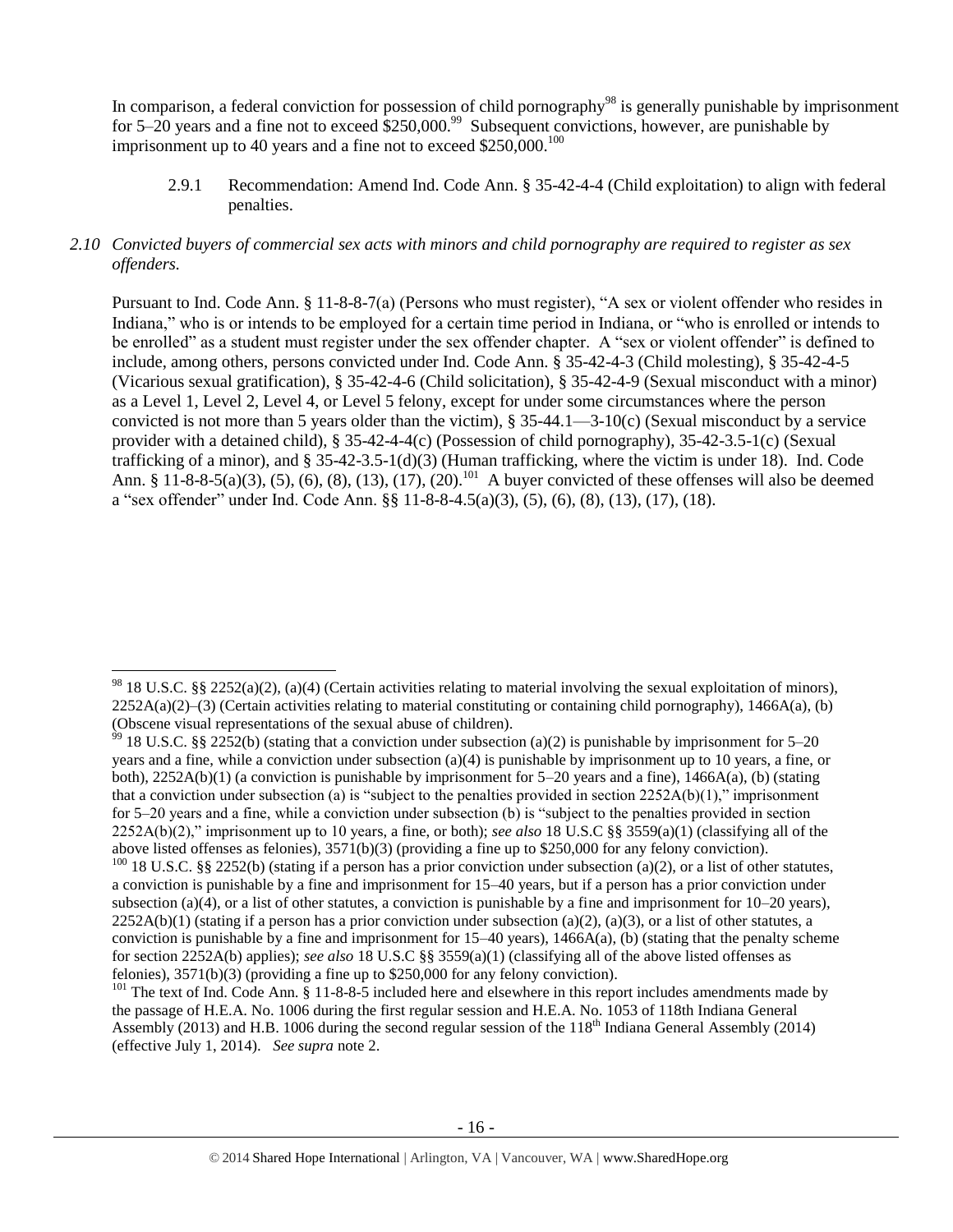#### **FRAMEWORK ISSUE 3: CRIMINAL PROVISIONS FOR TRAFFICKERS**

#### *Legal Components:*

- *3.1 Penalties for trafficking a child for sexual exploitation are as high as federal trafficking offenders.*
- *3.2 Creating and distributing child pornography carries penalties as high as those for sex trafficking of a minor and commercial sexual exploitation of a child, as well as similar federal offenses.*
- *3.3 Use of the Internet to lure, entice, recruit or purchase commercial sex acts with a minor is a separate crime or results in an enhanced penalty for traffickers.*
- *3.4 Financial penalties for traffickers are sufficiently high to expose the crime and reach assets for forfeiture and vehicles for impound.*
- *3.5 Sex offender registry laws include domestic minor sex trafficking as an offense for which the perpetrator must register.*
- *3.6 Laws relating to termination of parental rights for certain offenses include sex trafficking or commercial sexual exploitation of children (CSEC) offenses in order to remove the children of traffickers from their control and potential exploitation.*

*\_\_\_\_\_\_\_\_\_\_\_\_\_\_\_\_\_\_\_\_\_\_\_\_\_\_\_\_\_\_\_\_\_\_\_\_\_\_\_\_\_\_\_\_\_\_\_\_\_\_\_\_\_\_\_\_\_\_\_\_\_\_\_\_\_\_\_\_\_\_\_\_\_\_\_\_\_\_\_\_\_\_\_\_\_\_\_\_\_\_\_\_\_\_*

## *Legal Analysis:*

*3.1 Penalties for trafficking a child for sexual exploitation are as high as for federal trafficking offenders.* 

A trafficker can be prosecuted under Ind. Code Ann. § 35-42-3.5-1(a)(2)(B), (C)<sup>102</sup> (Promotion of human trafficking—Sexual trafficking of a minor—Human trafficking) if one "by force, threat of force, or fraud, knowingly or intentionally recruits, harbors, or transports another person. . . to force the other person into . . . prostitution; or . . . participating in sexual conduct (as defined by IC 35-42-4-4 [Child exploitation])." Promotion of human trafficking is a Level  $4^{103}$  felony. Ind. Code Ann. §§ 35-42-3.5-1(a), 35-50-2-55. In addition, "[a] person who knowingly or intentionally pays, offers to pay, or agrees to pay money or other property for an individual who the person knows has been forced into . . . prostitution; commits human trafficking, a Level  $5^{104}$  felony." Ind. Code Ann. §§ 35-42-3.5-1(d), 35-50-2-6(a).

Ind. Code Ann. §§ 35-42-3.5-1(b), (c) are drafted to more specifically target domestic minor sex trafficking. If a trafficker is "at least eighteen (18) years of age" and "knowingly or intentionally sells or transfers custody of a child less than eighteen (18) years of age for the purpose of prostitution or participating in sexual conduct," the trafficker could be convicted of "sexual trafficking of a minor, a Level  $2^{105}$  felony." Ind. Code Ann. §§ 35-42-3.5-1(c), 35-50-2-4.5. Lastly, a trafficker could be convicted of promotion of human trafficking of a minor under § 35-42-3.5-1(b) for recruiting, harboring, or transporting a minor under 16 years of age "with the intent of:

(A) engaging the child in: (i) forced labor; or (ii) involuntary servitude; or

<sup>102</sup> *See supra* not[e 2.](#page-0-0)

<sup>103</sup>*See supra* note [6.](#page-2-0)

<sup>104</sup> *See supra* note [5.](#page-1-0)

<sup>105</sup> *See supra* note [4.](#page-1-2)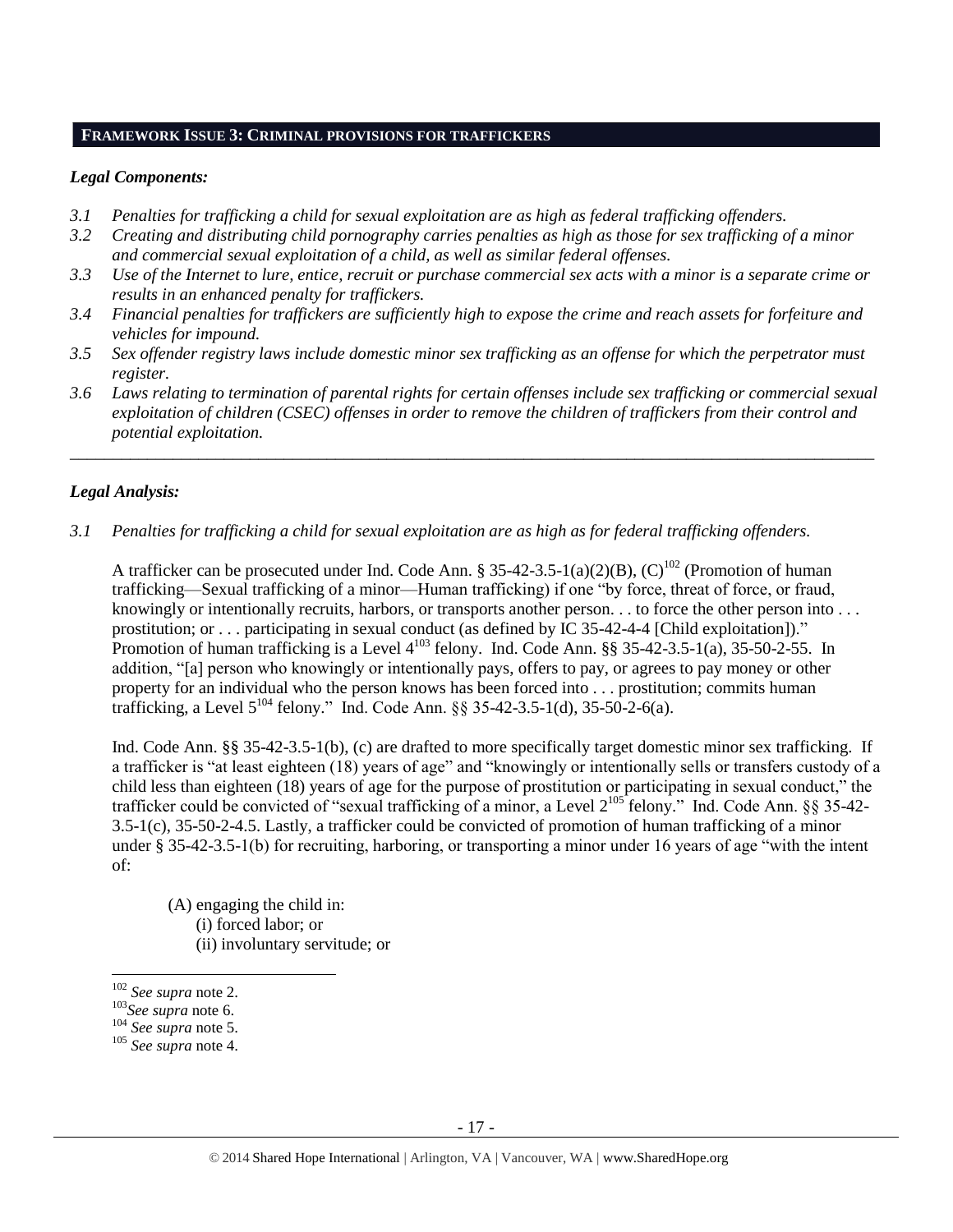- (B) inducing or causing the child to:
	- (i) engage in prostitution; or

(ii) engaging in a performance or incident that includes sexual conduct in violation of IC 35-42-4- 4(b) (child exploitation); or sixteen (16) years of age with the intent of inducing or causing the child to participate in sexual conduct (as defined by IC 35-42-4-4);

Promotion of human trafficking of a minor under § 35-42-3.5-1(b) is a Level  $3^{106}$  felony. Ind. Code Ann. §§ 35-42-3.5-1(b), 35-50-2-5.

Traffickers may also face prosecution under a number of other laws. A trafficker convicted under Ind. Code Ann. § 35-45-4-4<sup>107</sup> (Promoting prostitution) ordinarily faces punishment for a Level  $5^{108}$  felony. Ind. Code Ann. § 35-45-4-4. However, if the trafficker "entices or compels" a person under 18 "to become a prostitute," the trafficker will be guilty of a Level  $4^{109}$  felony. Ind. Code Ann.  $\S\hat{S}$  35-45-4-4, 35-50-2-5.

In addition, because Ind. Code Ann. § 35-42-4-6(a)<sup>110</sup> (Child solicitation) defines "solicit" broadly,<sup>111</sup> subsections (b) and (c) also could apply to traffickers. A trafficker 18 or older who solicits a child under 14, or a trafficker 21 or older who solicits a child between 14-15 years old, is guilty of a Level  $5^{112}$  felony. Ind. Code Ann. §§ 35-42-4-6(b)-(c), 35-50-2-6(c).

In addition, under Ind. Code Ann. § 35-45-15-5(a)<sup>113</sup>, a person commits money laundering if, "knowingly or intentionally," he does any of the following:

<span id="page-17-0"></span>(1) acquires or maintains an interest in, receives, conceals, possesses, transfers, or transports the proceeds of criminal activity;

(2) conducts, supervises, or facilitates a transaction involving the proceeds of criminal activity; or (3) invests, expends, receives, or offers to invest, expend, or receive, the proceeds of criminal activity or funds that are the proceeds of criminal activity, and the person knows that the proceeds or funds are the result of criminal activity;

. . . .

"Criminal activity" is defined as including "any offense . . . classified as a felony under Indiana or United States law," while "proceeds" is defined as "funds acquired or derived directly or indirectly from, produced through, or realized through an act." Ind. Code Ann. §§ 35-45-15-1, 35-45-15-4. Based on those definitions, a trafficker who receives money from domestic minor human sex trafficking could be convicted of money laundering, generally a Level  $6^{114}$  felony. Ind. Code Ann. §§ 35-45-15-5(a), 35-50-2-7(a). The offense is also subject to

 $\overline{a}$ 

- <sup>108</sup> *See supra* not[e 5](#page-1-0)
- <sup>109</sup> *See supra* not[e 6.](#page-2-0)

<sup>114</sup> *See supra* note [20.](#page-4-0)

<sup>106</sup> *See supra* note [3.](#page-1-1)

<sup>107</sup> *See supra* not[e 7.](#page-2-2)

<sup>110</sup> *See supra* not[e 12.](#page-3-0)

<sup>111</sup> *See supra* not[e 13.](#page-3-1)

<sup>112</sup> *See supra* not[e 5.](#page-1-0)

<sup>&</sup>lt;sup>113</sup> The text of Ind. Code Ann. § 35-45-15-5 included here and elsewhere in this report includes amendments made by the passage of H.E.A. No. 1006 during the first regular session of 118th Indiana General Assembly (2013) and HB 1006 during the second regular session of the  $118<sup>th</sup>$  Indiana General Assembly (2014) (effective July 1, 2014). *See supra* note [2.](#page-0-0)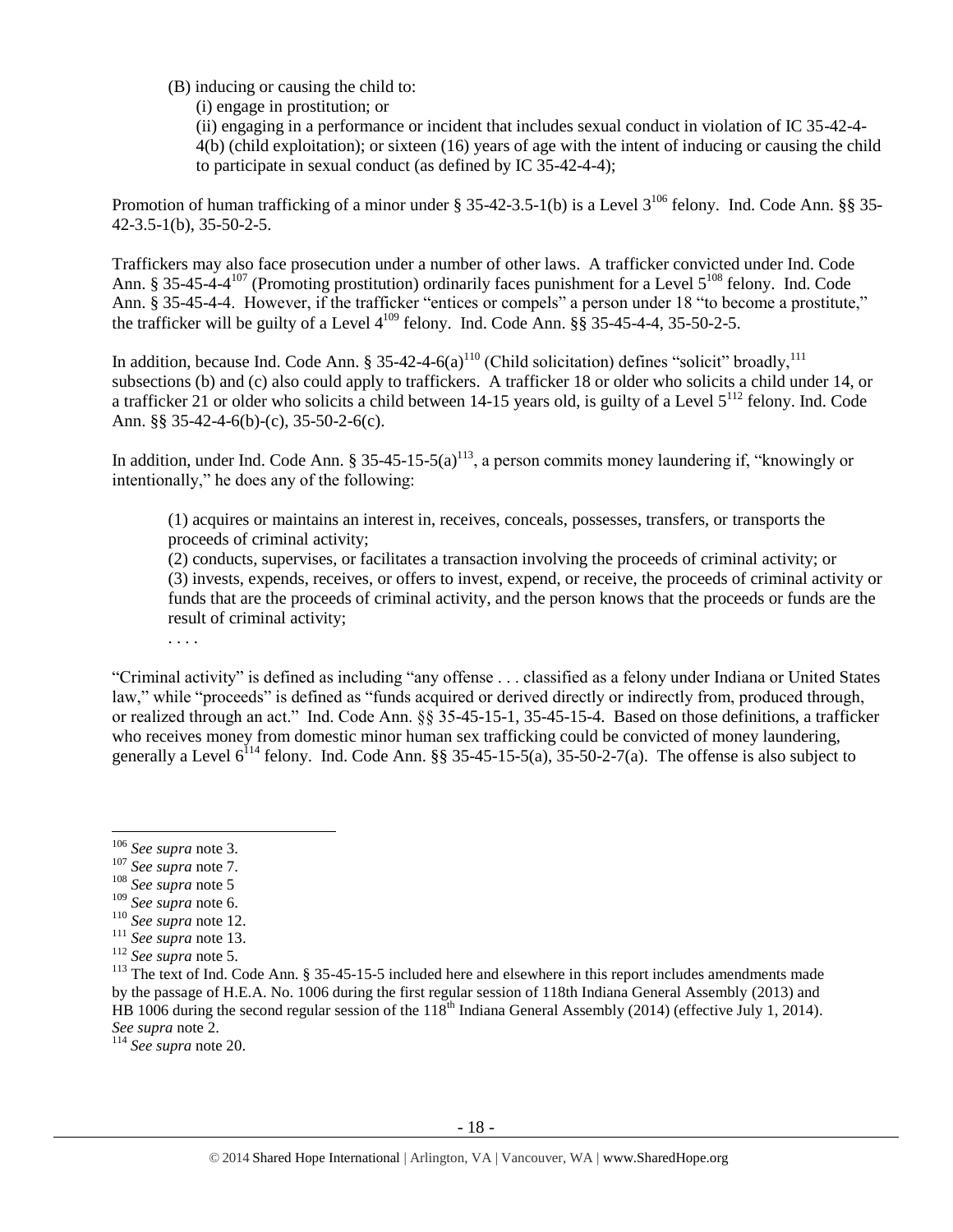penalty enhancements, including where the proceeds are at least \$50,000, which increases the offense to a Level  $5^{115}$  felony. Ind. Code Ann. §§ 35-45-15-5(a), 35-50-2-6(c).

In comparison, if the victim is under the age of 14, a conviction under the Trafficking Victims Protection Act  $(TVPA)^{116}$  for child sex trafficking is punishable by 15 years to life imprisonment and a fine not to exceed \$250,000. 18 U.S.C. §§ 1591(b)(1), 3559(a)(1), 3571(b)(3). If the victim is between the ages of 14–17 a conviction is punishable by 10 years to life imprisonment and a fine not to exceed \$250,000. 18 U.S.C. §§ 1591(b)(2), 3559(a)(1), 3571(b)(3). A conviction is punishable by mandatory life imprisonment however, if the trafficker has a prior conviction for a federal sex offense<sup> $117$ </sup> against a minor.

## *3.2 Creating and distributing child pornography carries penalties as high as similar federal offenses.*

Traffickers who create or distribute child pornography in violation of Ind. Code Ann. § 35-42-4-4(b)<sup>118</sup> (Child exploitation) can be subject to a Level  $5^{115}$  felony. Ind. Code Ann. §§ 35-42-4-4(b), 35-50-2-6(c).

<span id="page-18-1"></span><span id="page-18-0"></span>Also, Ind. Code Ann. § 35-49-3-2<sup>120</sup> (Obscene performance) states, "A person who knowingly or intentionally engages in, participates in, manages, produces, sponsors, presents, exhibits, photographs, films, or videotapes any obscene performance<sup>121</sup> commits a Class A misdemeanor. However, the offense is a Level  $6^{122}$  felony if the obscene performance depicts or describes sexual conduct involving any person who is or appears to be under sixteen (18) years of age."

In comparison, if the victim is under the age of 14, a conviction under the TVPA for child sex trafficking is punishable by 15 years to life imprisonment and a fine not to exceed \$250,000. 18 U.S.C. §§ 1591(b)(1), 3559(a)(1), 3571(b)(3). If the victim is between the ages of 14–17 a conviction is punishable by 10 years to life imprisonment and a fine not to exceed \$250,000. 18 U.S.C. §§ 1591(b)(2), 3559(a)(1), 3571(b)(3). A conviction is punishable by mandatory life imprisonment however, if the trafficker has a prior conviction for a federal sex offense<sup>123</sup> against a minor. Additionally, a federal conviction for distribution of

 $\overline{a}$ 

<sup>121</sup> "Performance' means any play, motion picture, dance, or other exhibition or presentation, whether pictured, animated, or live, performed before an audience of one (1) or more persons." Ind. Code Ann. § 35-49-1-7. Additionally, pursuant to Ind. Code Ann. § 35-49-2-1 (Obscene matter or performance),

A matter or performance is obscene for purposes of this article if:

- (1) The average person, applying contemporary community standards, finds that the dominant theme of the matter or performance, taken as a whole, appeals to the prurient interest in sex;
- (2) The matter or performance depicts or describes, in a patently offensive way, sexual conduct; and
- (3) The matter or performance, taken as a whole, lacks serious literary, artistic, political, or scientific

<sup>115</sup> *See supra* note [5.](#page-1-0)

<sup>116</sup> *See supra* not[e 75.](#page-11-0)

<sup>117</sup> *See supra* not[e 76.](#page-11-1)

<sup>118</sup> *See supra* not[e 10.](#page-2-1)

<sup>119</sup> *See supra* note [5.](#page-1-0)

 $120$  The text of Ind. Code Ann. § 35-49-3-2 included here and elsewhere in this report includes amendments made by the passage of H.E.A. No. 1006 during the first regular session and HB 1006 during the second regular session of the 118th Indiana General Assembly (effective July 1, 2014). *See supra* not[e 2.](#page-0-0)

value.

<sup>122</sup> *See supra* note [20.](#page-4-0)

<sup>123</sup> *See supra* not[e 76.](#page-11-1)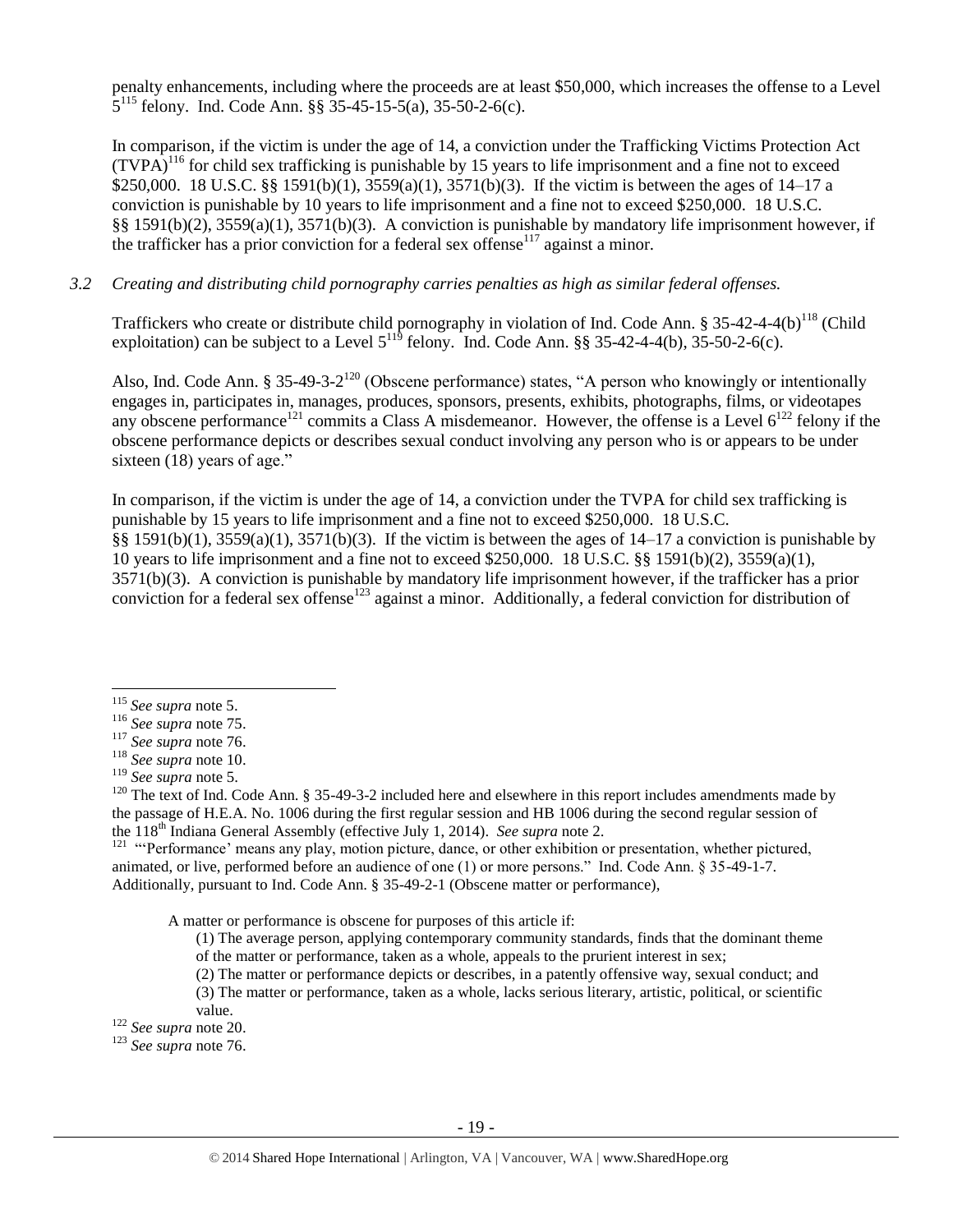child pornography<sup>124</sup> is generally punishable by imprisonment for  $5-20$  years and a fine not to exceed  $250,000$ .<sup>125</sup> Subsequent convictions, however, are punishable by imprisonment up to 40 years and a fine not to exceed \$250,000.<sup>126</sup>

*3.3 Using the Internet to lure, entice, recruit, or sell commercial sex acts with a minor is a separate crime or results in an enhanced penalty for traffickers.*

No Indiana law independently criminalizes the use of the Internet to lure, entice, recruit, or purchase commercial sex acts with a minor, however, two laws include penalty enhancements when the Internet is used to commit the offense.

Ind. Code Ann. § 35-42-4-6<sup>127</sup> (Child solicitation), imposes a penalty enhancement for a trafficker who uses a computer network<sup>128</sup> to solicit a minor or individual that is believed to be a child under 16 to engage in sexual intercourse, making the crime a Level  $5^{129}$  felony. Ind. Code Ann. §§ 35-42-4-9(b), (c), $^{130}$  35-50-2-6(a). A trafficker who did not use a computer network to solicit the child would only be guilty of a Level  $6^{131}$  felony. Ind. Code Ann. §§ 35-42-4-9(b), (c), 35-50-2-7(b).

Ind. Code Ann. § 35-42-4-13 (c)<sup>132</sup> (Inappropriate communication with child) imposes a penalty enhancement where a defendant uses a computer network. The use of a computer network enhances the crime from a Class B misdemeanor to a Class A misdemeanor, punishable by imprisonment up to 1 year and a possible fine not to exceed \$5,000. Ind. Code Ann. §§ 35-42-4-13(c), 35-50-3-2.

- 3.3.1 Recommendation: Amend Ind. Code Ann. § 35-42-4-13(c) (Inappropriate communication with child) and Ind. Code Ann. § 35-42-4-6 (Child solicitation)to provide heightened penalties comparable to federal penalties when the Internet is used to lure, entice or recruit commercial sex acts with a minor.
- *3.4 Financial penalties for traffickers, including asset forfeiture, are sufficiently high.*

<sup>&</sup>lt;sup>124</sup> 18 U.S.C. §§ 2252(a)(1), (a)(2), (a)(3) (Certain activities relating to material involving the sexual exploitation of minors), 2252A(a)(2)–(3) (Certain activities relating to material constituting or containing child pornography), 1466A(a) (Obscene visual representations of the sexual abuse of children).

<sup>&</sup>lt;sup>125</sup> 18 U.S.C. §§ 2252(b) (stating that a conviction under subsection (a)(1), (a)(2) or (a)(3) is punishable by imprisonment for 5–20 years and a fine), 2252A(b)(1) (a conviction is punishable by imprisonment for 5–20 years and a fine), 1466A(a), (b) (stating that a conviction under subsection (a) is "subject to the penalties provided in section 2252A(b)(1)," imprisonment for 5–20 years and a fine, while a conviction under subsection (b) is "subject to the penalties provided in section 2252A(b)(2)," imprisonment up to 10 years, a fine, or both); *see also* 18 U.S.C §§  $3559(a)(1)$  (classifying all of the above listed offenses as felonies),  $3571(b)(3)$  (providing a fine up to \$250,000 for any felony conviction).

<sup>&</sup>lt;sup>126</sup> 18 U.S.C. §§ 2252(b) (stating if a person has a prior conviction under subsection (a)(1), (a)(2), or (a)(3) or a list of other statutes, a conviction is punishable by a fine and imprisonment for  $15-40$  years),  $2252A(b)(1)$  (stating if a person has a prior conviction under subsection (a)(2), (a)(3), or a list of other statutes, a conviction is punishable by a fine and imprisonment for  $15-40$  years),  $1466A(a)$ , (b) (stating that the penalty scheme for section  $2252A(b)$ applies); *see also* 18 U.S.C §§ 3559(a)(1) (classifying all of the above listed offenses as felonies), 3571(b)(3) (providing a fine up to \$250,000 for any felony conviction).

See supra not[e 12.](#page-3-0)

<sup>128</sup> *See supra* Section 2.4.

<sup>129</sup> *See supra* not[e 5.](#page-1-0)

<sup>130</sup> *See supra* not[e 17.](#page-4-1)

<sup>131</sup> *See supra* not[e 20.](#page-4-0)

<sup>132</sup> *See supra* not[e 22.](#page-4-2)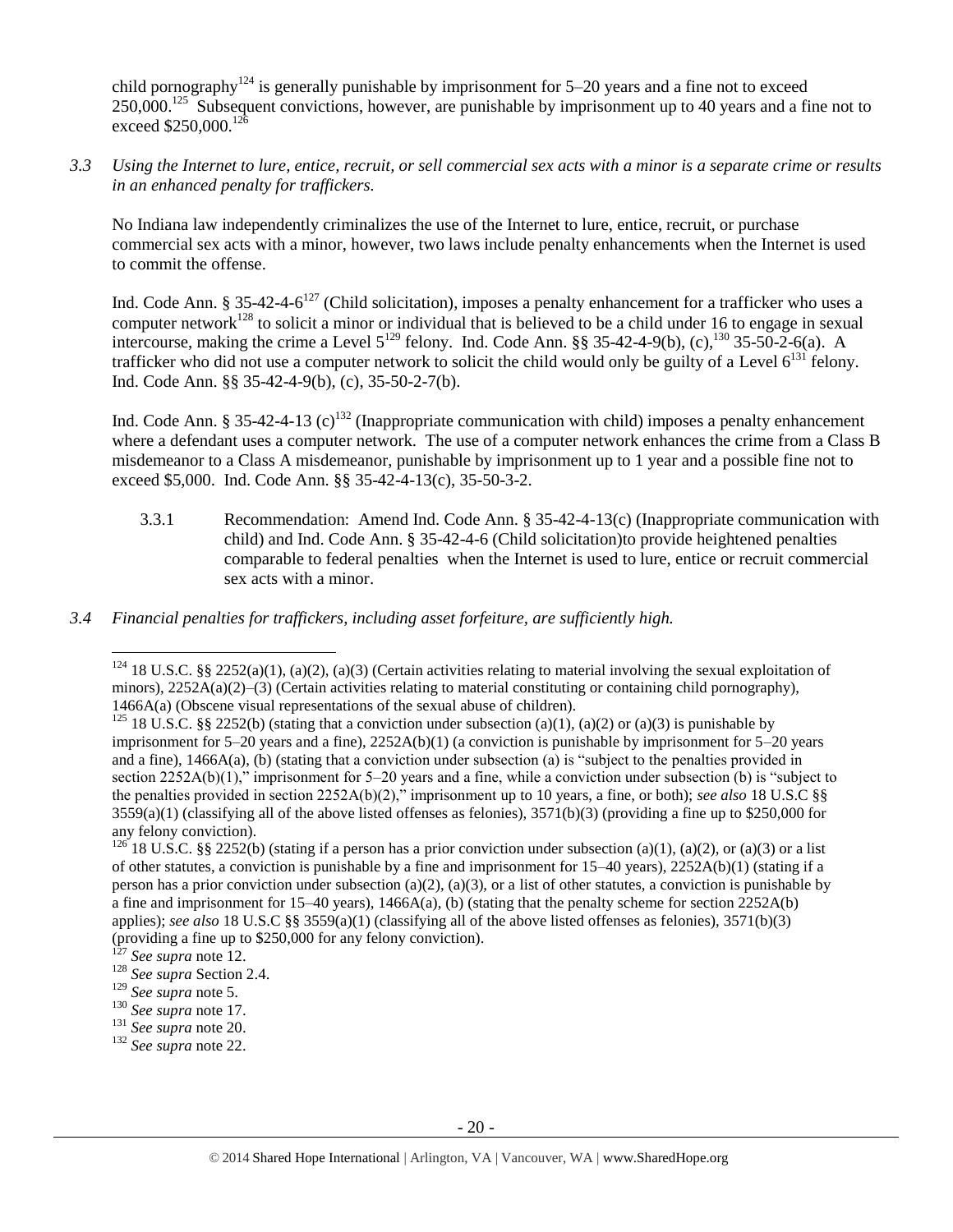Traffickers convicted of crimes related to domestic minor sex trafficking under Indiana law may be ordered to pay fines, make restitution to the victim, and forfeit proceeds of the crime or property used in connection with the crime. Traffickers convicted under Ind. Code Ann. § 35-42-3.5-1<sup>133</sup> (Promotion of human trafficking— Sexual trafficking of a minor—Human trafficking), § 35-45-4-4<sup>134</sup> (Promoting prostitution), § 35-52-4-6 (Child solicitation), § 35-42-4-4(b) (Child exploitation), or § 35-45-15-5 (Money laundering), all felonies, can be ordered to pay a possible fine up to  $$10,000$ . Ind. Code Ann.  $\S$  35-50-2-4 to -7.<sup>135</sup> Additionally, under Ind. Code Ann. § 35-50-5-2 (Fines as alternative penalty for felony or misdemeanor), "In the alternative to the provisions concerning fines in this article, a person may be fined a sum equal to twice his pecuniary gain, or twice the pecuniary loss sustained by victims of the offense he committed."

A court shall order a trafficker convicted of violating Indiana's human trafficking law to make restitution to the victim of the crime. Ind. Code Ann. § 35-42-3.5-2 (Restitution to victim) states, "In addition to any sentence or fine imposed for a conviction of an offense under section 1 [IC 35-42-3.5-1 (Promotion of human trafficking— Sexual trafficking of a minor—Human trafficking)] of this chapter, the court shall order the person convicted to make restitution to the victim of the crime under IC 35-50-5-3." Ind. Code Ann. § 35-50-5-3(k) states,

The court shall order a person convicted of an offense under IC 35-42-3.5 to make restitution to the victim of the crime in an amount equal to the greater of the following:

(1) The gross income or value to the person of the victim's labor or services.

(2) The value of the victim's labor as guaranteed under the minimum wage and overtime provisions of:

(A) the federal Fair Labor Standards Act of 1938, as amended (29 U.S.C. 201-209); or

(B) IC 22-2-2 (Minimum Wage); whichever is greater.

Restitution may be ordered, at the court's discretion, for violations of CSEC, sexual offense laws, or criminal gang recruitment under Ind. Code Ann. § 35-50-5-3(a) (Restitution orders), which permits the court to order a defendant convicted of a felony or misdemeanor to make restitution to the victim. In determining the amount of restitution a defendant must pay, pursuant to Ind. Code Ann. § 35-50-5-3(a), the court will consider the following:

(1) property damages of the victim incurred as a result of the crime, based on the actual cost of repair (or replacement if repair is inappropriate);

(2) medical and hospital costs incurred by the victim (before the date of sentencing) as a result of the crime;

(3) the cost of medical laboratory tests to determine if the crime has caused the victim to contract a disease or other medical condition;

(4) earnings lost by the victim (before the date of sentencing) as a result of the crime including earnings lost while the victim was hospitalized or participating in the investigation or trial of the crime; and (5) funeral, burial, or cremation costs incurred by the family or estate of a homicide victim as a result of the crime.

Moreover, restitution is mandatory for criminal gang members. Pursuant to Ind. Code Ann. § 35-45-9-6, "In addition to any sentence or fine imposed on a criminal gang member for committing a felony or misdemeanor,

<sup>133</sup> *See supra* not[e 2.](#page-0-0)

<sup>134</sup> *See supra* not[e 7.](#page-2-2)

<sup>135</sup> *See supra* not[e 94.](#page-13-0)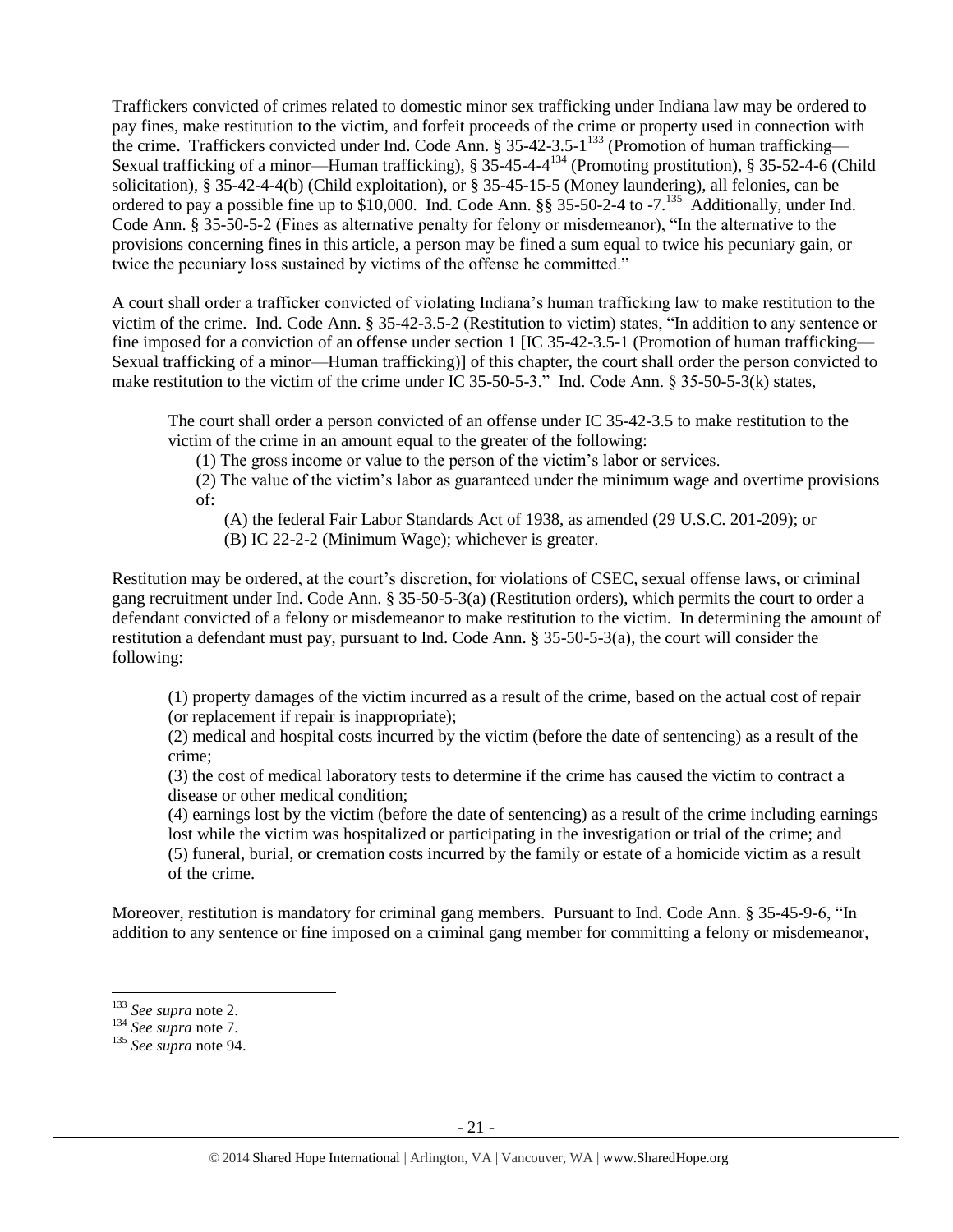the court shall order a criminal gang member convicted of a felony or misdemeanor to make restitution to the victim of the crime under IC 35-50-5-3."

Several forfeiture provisions, which are civil and discretionary in nature, apply to traffickers. Ind. Code Ann. § 34-24-1-1(a)(3) (Property which may be seized) permits seizure of "[a]ny portion of real or personal property purchased with money that is traceable as a proceed of a violation of a criminal statute." Furthermore, vehicles used by traffickers to "(A) commit, attempt to commit, or conspire to commit; (B) facilitate the commission of; or (C) escape from the commission of; ... kidnapping (IC 35-42-3-2) ... child molesting (IC 35-42-4-3), or child exploitation (IC 35-42-4-4)" may also be seized. Ind. Code Ann. § 34-24-1-1(a)(4). In addition, "[a]ny equipment, including computer equipment and cellular telephones, used for or intended for use in preparing, photographing, recording, videotaping, digitizing, printing, copying, or disseminating matter in violation of IC 35-42-4 [Sex crimes]" may be seized, but only if it is proven "by a preponderance of the evidence that the owner of the equipment knowingly permitted the equipment to be used to engage in conduct that subjects it to seizure under subsection (a)(10)." Ind. Code Ann. § 34-24-1-1(a)(10), (c). Pursuant to Ind. Code Ann. §34-24- 1-9, "The money received under this subsection must be used solely for the benefit of any agency directly participating in the seizure or forfeiture for purposes consistent with federal laws and regulations." Seizure of such forfeitable property is governed by Ind. Code Ann. § 34-24-1-9.

# *3.5 Convicted traffickers are required to register as sex offenders.*

Pursuant to Ind. Code Ann. § 11-8-8-7(a) (Persons who must register), "A sex or violent offender who resides in Indiana," who is or intends to be employed for a certain time period in Indiana, or "who is enrolled or intends to be enrolled" as a student must register under the sex offender chapter. A "sex or violent offender" is defined to include, among others, persons convicted under Ind. Code Ann. § 35-42-4-4(b) (Child exploitation), § 35-42-4- 6 (Child solicitation),  $\S$  35-45-4-4<sup>136</sup> (Promoting prostitution when the prostituted person is a minor),  $\S$  35-44.1—3-10(c) (Sexual misconduct by a service provider with a detained child), § 35-42-3.5-1(a)(2) (Promotion of human trafficking if the victim is less than eighteen (18) years of age, § 35-42-3.5-1(c) (Sexual trafficking of a minor), §35-42-3.5-1(d)(3) (Human trafficking). Ind. Code Ann. § 11-8-8-5(a)(4), (6), (14), (15), (16).<sup>137</sup> A trafficker convicted of these offenses will also be deemed a "sex offender" under Ind. Code Ann. § 11-8-8- 4.5(a) (4), (6), (14), (15), (16).

*3.6 Laws relating to termination of parental rights for certain offenses include sex trafficking or commercial sexual exploitation of children (CSEC) offenses in order to remove the children of traffickers from their control and potential exploitation.* 

Ind. Code Ann. § 31-35-3-1 (Applicability of chapter) states, "This chapter applies the termination of the parent-child relationship between an individual convicted of an offense listed in section 4(1) [IC 31-35-3-4(1)] of this chapter and a child described in section 4(2) [IC 31-35-3-4(2)] of this chapter." The list of offenses in Ind. Code Ann. § 31-35-3-4(1) (Filing of a petition) does not include violations of Ind. Code Ann. § 35-42-3.5-1 (Promotion of human trafficking—Sexual trafficking of a minor—Human trafficking), § 35-42-4-6 (Child solicitation) or § 35-45-4-4<sup>138</sup> (Promoting prostitution). However, the list does include Ind. Code Ann. § 35-42-4-4 (Child exploitation), § 35-42-4-3 (Child molesting), and § 35-42-4-9 (Sexual misconduct with a minor).<sup>139</sup> Under Ind. Code Ann. § 31-35-3-4(2), the victim must be under 16 and the offender's child or the offender's

l <sup>136</sup> *See supra* not[e 7.](#page-2-2)

<sup>137</sup> *See supra* note [101.](#page-15-0)

<sup>138</sup> *See supra* not[e 7.](#page-2-2)

<sup>&</sup>lt;sup>139</sup> Other crimes constituting grounds for a petition for terminating parental rights include Ind. Code Ann. § 35-42-1-1 (Murder), § 35-42-1-1 (Causing suicide), § 35-42-1-3 (Voluntary manslaughter), § 35-42-1-4 (Involuntary manslaughter), § 35-42-4-1 (Rape), and § 35-46-1-3 (Incest). Ind. Code Ann. § 31-35-3-4.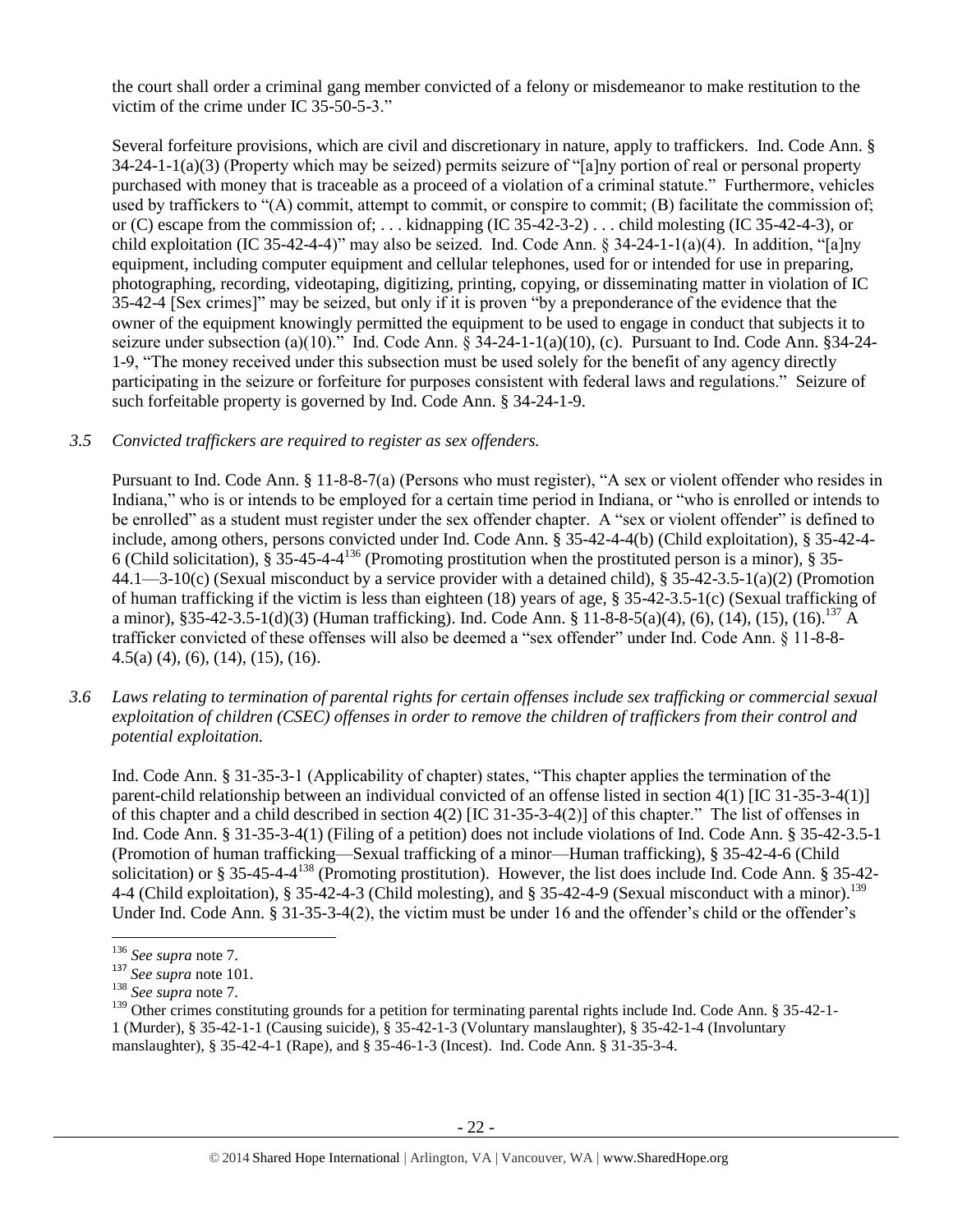spouse's child. If the requirements of Ind. Code Ann. § 31-35-3-4 are met, "the attorney for the department, the child's guardian ad litem, or the court appointed special advocate may file a petition with the juvenile or probate court to terminate the parent-child relationship of the individual who has committed the offense with the victim of the offense, the victim's siblings, or any biological or adoptive child of that individual." Ind. Code Ann. § 31-35-3-4. "If the court finds that the allegations in a petition described in section 4 [IC 31-35-3-4] of this chapter are true, the court shall terminate the parent-child relationship." Ind. Code Ann. § 31-35-3-9(a).

<span id="page-22-0"></span>In addition, chapter 2, pursuant to Ind. Code Ann. § 31-35-2-1 (Applicability of chapter), "applies to the termination of the parent-child relationship involving: (1) a delinquent child; or (2) a child in need of services." Ind. Code Ann. §  $31-34-1-3(a)(1)^{140}$  (Victim of sex offenses) defines a "child in need of services" as, among other things, a child who, before the age of 18, is the victim of a specified sex offense, including victims of Ind. Code Ann. § 35-42-4-3 (Child molesting), § 35-42-4-4 (Child exploitation), § 35-42-4-9 (Sexual misconduct with a minor), § 35-45-4-2 (Prostitution), or "the law of another jurisdiction . . . that is substantially equivalent to any of the offenses listed," and who "needs care, treatment, or rehabilitation that: (A) the child is not receiving; and (B) is unlikely to be provided or accepted without the coercive intervention of the court." A petition may be filed to terminate parental rights to a delinquent child or a child in need of services, by the department's attorney or the child's guardian ad litem or court appointed special advocate. Ind. Code Ann. §31- 35-2-4(a). Pursuant to Ind. Code Ann. § 31-35-2-4(b)(2) (Petition; contents), among other things,

The petition [filed for in the case of a delinquent child or a child in need of services] must allege:

(A) that one (1) of the following is true:

(i) The child has been removed from the parent for at least six (6) months under a dispositional decree.

(ii) A court has entered a finding under IC 31-34-21-5.6 [When efforts to reunify or preserve family not required] that reasonable efforts for family preservation or reunification are not required, including a description of the court's finding, the date of the finding, and the manner in which the finding was made.

(iii) The child has been removed from the parent and has been under the supervision of a county office of family and children or probation department for at least fifteen (15) months of the most recent twenty-two (22) months, beginning with the date the child is removed from the home as a result of the child being alleged to be a child in need of services or a delinquent child;

(B) that one (1) of the following is true:

 $\overline{a}$ 

(i) There is a reasonable probability that the conditions that resulted in the child's removal or the reasons for placement outside the home of the parents will not be remedied.

(ii) There is a reasonable probability that the continuation of the parent-child relationship poses a threat to the well-being of the child.

(iii) The child has, on two (2) separate occasions, been adjudicated a child in need of services;

- (C) that termination is in the best interests of the child; and
- (D) that there is a satisfactory plan for the care and treatment of the child.

Where the court determines that the allegations in the petition, as provided under Ind. Code Ann. § 31-35-2-4, are true, and no exceptions under Ind. Code Ann. § 31-35-2-4.5(d) exist, the court will terminate parental rights to a delinquent child or a child in need of services. Ind. Code Ann. § 31-35-2-8(a).

 $140$  The text of Ind. Code Ann. § 31-34-1-3 included here and elsewhere in this report includes amendments made by the passage of H.E.A. 1006 during the first regular session of the 118<sup>th</sup> Indiana General Assembly (2013) and H.B. 1006 during the second regular session of the 118<sup>th</sup> Indiana General Assembly (2014) (effective July 1, 2014). *See supra* note [2.](#page-0-0)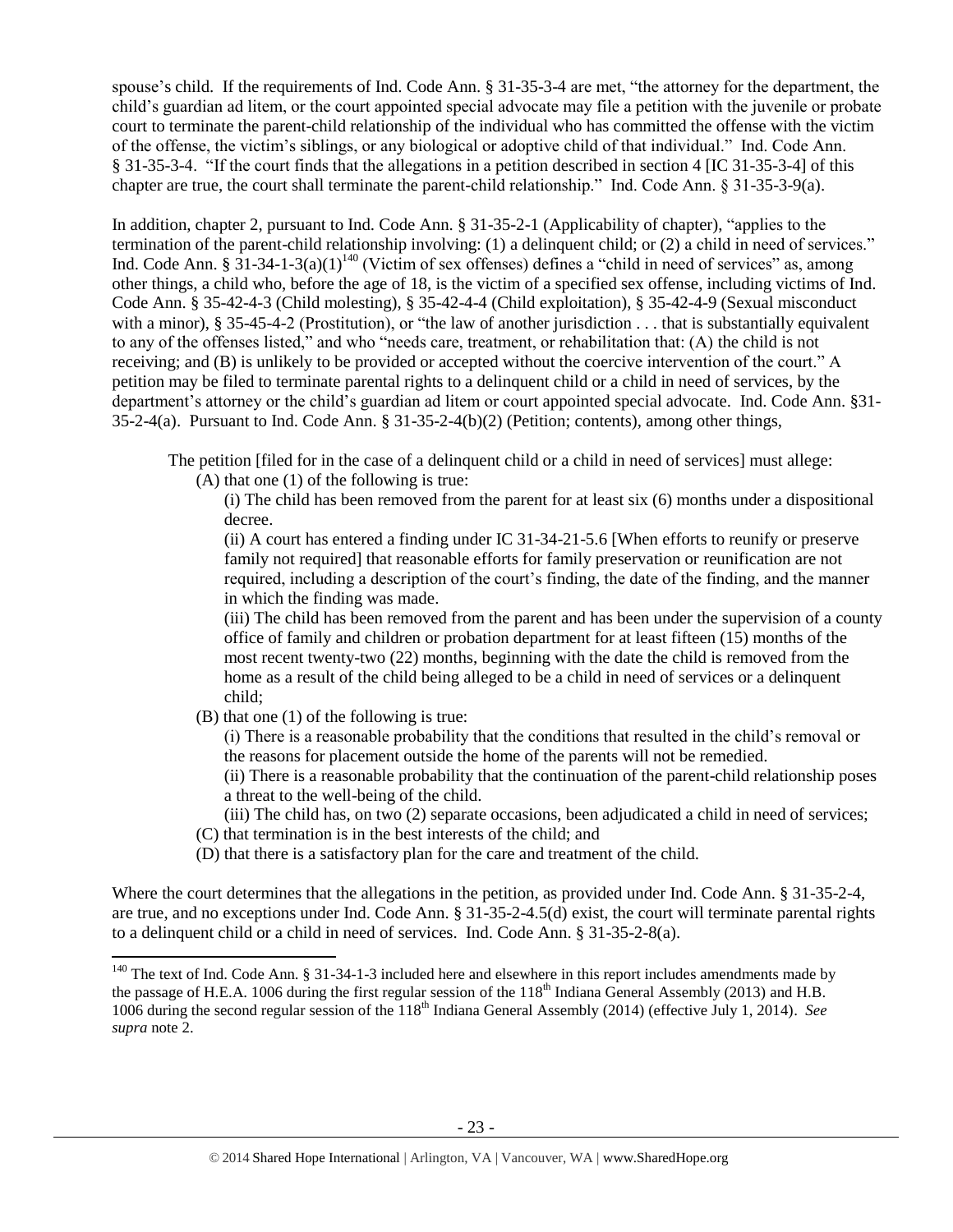#### **FRAMEWORK ISSUE 4: CRIMINAL PROVISIONS FOR FACILITATORS**

#### *Legal Components:*

- *4.1 The acts of assisting, enabling, or financially benefitting from child sex trafficking are included as criminal offenses in the state sex trafficking statute.*
- *4.2 Financial penalties, including asset forfeiture laws, are in place for those who benefit financially from or aid and assist in committing domestic minor sex trafficking.*

*\_\_\_\_\_\_\_\_\_\_\_\_\_\_\_\_\_\_\_\_\_\_\_\_\_\_\_\_\_\_\_\_\_\_\_\_\_\_\_\_\_\_\_\_\_\_\_\_\_\_\_\_\_\_\_\_\_\_\_\_\_\_\_\_\_\_\_\_\_\_\_\_\_\_\_\_\_\_\_\_\_\_\_\_\_\_\_\_\_\_\_\_\_\_*

- *4.3 Promoting and selling child sex tourism is illegal.*
- *4.4 Promoting and selling child pornography is illegal.*

## *Legal Analysis:*

*4.1 The acts of assisting, enabling, or financially benefitting from child sex trafficking are included as criminal offenses in the state sex trafficking statute.*

Ind. Code Ann. § 35-42-3.5-1<sup>141</sup> (Promotion of human trafficking—Sexual trafficking of a minor—Human trafficking) may apply to some facilitators, such as those who harbor or transport victims, but it does not include language aimed at those who knowingly benefit from trafficking. Other laws might apply to facilitators of domestic minor sex trafficking. Ind. Code Ann. § 35-45-4-4<sup>142</sup> (Promoting prostitution), which is a Level  $5^{143}$ felony, could apply to a facilitator who "[h]aving control over the use of a place, knowingly or intentionally permits another person to use the place for prostitution" or "[k]nowingly or intentionally conducts or directs another person to a place for the purpose of prostitution." Ind. Code Ann. § 35-45-4-4(3), (5); Ind. Code Ann. §§ 35-45-4-4, 35-50-2-6(c). If a facilitator "[k]nowingly or intentionally entices or compels another person [under the age of 18] to become a prostitute," he faces a Level  $4^{144}$  felony. Ind. Code Ann. §§ 35-45-4-4(1)(5),  $35 - 50 - 2 - 5.5$ <sup>145</sup>

In addition, under Ind. Code Ann. § 35-45-15-5,<sup>146</sup> a facilitator commits money laundering if, "knowingly or intentionally," he does any of the following:

(1) acquires or maintains an interest in, receives, conceals, possesses, transfers, or transports the proceeds of criminal activity;

(2) conducts, supervises, or facilitates a transaction involving the proceeds of criminal activity; or (3) invests, expends, receives, or offers to invest, expend, or receive, the proceeds of criminal activity or funds that are the proceeds of criminal activity, and the person knows that the proceeds or funds are the result of criminal activity;

. . . .

<sup>141</sup> *See supra* not[e 2.](#page-0-0)

<sup>142</sup> *See supra* not[e 7.](#page-2-2)

<sup>143</sup> *See supra* not[e 5.](#page-1-0)

<sup>144</sup> *See supra* not[e 6.](#page-2-0)

<sup>145</sup> *See supra* not[e 6.](#page-2-0)

<sup>146</sup> *See supra* not[e 113.](#page-17-0)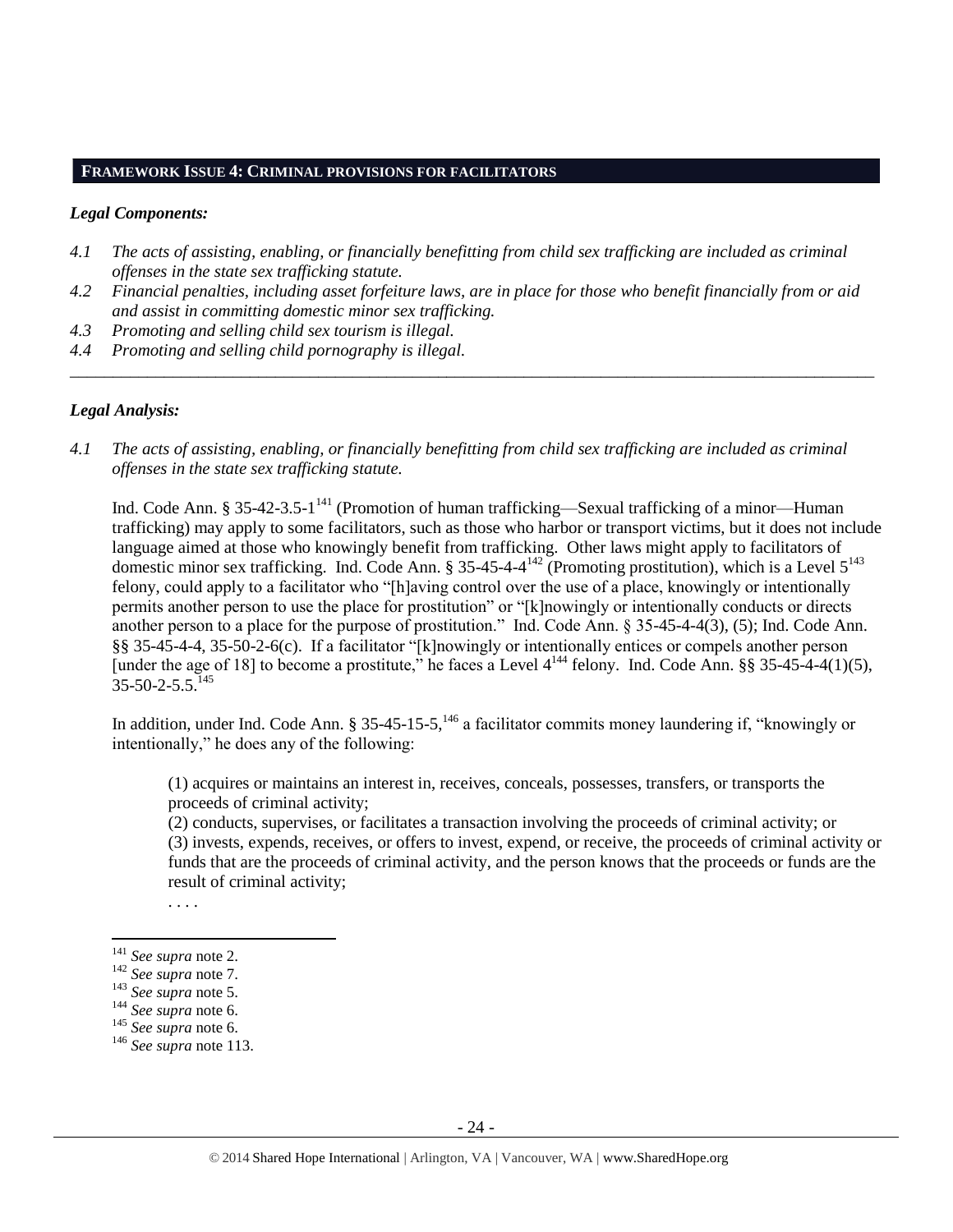"Criminal activity" is defined as including "any offense . . . classified as a felony under Indiana or United States law," while "proceeds" is defined as "funds acquired or derived directly or indirectly from, produced through, or realized through an act." Ind. Code Ann. §§ 35-45-15-1, 35-45-15-4. Based on those definitions, a facilitator who receives money from promoting prostitution, sponsoring or distributing child pornography, or criminal gang activity could be convicted of money laundering, a Level  $6^{147}$  felony. Ind. Code Ann. §§ 35-45-15-5(a), 35-50-2-7(b). The offense is also subject to penalty enhancements, including where the proceeds are at least \$50,000, which increases the offense to a Level  $5^{148}$  felony. Ind. Code Ann. §§ 35-45-15-5(a), 35-50-2-6(c).

4.1.1 Recommendation: Amend Ind. Code Ann. § 35-42-3.5-1(a) (Promotion of human trafficking— Sexual trafficking of a minor—Human trafficking) to include those who "knowingly benefit" from trafficking to include more facilitators within the trafficking crime.

## *4.2 Financial penalties, including asset forfeiture laws, are in place for those who benefit financially from or aid and assist in committing domestic minor sex trafficking.*

Facilitators convicted of Ind. Code Ann. § 35-45-4-4<sup>149</sup> (Promoting prostitution), § 35-42-4-4(b) (Child exploitation), § 35-45-9-3 (Criminal Gang Activity), § 35-45-6-2(1) (Corrupt business influence), or § 35-45- 15-5 (Money laundering), all felonies, may be ordered to pay fines up to \$10,000. Ind. Code Ann. §§ 35-50-2-4 to -7.<sup>150</sup> Additionally, under Ind. Code Ann. § 35-50-5-2 (Fine as alternative penalty for felony or misdemeanor), "In the alternative to the provisions concerning fines in this article, a person may be fined a sum equal to twice his pecuniary gain, or twice the pecuniary loss sustained by victims of the offense he committed." Ind. Code Ann. § 35-42-3.5-1<sup>151</sup> (Promotion of human trafficking—Sexual trafficking of a minor—Human trafficking) applies to some facilitators, subjecting those facilitators to a possible fine not to exceed \$10,000 and the trafficking law's mandatory restitution orders. Ind. Code Ann. § 35-42-3.5-2 (Restitution to victim) states, "In addition to any sentence or fine imposed for a conviction of an offense under section 1 [IC 35-42-3.5-1] of this chapter, the court shall order the person convicted to make restitution to the victim of the crime under IC 35-50-5-3." Ind. Code Ann. § 35-50-5-3(k) states,

The court shall order a person convicted of an offense under IC 35-42-3.5 to make restitution to the victim of the crime in an amount equal to the greater of the following:

(1) The gross income or value to the person of the victim's labor or services.

(2) The value of the victim's labor as guaranteed under the minimum wage and overtime provisions of:

(A) the federal Fair Labor Standards Act of 1938, as amended (29 U.S.C. 201-209); or

(B) IC 22-2-2 (Minimum Wage);

whichever is greater.

Restitution may be ordered, at the court's discretion, for violations of CSEC and sexual offense laws under Ind. Code Ann. § 35-50-5-3(a) (Restitution orders), which permits the court to order a defendant convicted of a felony or misdemeanor to make restitution to the victim. In determining the amount of restitution a defendant must pay, pursuant to Ind. Code Ann. § 35-50-5-3(a), the court will consider the following:

<sup>147</sup> *See supra* note [20.](#page-4-0)

<sup>148</sup> *See supra* not[e 5.](#page-1-0)

<sup>149</sup> *See supra* not[e 7.](#page-2-2)

<sup>150</sup> *See supra* note [94.](#page-13-0)

<sup>151</sup> *See supra* not[e 2.](#page-0-0)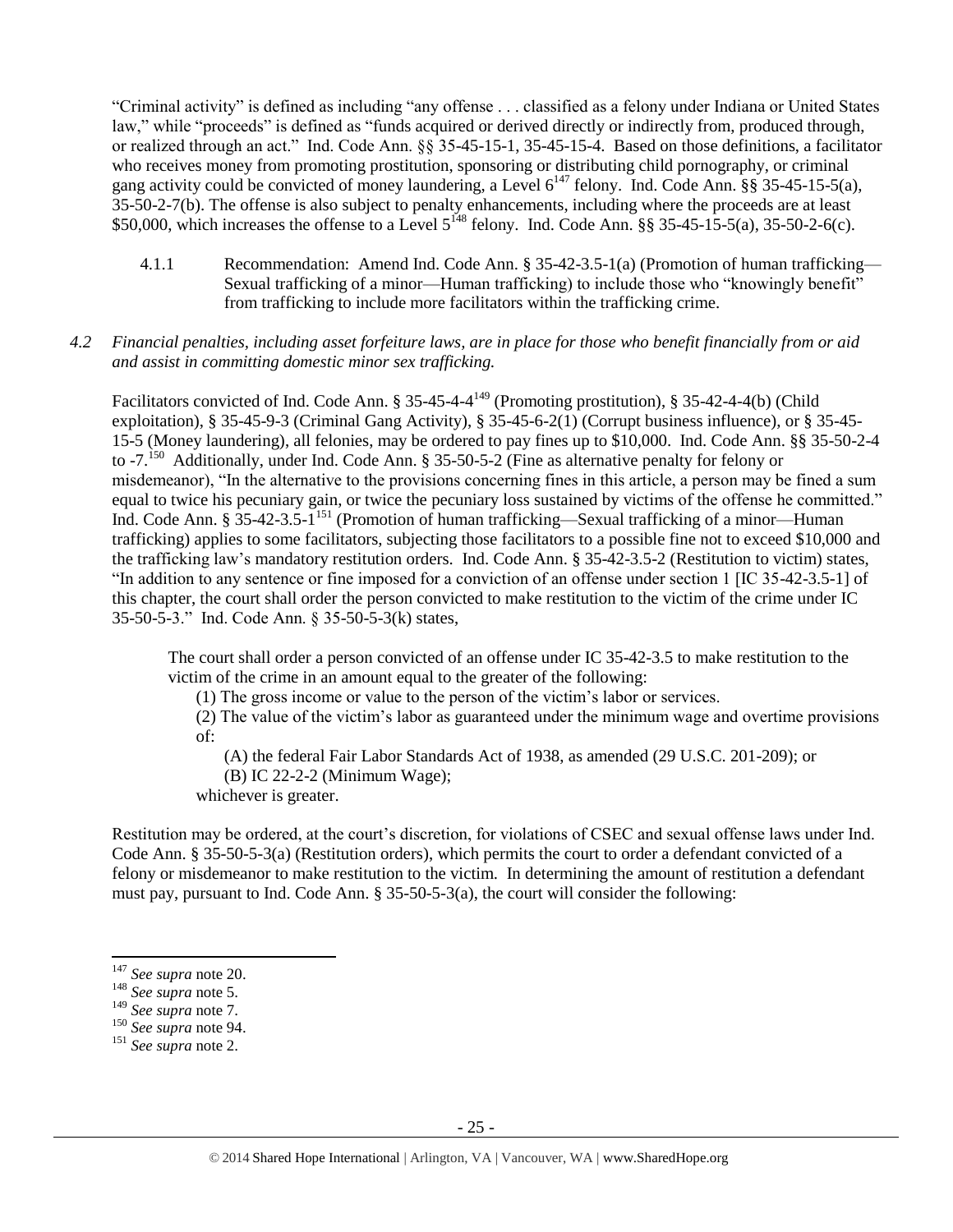(1) property damages of the victim incurred as a result of the crime, based on the actual cost of repair (or replacement if repair is inappropriate);

(2) medical and hospital costs incurred by the victim (before the date of sentencing) as a result of the crime;

(3) the cost of medical laboratory tests to determine if the crime has caused the victim to contract a disease or other medical condition;

(4) earnings lost by the victim (before the date of sentencing) as a result of the crime including earnings lost while the victim was hospitalized or participating in the investigation or trial of the crime; and (5) funeral, burial, or cremation costs incurred by the family or estate of a homicide victim as a result of the crime.

Moreover, restitution is mandatory for criminal gang members. Pursuant to Ind. Code Ann. § 35-45-9-6, "In addition to any sentence or fine imposed on a criminal gang member for committing a felony or misdemeanor, the court shall order a criminal gang member convicted of a felony or misdemeanor to make restitution to the victim of the crime under IC 35-50-5-3." Also, under Ind. Code Ann. § 34-24-3-1 (Damages in civil action),

[i]f a person . . . suffers a pecuniary loss as a result of a violation of . . . IC 35-45-9 [Criminal gang control], the person may bring a civil action against the person who caused the loss for the following: (1) An amount not to exceed three (3) times:

(A) the actual damages of the person suffering the loss, in the case of a liability that is not covered by IC 24-4.6-5, and other listed expenses.

Additional financial penalties apply to facilitators convicted of racketeering. Ind. Code Ann. § 35-45-6-2<sup>152</sup> (Corrupt business influence) is a Level  $5^{153}$  felony. Ind. Code Ann. §§ 35-45-6-2, 35-50-2-6(c).

Ind. Code Ann. § 34-24-1-1(a)(3) (Property which may be seized) permits civil asset forfeiture at the discretion of the court. Ind. Code Ann. §34-24-1-1 permits the seizure of "[a]ny portion of real or personal property purchased with money that is traceable as a proceed of a violation of a criminal statute. In addition, "[a]ny equipment, including computer equipment and cellular telephones, used for or intended for use in preparing, photographing, recording, videotaping, digitizing, printing, copying, or disseminating matter in violation of IC 35-42-4 [Sex crimes]" may be seized, but only if it is proven "by a preponderance of the evidence that the owner of the equipment knowingly permitted the equipment to be used to engage in conduct that subjects it to seizure under subsection (a)(10)." Ind. Code Ann. § 34-24-1-1(a)(10), (c). Pursuant to Ind. Code Ann. §34-24- 1-9, "The money received under this subsection must be used solely for the benefit of any agency directly participating in the seizure or forfeiture for purposes consistent with federal laws and regulations." Seizure of such forfeitable property is governed by Ind. Code Ann. § 34-24-1-9.

*4.3 Promoting and selling child sex tourism is illegal*.

There is no specific provision under Indiana's laws prohibiting child sex tourism.

- 4.3.1 Recommendation: Enact a law that prohibits selling or offering to sell travel services that include or facilitate travel for the purpose of engaging in commercial sexual exploitation of a minor or prostitution of a minor, if the travel is occurring in Indiana.
- *4.4 Promoting and selling child pornography is illegal.*

<sup>152</sup> *See supra* not[e 35.](#page-6-0)

<sup>153</sup> *See supra* not[e 5.](#page-1-0)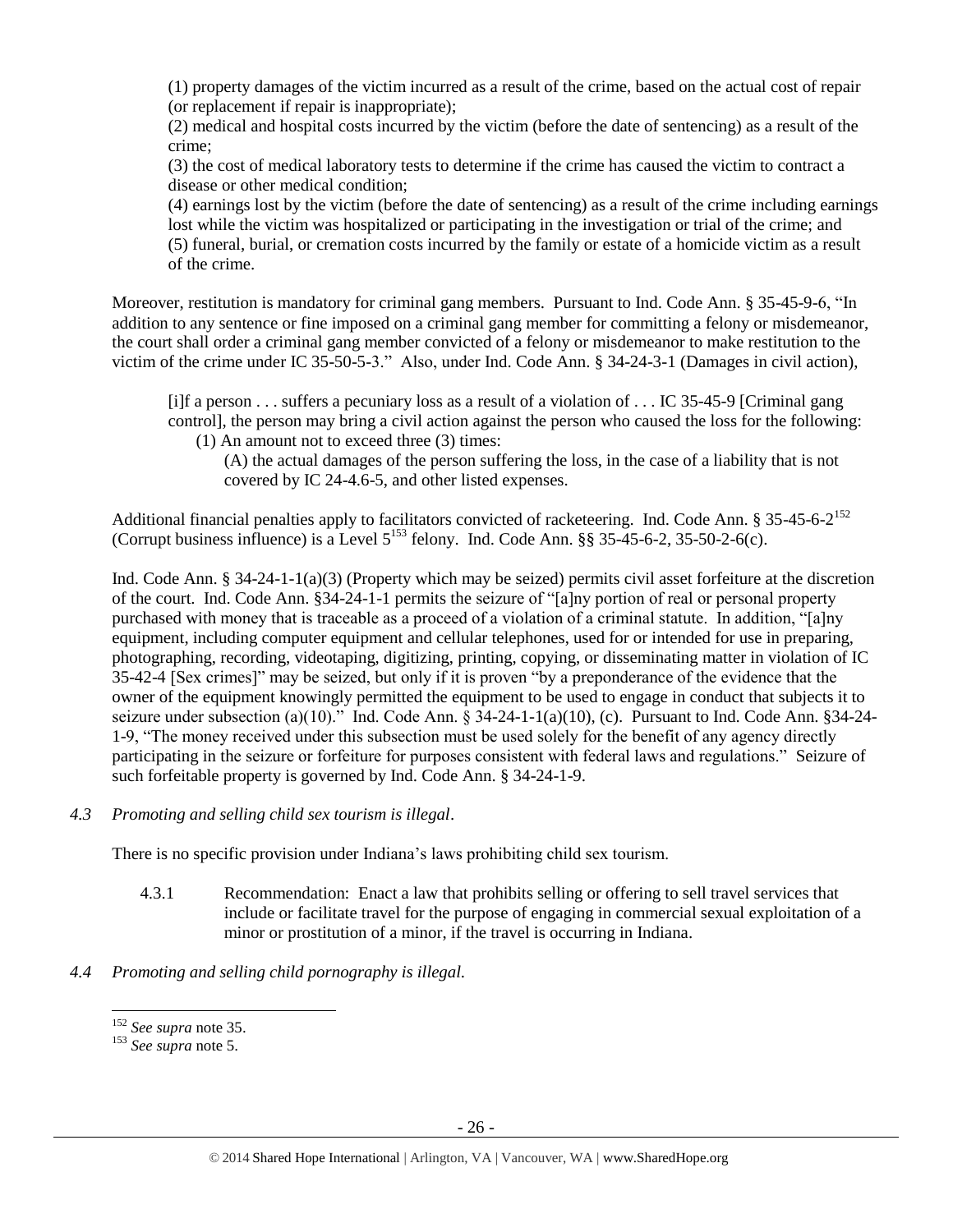Sponsoring, producing, and selling child pornography is illegal under Ind. Code Ann. § 35-42-4-4(b)<sup>154</sup> (Child exploitation). Ind. Code Ann. § 35-42-4-4(b) (Child exploitation) states that it is illegal when a person does any of the following:

(1) manages, produces, sponsors, presents, exhibits, photographs, films, videotapes, or creates a digitized image of any performance or incident that includes sexual conduct by a child under eighteen (18) years of age;

(2) disseminates, exhibits to another person, offers to disseminate or exhibit to another person, or sends or brings into Indiana for dissemination or exhibition matter that depicts or describes sexual conduct by a child under eighteen (18) years of age; or

(3) makes available to another person a computer, knowing that the computer's fixed drive or peripheral device contains matter that depicts or describes sexual conduct by a child less than eighteen (18) years of age;

. . . .

Child exploitation is a Level  $5^{155}$  felony. Ind. Code Ann. §§ 35-42-4-4(b), 35-50-2-6(c).

Ind. Code Ann. § 35-49-3-2<sup>156</sup> (Activities related to obscene performance) states, "A person who knowingly or intentionally engages in, participates in, manages, produces, sponsors, presents, exhibits, photographs, films, or videotapes any obscene performance<sup>157</sup> commits a Class A misdemeanor. However, the offense is a Level  $6^{158}$ felony if the obscene performance depicts or describes sexual conduct involving any person who is or appears to be under sixteen (18) years of age." Ind. Code Ann. § 35-49-3-1<sup>159</sup> (Importation or distribution of obscene matter) states,

A person who knowingly or intentionally:

(1) Sends or brings into Indiana obscene matter for sale or distribution; or

(2) Offers to distribute, distributes, or exhibits to another person obscene matter;

commits a Class A misdemeanor. However, the offense is a Level  $6^{160}$  felony if the obscene matter depicts or describes sexual conduct involving any person who is or appears to be under sixteen (18) years of age.

<sup>154</sup> *See supra* not[e 10.](#page-2-1)

<sup>155</sup> *See supra* not[e 5.](#page-1-0)

<sup>156</sup> *See supra* not[e 120.](#page-18-0)

<sup>157</sup> *See supra* not[e 121.](#page-18-1)

<sup>158</sup> *See supra* not[e 20.](#page-4-0)

<sup>&</sup>lt;sup>159</sup> The text of Ind. Code Ann. § 35-49-3-1 included here and elsewhere in this report includes amendments made by the passage of H.E.A. No. 1006 during the first regular session of 118th Indiana General Assembly (2013) and H.B. 1006 during the second regular session of the 118<sup>th</sup> Indiana General Assembly (2014) (effective July 1, 2014). *See supra* note [2.](#page-0-0)

<sup>160</sup> *See supra* not[e 20.](#page-4-0)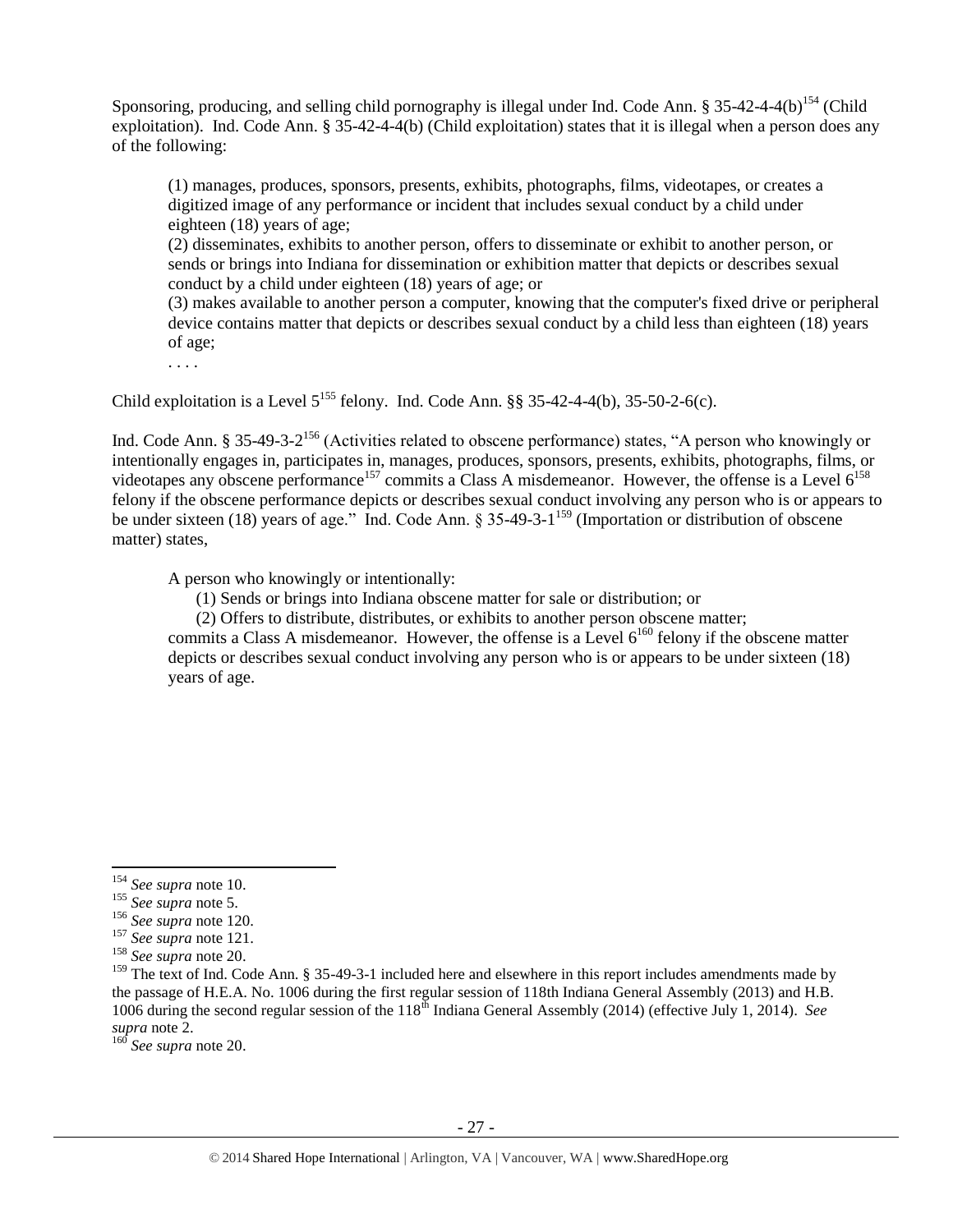# **FRAMEWORK ISSUE 5: PROTECTIVE PROVISIONS FOR THE CHILD VICTIMS**

# *Legal Components:*

- *5.1 Statutorily-mandated victim services define "victim" to specifically include victims of domestic minor sex trafficking or commercial sexual exploitation of children (CSEC) to ensure prompt identification and access to victims' rights and services.*
- *5.2 The state sex trafficking statute expressly prohibits a defendant from raising consent of the minor to the commercial sex acts as a defense.*
- *5.3 Prostitution laws apply only to adults, making minors under 18 specifically immune from this offense.*
- *5.4 Child victims of sex trafficking or commercial sexual exploitation are provided with a child protection response, including specialized shelter and services, and are not detained in juvenile detention facilities.*
- *5.5 Commercial sexual exploitation or sex trafficking is identified as a type of abuse and neglect within child protection statutes.*
- *5.6 The definition of "caregiver" (or similar term) in the child welfare statutes is broad enough to include a trafficker who has custody or control of a child in order to bring a trafficked child into the protection of child protective services.*
- *5.7 Crime victims' compensation is specifically available to a child victim of sex trafficking or commercial sexual exploitation of children (CSEC) without regard to ineligibility factors.*
- *5.8 Victim-friendly procedures and protections are provided in the trial process for minors under 18.*
- *5.9 Expungement or sealing of juvenile delinquency records resulting from arrests or adjudications for prostitution-related offenses committed as a result of, or in the course of, the commercial sexual exploitation of a minor is available within a reasonable time after turning 18.*
- *5.10 Victim restitution and civil remedies for victims of domestic minor sex trafficking or commercial sexual exploitation of children (CSEC) are authorized by law.*
- *5.11 Statutes of limitations for civil and criminal actions for child sex trafficking or commercial sexual exploitation of children (CSEC) offenses are eliminated or lengthened sufficiently to allow prosecutors and victims a realistic opportunity to pursue criminal action and legal remedies.*

*\_\_\_\_\_\_\_\_\_\_\_\_\_\_\_\_\_\_\_\_\_\_\_\_\_\_\_\_\_\_\_\_\_\_\_\_\_\_\_\_\_\_\_\_\_\_\_\_\_\_\_\_\_\_\_\_\_\_\_\_\_\_\_\_\_\_\_\_\_\_\_\_\_\_\_\_\_\_\_\_\_\_\_\_\_\_\_\_\_\_\_\_\_*

# *Legal Analysis:*

*5.1 Statutorily-mandated victim services define "victim" to specifically include victims of domestic minor sex trafficking or commercial sexual exploitation of children (CSEC) to ensure prompt identification and access to victims' rights and services.*

For the purposes of Ind. Code Ann. Title 35, Article 40 (Victim rights), a "victim" is "a person that has suffered harm as a result of a crime that was perpetrated directly against the person. The term does not include a person that has been charged with a crime arising out of the same occurrence." Ind. Code Ann. § 35-40-4-8.

Ind. Code Ann. § 35-42-3.5-4(a) (Additional rights of victim) specifically states in part that "an alleged victim of an offense" under the human trafficking law,

(1) may not be detained in a facility that is inappropriate to the victim's status as a crime victim; (2) may not be jailed, fined, or otherwise penalized due to having been the victim of the offense; and

(3) shall be provided protection if the victim's safety is at risk or if there is danger of additional harm by recapture of the victim by the person who allegedly committed the offense, including: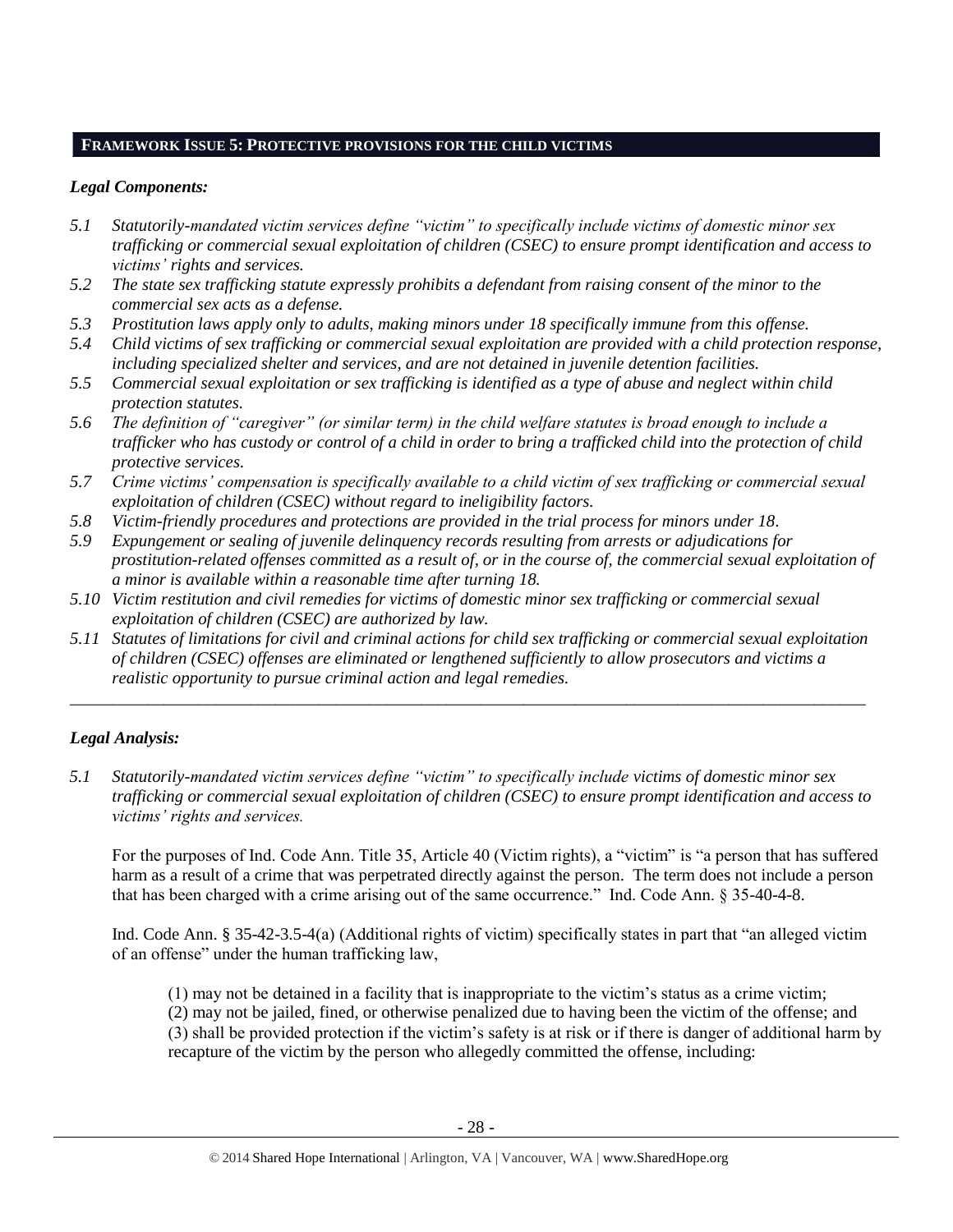(A) taking measures to protect the alleged victim and the victim's family members from intimidation and threats of reprisals and reprisals from the person who allegedly committed the offense or the person's agent; and

(B) ensuring that the names and identifying information of the alleged victim and the victim's family members are not disclosed to the public.

This subsection shall be administered by law enforcement agencies and the Indiana criminal justice institute as appropriate.

For purposes of crime victim compensation, Ind. Code Ann. § 5-2-6.1-7 (Compensation for victims of violent crime). A "victim" is defined as "an individual who suffers bodily injury or death as a result of a violent crime." Violent crimes include, with some exceptions, those felonies or Class A misdemeanors that result in bodily injury or death to the victim. Ind. Code Ann. § 5-2-6.1-8(1). Violent crimes also include "Child Molesting [IC 35-42-4-3] and Child Seduction [IC 35-42-4-7]." Ind. Code Ann. § 5-2-6.1-8(1). "Bodily injury" is defined as: "(1) an impairment of a physical condition; (2) a visible injury; (3) physical pain; or (4) emotional trauma that stems directly from the impairment of a physical condition, a visible injury, or physical pain." Ind. Code Ann. § 5-2-6.1-0.5.

*5.2 The state sex trafficking statute expressly prohibits a defendant from raising consent of the minor to the commercial sex acts as a defense.*

Ind. Code Ann. § 35-42-3.5-1(b)<sup>161</sup> (Promotion of human trafficking—Sexual trafficking of a minor—Human trafficking) prohibits a defense to prosecution for promotion of human trafficking of a minor under subsection (b) based on the child's consent "to engage in prostitution or to participate in sexual conduct," but a consent defense is not expressly prohibited for prosecutions under subsection (c), suggesting availability of this defense.

Similarly, no defense based on the consent of the minor to the unlawful sex act is referred to in Ind. Code Ann.  $\S 35-45-4-4^{162}$  (Promoting prostitution) or  $\S 35-42-4-4^{163}$  (Child exploitation).

*5.3 Prostitution laws apply only to adults, making minors under 18 specifically immune from this offense.*

Ind. Code Ann. § 35-45-4-2<sup>164</sup> (Prostitution) is age neutral, stating only, "A person who knowingly or intentionally: (1) Performs, or offers or agrees to perform, sexual intercourse or other sexual conduct (as defined in IC 35-31.5-2-221.5); or (2) Fondles, or offers or agrees to fondle, the genitals of another person; for money or other property commits prostitution, a Class A misdemeanor. However, the offense is a Level 6<sup>165</sup> felony if the person has two (2) prior convictions under this section."

5.3.1 Recommendation: Amend Ind. Code Ann. § 35-45-4-2 (Prostitution) to make minors expressly immune from prosecution for prostitution and identify all minors engaged in prostitution as victims of human trafficking pursuant to Ind. Code Ann. § 35-42-3.5-1 (Promotion of human trafficking—Sexual trafficking of a minor—Human trafficking) in order to ensure a protective response.

<sup>161</sup> *See supra* not[e 2.](#page-0-0)

<sup>162</sup> *See supra* not[e 7.](#page-2-2)

<sup>163</sup> *See supra* not[e 11.](#page-3-3)

<sup>164</sup> *See supra* not[e 34.](#page-6-1)

<sup>165</sup> *See supra* not[e 20.](#page-4-0)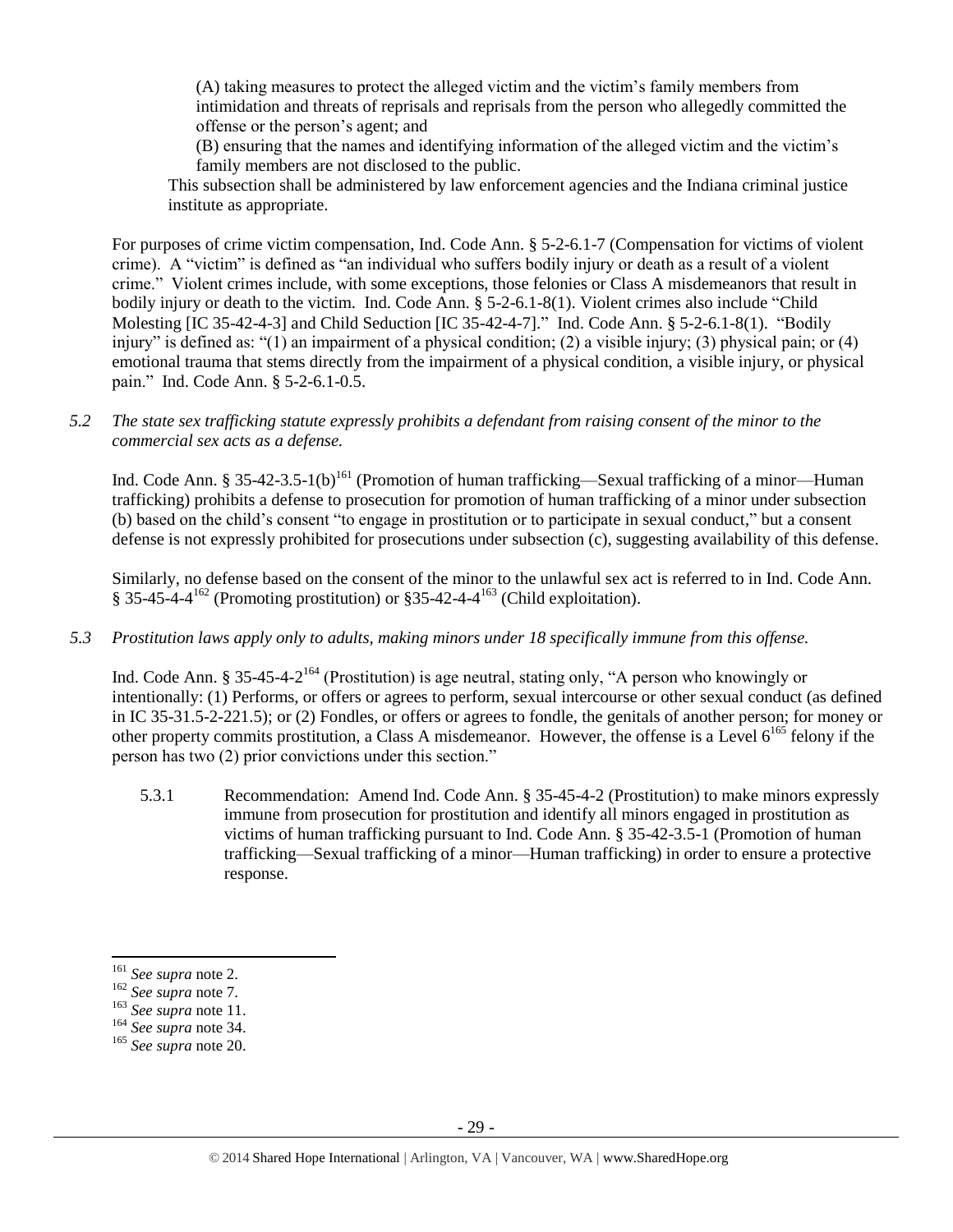*5.4 Child victims of sex trafficking or commercial sexual exploitation are provided with a child protection response, including specialized shelter and services, and are not detained in juvenile detention facilities.*

If identified properly as a victim of domestic minor sex trafficking, a minor will be provided with specific protections pursuant to Ind. Code Ann. § 35-42-3.5-4(a) (Additional rights of victim). Regardless of whether these protections are properly afforded to a victim of domestic minor sex trafficking, some protective provisions are available to commercially sexually exploited children. Specifically, pursuant to Ind. Code Ann. § 31-34-2-1 (Taking a child into custody), in Article 34 (Juvenile Law: Child in Need of Services), "A child may be taken into custody by a law enforcement officer under an order of the court."

# **Child Identified as Abused/Neglected**

- *I. Initial Custody*
	- a. Authority

Upon a report of suspected child abuse or neglect to a law enforcement agency, Ind. Code Ann. § 31-33-7-7(a) requires the agency to "immediately communicate the report to the department, whether or not the law enforcement agency has reason to believe there exists an imminent danger to the child's health or welfare; and . . . conduct an immediate, onsite assessment of the report along with the department whenever the law enforcement agency has reason to believe that an offense has been committed."

# **Child Identified as CHINS**

Ind. Code Ann. § 31-34-1-3<sup>166</sup> (Victims of sex offenses) explains,

- (a) A child is a child in need of services if, before the child becomes eighteen (18) years of age: (1) the child is the victim of a sex offense under:
	- (A) IC 35-42-4-1 [Rape];
	- (C) IC 35-42-4-3 [Child molesting];
	- (D) IC 35-42-4-4 [Child exploitation];
	- (E) IC 35-42-4-7 [Child seduction];
	- (F) IC 35-42-4-9 [Sexual misconduct with a minor];
	- (G) IC 35-45-4-1 [Public indecency];
	- (H) IC 35-45-4-2 [Prostitution];
	- (I) IC 35-46-1-3 [Incest]; or

(J) the law of another jurisdiction, including a military court, that is substantially equivalent to any of the offenses listed in clauses (A) through (I); and

- (2) the child needs care, treatment, or rehabilitation that:
	- (A) the child is not receiving; and
	- (B) is unlikely to be provided or accepted without the coercive intervention of the court.

Also, pursuant to subsection Ind. Code Ann. § 31-34-1-3(b), "A child is a child in need of services if, before the child becomes eighteen (18) years of age: (1) the child lives in the same household as another child who is the victim of a sex offense" listed above and,

<sup>166</sup> *See supra* not[e 140.](#page-22-0)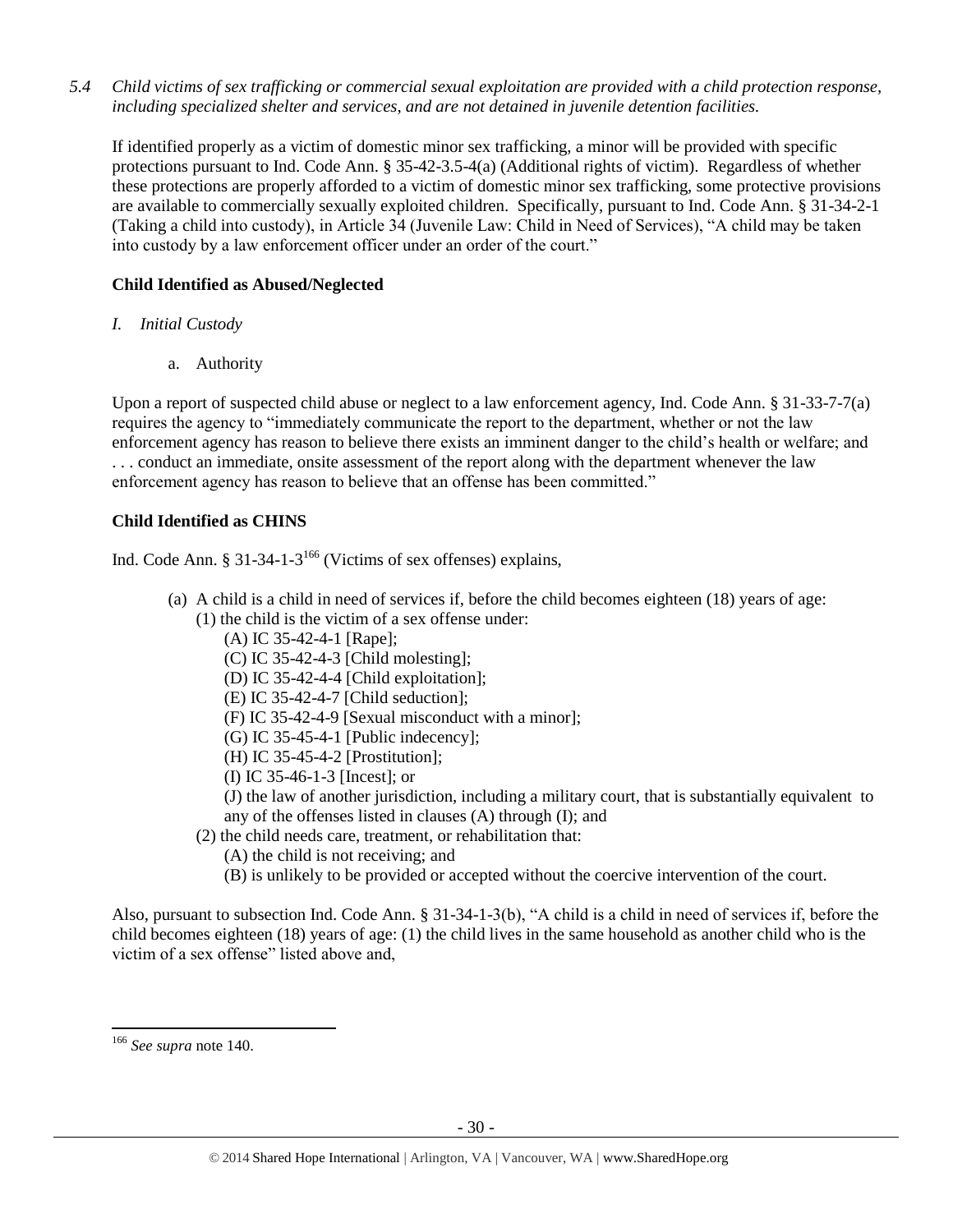(2) the child lives in the same household as the adult who

(A)committed the sex offense under subdivision (1) and the sex offense resulted in a conviction or a judgment under IC 31-34-11-2; or

(B) has been charged with a sex offense listed in subdivision (1) and is awaiting trial;

(3) the child needs care, treatment, or rehabilitation that:

- (A) the child is not receiving; and
- (B) is unlikely to be provided or accepted without the coercive intervention of the court; and
- (4) a caseworker assigned to provide services to the child:

(A) places the child in a program of informal adjustment or other family or rehabilitative services based upon the existence of the circumstances described in subdivisions (1) and (2) and the assigned caseworker subsequently determines further intervention is necessary; or (B) determines that a program of informal adjustment or other family or rehabilitative services is inappropriate.

A child could also be considered in need of services if a "parent, guardian, or custodian" allows the child "to participate in an obscene performance (as defined by IC 35-49-2-2 or IC 35-49-3-2)" or "to commit a sex offense prohibited by IC 35-45-4 [Public indecency—Prostitution]" and the child needs care or treatment that he or she is not receiving and is not likely to receive without court intervention. Ind. Code Ann. §§ 31-34-1-4, 31- 34-1-5.

# *I. Initial Custody*

a. Authority

Law enforcement officers may bring a child in need of services into custody pursuant to Ind. Code Ann. § 31- 34-2-3(a) (Protection of safety of child—Probation officer or caseworker may take child into custody—Written documentation), which states,

If a law enforcement officer's action under section 2 [IC 31-34-2-2] of this chapter will not adequately protect the safety of the child, the child may be taken into custody by a law enforcement officer, probation officer, or caseworker acting with probable cause to believe the child is a child in need of services if:

(1) it appears that the child's physical or mental condition will be seriously impaired or seriously endangered if the child is not immediately taken into custody;

(2) there is not a reasonable opportunity to obtain an order of the court; and

(3) consideration for the safety of the child precludes the immediate use of family services to prevent removal of the child.

Under subsection (c), "If a person takes a child into custody under this section, the person shall make written documentation not more than twenty-four (24) hours after the child is taken into custody as provided in section 6 [IC 31-34-2-6] of this chapter."

A person also may "give an intake officer written information indicating that a child is a child in need of services. If the intake officer has reason to believe that the child is a child in need of services, the intake officer shall make a preliminary inquiry to determine whether the interests of the child require further action. Whenever practicable, the preliminary inquiry should include information on the child's background, current status, and school performance." Ind. Code Ann. § 31-34-7-1. After completing the preliminary inquiry, "and upon approval by the juvenile court, the intake officer may implement a program of informal adjustment if the officer has probable cause to believe that the child is a child in need of services." Ind. Code Ann. § 31-34-8-1.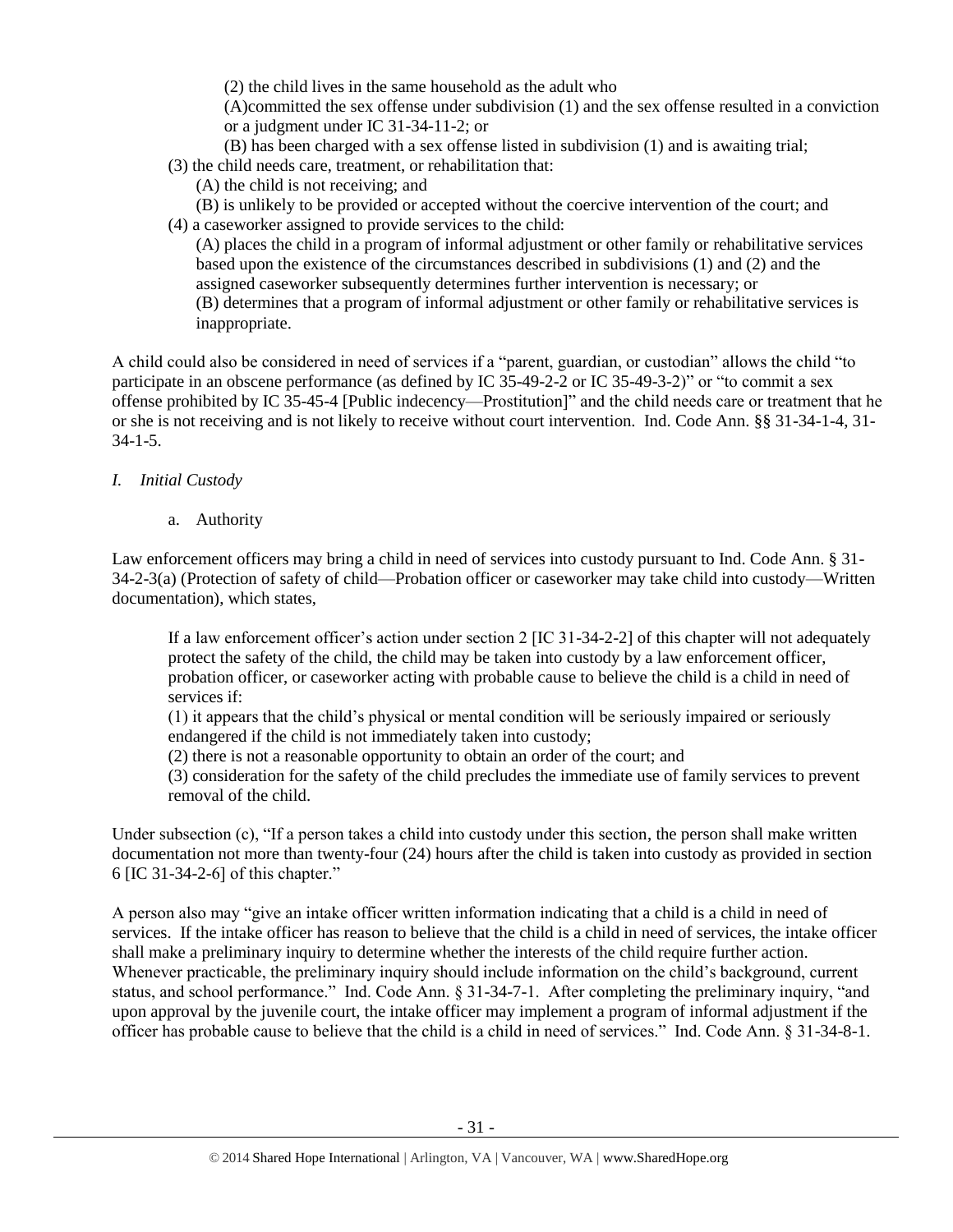# *II. Placement process pending adjudication/investigation*

Once taken into custody, a detention hearing must be held within 48 hours, weekends and holidays excluded, or the child will be released. Ind. Code Ann. § 31-34-5-1(a). A child in need of services may be detained if the court "makes written findings of fact upon the record of probable cause to believe that the child is a child in need of services and that: (1) detention is necessary to protect the child; (2) the child is unlikely to appear before the juvenile court for subsequent proceedings; (3) the child has a reasonable basis for requesting that the child not be released; (4) the parent, guardian, or custodian: (A) cannot be located; or (B) is unable or unwilling to take custody of the child; or (5) consideration for the safety of the child precludes the use of family services to prevent removal of the child." Ind. Code Ann. § 31-34-5-3(a). An alleged child in needs of services may not be placed in a secure facility or "a shelter care facility that houses persons charged with, imprisoned for, or incarcerated for crimes." Ind. Code Ann. § 31-34-6-1.

# **Child Identified as Delinquent**

Pursuant to Ind. Code Ann. §§ 31-37-1-2, "A child commits a delinquent act if, before becoming eighteen (18) years of age, the child commits an act that would be an offense if committed by an adult, except an act committed by a person over which the juvenile court lacks jurisdiction under IC 31-30-1."  $^{167}$  A child also "commits a delinquent act" if, before age 18, the child run away from home "without reasonable cause" and without parental permission. Ind. Code Ann. § 31-37-2-2.

Pursuant to Ind. Code Ann. § 31-37-2-1 (Delinquent child), a child is deemed "delinquent" if,

before becoming eighteen (18) years of age, the child:

- (1) commits a delinquent act described in this chapter; and
- (2) needs care, treatment, or rehabilitation that:
	- (A) the child is not receiving;
	- (B) the child is unlikely to accept voluntarily; and
	- (C) is unlikely to be provided or accepted without the coercive intervention of the court.

Because Ind. Code Ann. § 35-45-4-2<sup>168</sup> (Prostitution) is "an offense if committed by an adult," a domestic minor sex trafficking victim could be charged with prostitution and be considered a delinquent child.

- *I. Initial Custody*
	- b. Authority

Law enforcement officers in Indiana may take a child into custody pursuant to Ind. Code Ann. § 31-37-4-2 (Probable cause), without a court order, when they have "probable cause to believe that the child has committed

l  $167$  Pursuant to Ind. Code Ann. § 31-30-1-1(1) (Juvenile court jurisdiction) "A juvenile court has exclusive original jurisdiction, except as provided in sections 9, 10, 12, and 13 [IC 31-30-1-9, IC 31-30-1-10, IC 31-30-1-12, and IC 31-30-1-13] of this chapter, in the following: (1) Proceedings in which a child, including a child of divorced parents, is alleged to be a delinquent child under IC 31-37." The titles for the bracketed statutes are: Ind. Code Ann. § 31-30-1-9 (Felony court concurrent jurisdiction); § 31-30-1-10 (Establishment of paternity); § 31-30-1-12 (Concurrent jurisdiction with court having jurisdiction of child custody proceeding in a marriage dissolution); § 31- 30-1-13 (Concurrent jurisdiction with court having jurisdiction of child custody proceeding in a paternity proceeding).

<sup>168</sup> *See supra* not[e 34.](#page-6-1)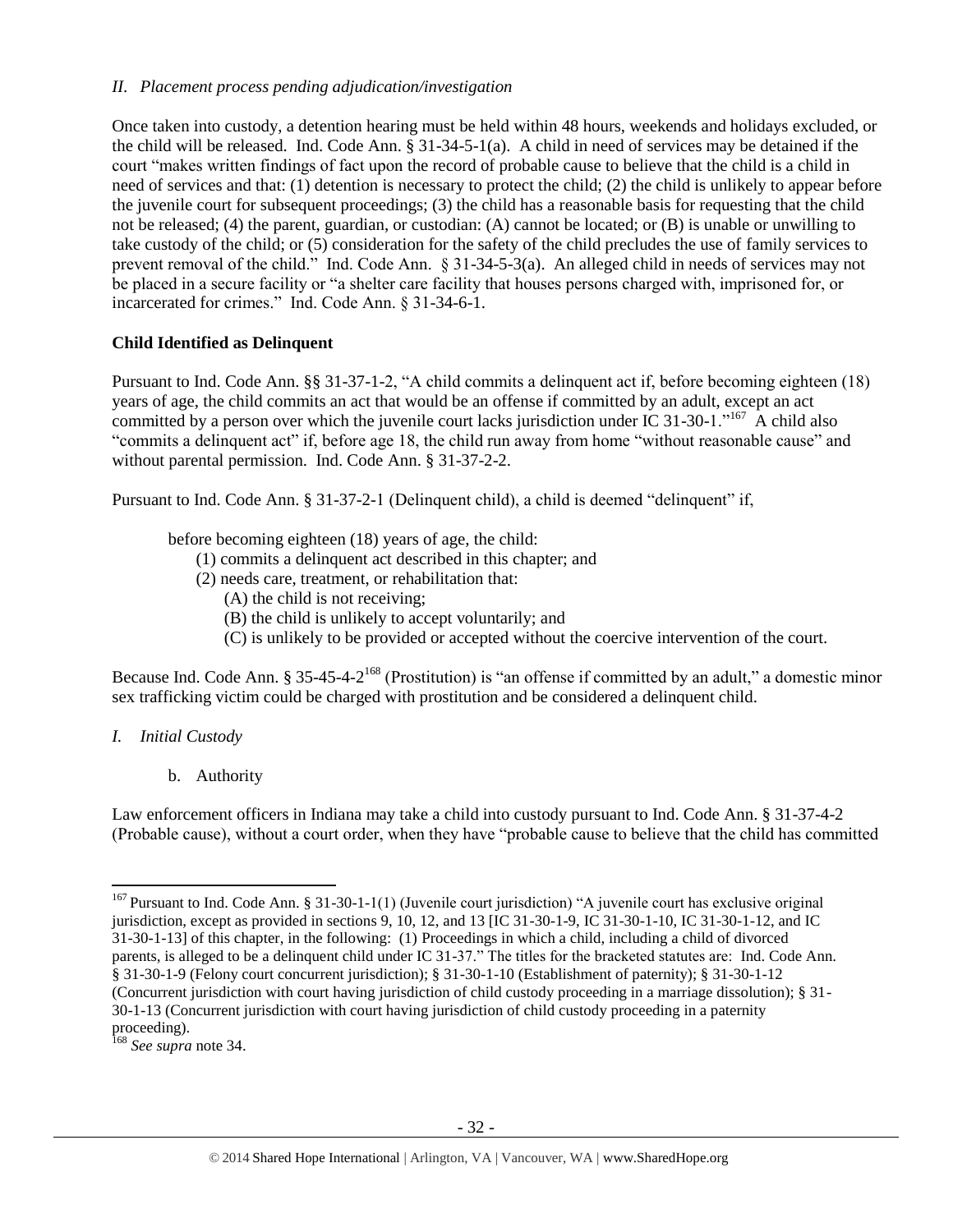a delinquent act." Under Ind. Code Ann. § 31-37-4-1 (Order of court), "A child may be taken into custody by a law enforcement officer under an order of the court."

Domestic minor sex trafficking victims also may be taken into custody, although not always detained, for curfew violations pursuant to Ind. Code Ann. §§ 31-37-3-2 to -3 (Curfew violations).

c. Placement

 $\overline{\phantom{a}}$ 

Once in custody without a court order, the child may be released to his or her "parent, guardian, or custodian upon the person's written promise to bring the child before the juvenile court at a time specified." Ind. Code Ann. § 31-37-5-5(a).<sup>169</sup> Additionally, under Ind. Code Ann. § 31-37-5-3(a),<sup>170</sup> if a law enforcement officer taking a child into custody may place the child in detention if there is a reasonable belief that

- (1) the child is unlikely to appear before the juvenile court for subsequent proceedings;
- (2) the child has committed an act that would be murder or a Level 1 felony, Level 2 felony, Level 3
- felony, or Level 4 felony if committed by an adult;
- (3) detention is essential to protect the child or the community;
- (4) the parent, guardian, or custodian:
	- (A) cannot be located; or
	- (B) is unable or unwilling to take custody of the child; or
- (5) the child has a reasonable basis for requesting that the child not be released.<sup>171</sup>

Pursuant to subsection (b), "If a child is detained for a reason specified in subsection (a)(4) or (a)(5), the child shall be detained under IC 31-37-7-1." $1^{172}$ 

# *II. Placement process pending adjudication/investigation*

If the intake officer does not release the child, a detention hearing must be held no later than 48 hours (excluding weekends and Sundays) after the child is taken into custody, otherwise the child will be released. Ind. Code Ann. §§ 31-37-5-6, 31-37-6-2, 31-37-6-4. At the hearing, the juvenile court may release the child to the child's parent, guardian, or custodian or detain the child based on a consideration of similar factors to those the intake officer considered under Ind. Code Ann. § 31-37-5-3(a). Ind. Code Ann. § 31-37-6-6. If the child is detained because a parent is not available or will not take the child, returning the child home would be harmful to the child or contrary to his best interests, or "the child has a reasonable basis for requesting that the child not

<sup>&</sup>lt;sup>169</sup> The text of Ind. Code Ann. § 31-37-5-5 included here and elsewhere in this report includes amendments made by the passage of H.E.A. No. 1006 during the first regular session of 118th Indiana General Assembly (2013) and H.B. 1006 during the second regular session of the 118<sup>th</sup> Indiana General Assembly (2014) (effective July 1, 2014). *See supra* note [2.](#page-0-0)

 $170$  The text of Ind. Code Ann. § 31-37-5-3 included here and elsewhere in this report includes amendments made by the passage of H.E.A. No. 1006 during the first regular session of 118th Indiana General Assembly (2013) and H.B. 1006 during the second regular session of the 118th Indiana General Assembly (2014) (effective July 1, 2014). *See supra* note [2.](#page-0-0)

<sup>171</sup> Ind. Code Ann. § 31-37-5-3(c) states, "Unless a law enforcement officer determines that detention is essential to protect a child or the community, the law enforcement officer who detains a child for a violation of the curfew law under IC 31-37-3 shall make a good faith effort to release the child to the child's parent, guardian, or custodian within a reasonable time after the child is detained."

 $172$  Ind. Code Ann. § 31-37-7-1 (Places in which child may not be held) states "A child alleged to be a delinquent child under IC 31-37-2, except as provided in section 3 [IC 31-37-7-3] of this chapter, may not be held in: (1) a secure facility; or (2) a shelter care facility, a forestry camp, or a training school that houses persons charged with, imprisoned for, or incarcerated for crimes."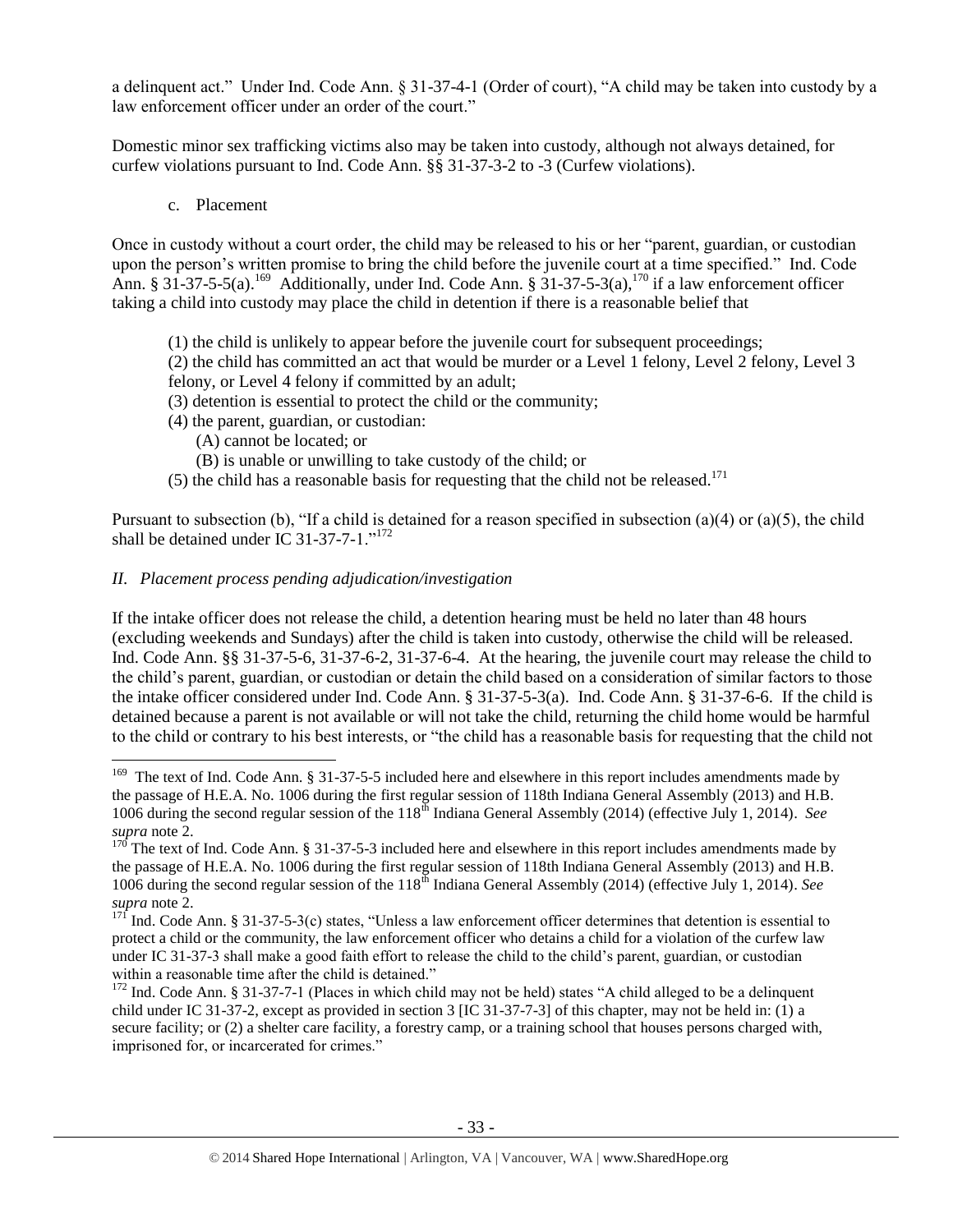be released," the court must not detain the child in a secure facility or certain other facilities that house persons imprisoned for crimes unless they meet the exception in Ind. Code Ann. § 31-37-7-3. Ind. Code Ann. §§ 31-37- 6-6(a),(b), 31-37-7-1. Ind. Code Ann. § 31-37-7-3 (Length of confinement) permits a

child alleged to be a delinquent child because of an act under IC 31-37-2-2 [Delinquent act; leaving home without permission of parent, guardian, or custodian] may be held in a juvenile detention facility for:

(1) not more than twenty-four (24) hours before; and

(2) not more than twenty-four (24) hours immediately after; the initial court appearance, not including Saturdays, Sundays, and nonjudicial days.

However, a child alleged to be delinquent and detained under Ind. Code Ann. § 31-37-6-6 for reasons other than those mentioned above may be held in a secure facility for limited purposes, for up to six hours, or a juvenile detention facility. Ind. Code Ann. § 31-37-7-2. Nothing in Ind. Code Ann. § 31-37-7 (Detention of alleged delinquent child) refers to Ind. Code Ann. § 35-42-3.5-4(a) (Additional rights of victim) or states that a minor's involvement in prostitution does not constitute a delinquent act.

# *III. Adjudication or referral to alternate process*

a. Diversion or alternate process

For children delinquent under Ind. Code Ann. § 31-37-1, Ind. Code Ann. § 31-37-19-5(b) provides the juvenile court with several dispositional alternatives that may be taken in conjunction with the placement options in Ind. Code Ann. § 31-37-19-6, including ordering probationary supervision of the child, ordering outpatient treatment, ordering wardship, and ordering the attendance of an alcohol and drug program.

# *IV. Outcomes*

For a child who admits to being a delinquent child, or one found by the court to be a delinquent child, the court must enter judgment of delinquency, order a predispositional report, and schedule a dispositional hearing, at which it must consider, among other things, "[a]lternatives for the care, treatment, rehabilitation, or placement of the child." Ind. Code Ann. §§ 31-37-18-1(1), 31-37-12-9(a), 31-37-13-2(3). Pursuant to Ind. Code Ann. § 31-37-19-1(a) (Delinquent children—Decrees), if the child is found to be delinquent under Ind. Code Ann. § 31-37-2 (Delinquent children who commit certain other acts and who need care, treatment, or rehabilitation), the court may enter certain dispositional decrees, including placing the child under the supervision of the probation department, ordering outpatient treatment for the child, removing the child from his or her home and placing the child in a different home or a shelter, making the child a ward of a person or a shelter, and partially or completely emancipating the child. The juvenile court must meet several requirements under Ind. Code Ann. § 31-37-19-1(b) to remove a child from the home including approving a permanency plan, designating responsibility to the probation department for the child's care and placement, determining whether "reasonable efforts were made to prevent or eliminate the need for removal," and whether the child's best interests, health, and welfare will benefit from removal from the home.

Ind. Code Ann. § 31-37-19-6 provides the placement options through a juvenile court disposition for a child determined delinquent pursuant to Ind. Code Ann. § 31-37-1 (Delinquent children who commit acts that would be offenses if committed by adults) including awarding wardship to the department of correction or a "community based correctional facility for children," awarding wardship to a person or to a shelter, removing the child from the home to be placed in another home or shelter, order the child confined for a period of time in a juvenile detention facility, or placing the child in a secure private facility. Juveniles who have committed more serious offenses are confined pursuant to Ind. Code Ann. § 31-37-19-10.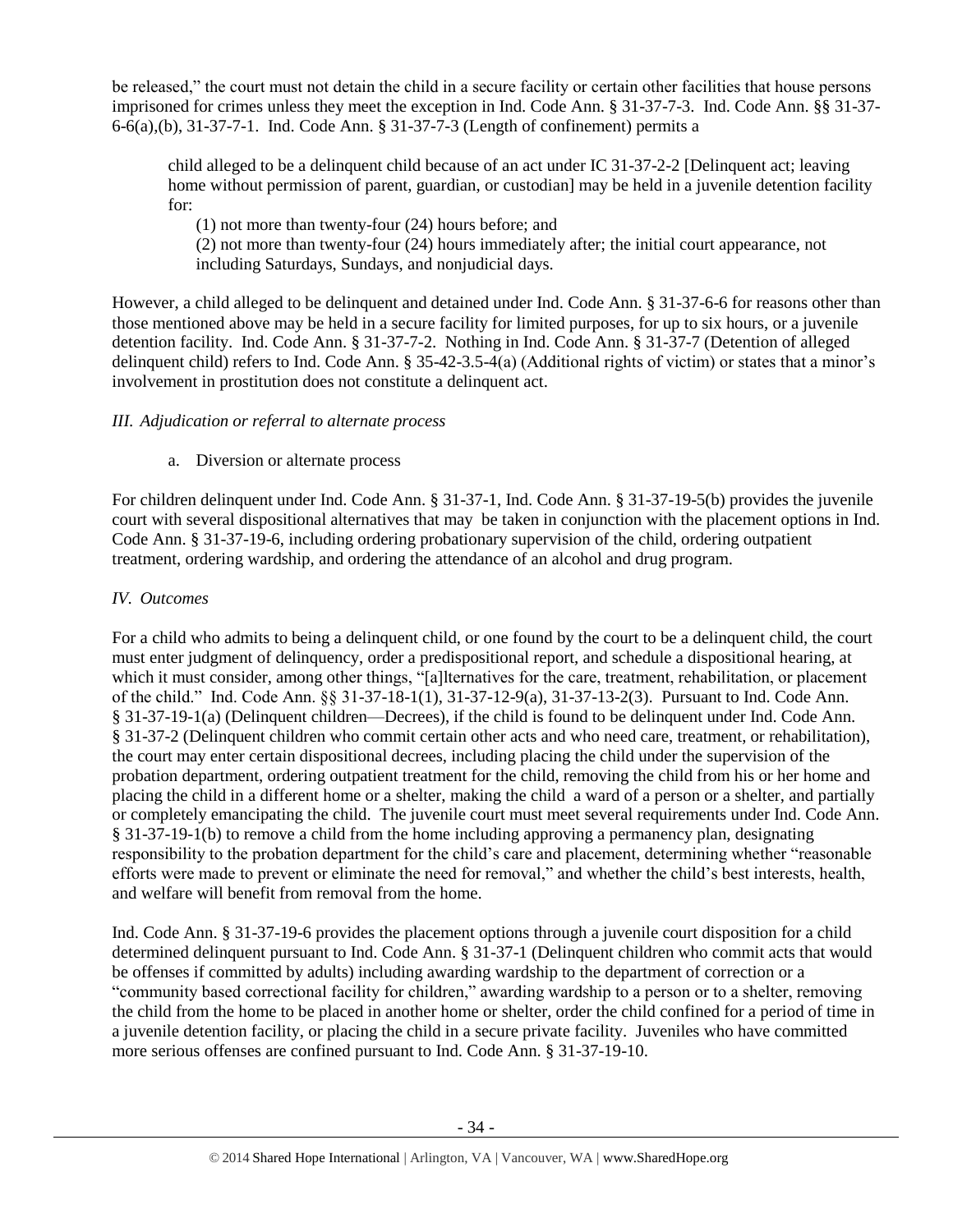Children under 12 may not be awarded to the department of corrections under Ind. Code Ann. § 31-37-19-  $6(b)(2)(A)$  unless the child is 10 or 11 and "committed an act that would have been murder if committed by an adult." Ind. Code Ann. § 31-37-19-7(a), (b).

5.4.1 Recommendation: Establish a mandatory response law directing any minor involved in prostitution, pornography or sexual performance away from the criminal justice system and into a protective system.

# *5.5 Commercial sexual exploitation or sex trafficking is identified as a type of abuse and neglect within child protection statutes.*

For purposes of investigating possible instances of child abuse and neglect within family law, under Ind. Code Ann. § 31-32-11-1 (Privileged communications), § 31-33 (Juvenile law: reporting and investigation of child abuse and neglect), § 31-34-7-4 (Persons accused of child abuse or neglect entitled to access to report), and § 31-39-8-4 (Probative value of information—Unsubstantiated information), "child abuse and neglect . . . refers to a child described in IC 31-34-1-1 through IC 31-34-1-5, regardless of whether the child needs care, treatment, rehabilitation, or the coercive intervention of a court."<sup>173</sup> Ind. Code Ann. § 31-9-2-14. However, subsection (b) specifies that "child abuse and neglect" does not apply to a child who is alleged to be "a victim of a sexual offense under IC 35-42-4-3 $^{174}$  [Child molesting] unless the alleged offense under IC 35-42-4-3 involves the fondling or touching of the buttocks, genitals, or female breasts, regardless of whether the child needs care, treatment, rehabilitation, or the coercive intervention of a court." Under subsection (c), "'Child abuse or neglect', for purposes of IC 31-34-2.3 [Child protective orders for removal of alleged perpetrators], refers to acts or omissions by a person against a child as described in IC 31-34-1-1 through IC 31-34-1-9, regardless of whether the child needs care, treatment, rehabilitation, or the coercive intervention of a court."

Ind. Code Ann. § 31-34-1-3(a)(1)<sup>175</sup> (Victim of sex offenses) defines a "child in need of services" as a child who, before reaching the age of 18, is the victim of a specified sex offense, including a victim of Ind. Code Ann. § 35-42-4-3 (Child molesting), § 35-42-4-4 (Child exploitation), § 35-42-4-9 (Sexual misconduct with a minor), § 35-45-4-2 (Prostitution), or "the law of another jurisdiction . . . that is substantially equivalent to any of the offenses listed," and "the child needs care, treatment, or rehabilitation that: (A) the child is not receiving; and (B) is unlikely to be provided or accepted without the coercive intervention of the court."

A child also is a child in need of services if "the child lives in the same household as another child who is the victim of a sex offense" listed above; "the child lives in the same household as the adult who committed the sex offense," and the offense "resulted in a conviction or judgment," or the adult "has been charged with a sex offense listed in subdivision (1) and is awaiting trial;" the child needs care or treatment as noted above, and

a caseworker assigned to provide services to the child:

(A) places the child in a program of informal adjustment or other family or rehabilitative services based upon the existence of the circumstances described in subdivisions (1) and (2) and the assigned caseworker subsequently determines further intervention is necessary; or

 $\overline{a}$ <sup>173</sup> Ind. Code Ann. § 31-34-1-1 (Impairment or serious endangerment of physical or mental condition); Ind. Code Ann. § 31-34-1-2 (Endangerment of physical or mental health); Ind. Code Ann. § 31-34-1-3 (Victims of sex offenses); Ind. Code Ann. § 31-34-1-4 (Participation in obscene performances); Ind. Code Ann. § 31-34-1-5 (Sex offenses committed by child).

<sup>174</sup> *See supra* not[e 25.](#page-5-0)

<sup>175</sup> *See supra* not[e 140.](#page-22-0)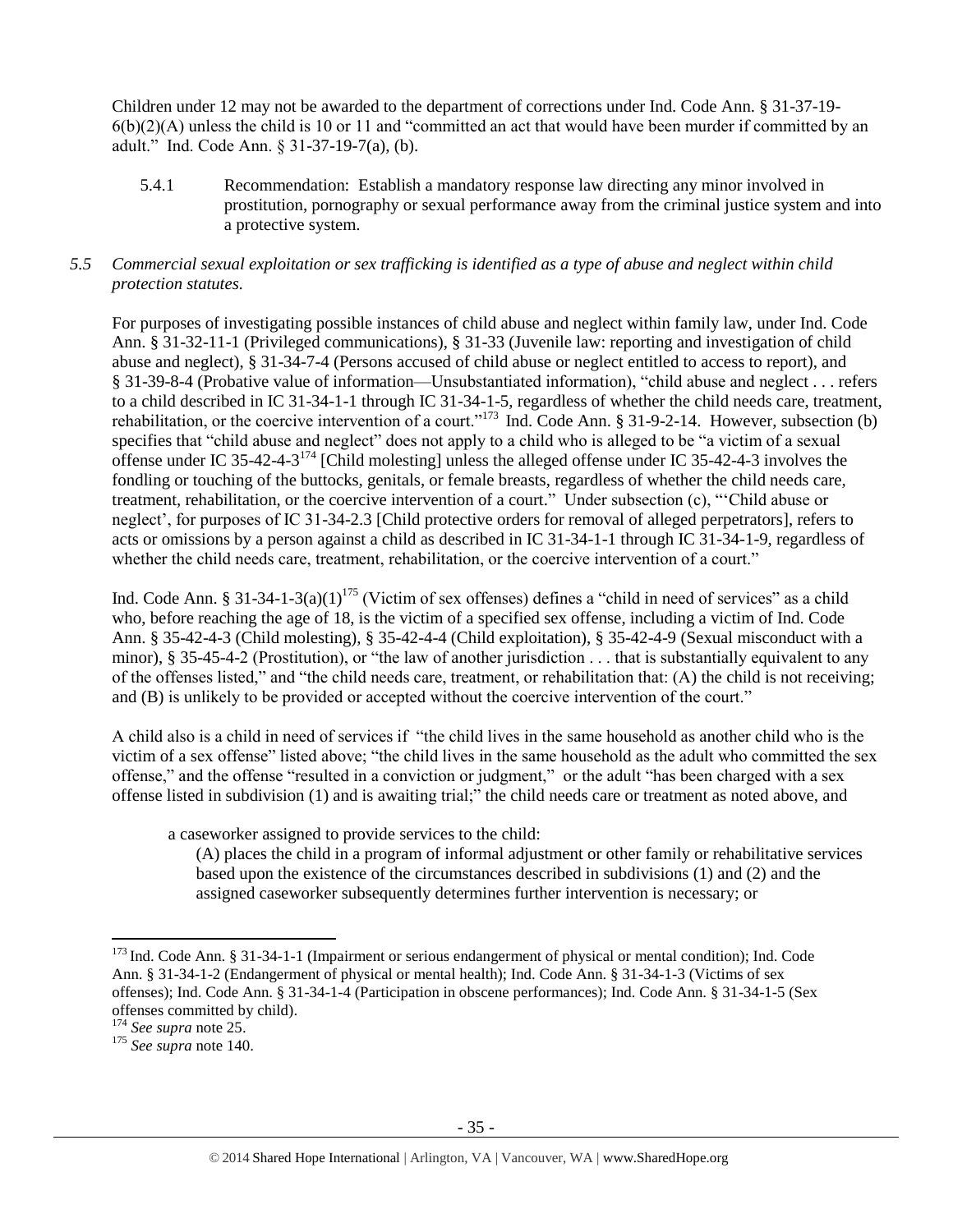(B) determines that a program of informal adjustment or other family or rehabilitative services is inappropriate. Ind. Code Ann. § 31-34-1-3(b).

- 5.5.1 Recommendation: Amend Ind. Code Ann. § 31-34-1-3 (Victim of sex offenses) to include victims of Ind. Code Ann. § 35-42-3.5-1 (Promotion of human trafficking—Sexual trafficking of a minor—Human trafficking), § 35-42-4-5 (Vicarious sexual gratification), § 35-42-4-6 (Child solicitation), § 35-45-4-3 (Patronizing a prostitute), and § 35-45-4-4 (Promoting prostitution) as children in need of services.
- *5.6 The definition of "caregiver" (or similar term) in the child welfare statutes is broad enough to include a trafficker who has custody or control of a child in order to bring a trafficked child into the protection of child protective services.*

For juvenile law, "custodian" is defined as "a person with whom a child resides." Ind. Code Ann. § 31-9-2- 31(a). For purposes of the chapter on child in need of services, "custodian" is defined in Ind. Code Ann. § 31-9-  $2-31(b)$ , in part, as, including "any person who is . . . (3) a child caregiver, as defined in section 16.4 [IC 31-9-2-16.4] of this chapter;<sup>176</sup> (4) a member of the household of the child's noncustodial parent; or (5) an individual who has or intends to have direct contact, on a regular and continuing basis, with a child for whom the individual provides care and supervision." These definitions may be sufficiently broad to capture a trafficker in the definition of "caregiver."

*5.7 Crime victims' compensation is specifically available to a child victim of sex trafficking or commercial sexual exploitation of children (CSEC) without regard to ineligibility factors.*

Pursuant to Ind. Code Ann. § 5-2-6.1-12(1),<sup>177</sup> a victim of a violent crime is eligible to receive compensation under Title 5, Article 2, Chapter 6.1 (Compensation for victims of violent crime). A "victim" is defined as "an individual who suffers bodily injury or death as a result of a violent crime." Ind. Code Ann. § 5-2-6.1-7. Violent crimes include, with some exceptions, those felonies or Class A misdemeanors that result in bodily injury or death to the victim. Ind. Code Ann. § 5-2-6.1-8(1). Violent crimes also include Ind. Code Ann. § 35- 42-4-3 (Child molesting) and § 35-42-4-7 (Child seduction). Ind. Code Ann. § 5-2-6.1-8(1). "Bodily injury" is defined as: "(1) an impairment of a physical condition; (2) a visible injury; (3) physical pain; or (4) emotional trauma that stems directly from the impairment of a physical condition, a visible injury, or physical pain." Ind. Code Ann. § 5-2-6.1-0.5.

After proving "bodily injury," other requirements and ineligibility factors present special difficulties for domestic minor sex trafficking victims. A victim who "sustained the injury as a result of participating in or assisting in . . . a criminal act," or "profited or would have profited from the criminal act" may not receive

<sup>&</sup>lt;sup>176</sup> A "child caregiver" is defined in Ind. Code Ann. § 31-9-2-16.4 as "a person who provides, or is responsible for providing, care and supervision of a child (other than a child of whom the person is a parent, stepparent, grandparent, aunt, uncle, sibling, legal guardian or custodian with whom the person resides) at a residential property that is not the child's place of residence, if the person: (1) is not required to be licensed as the operator of  $\dots$  a child care home . . . a foster family home . . . ; (2) provides care and supervision of a child while unattended by the child's: (A) parent; (B) guardian; or (C) custodian with whom the child resides; and (3) receives more than two thousand dollars (\$2,000) in annual compensation for providing care and supervision of a child or children." <sup>177</sup> The text of Ind. Code Ann. § 5-2-6.1-12 included here and elsewhere in this report includes amendments made by the passage of H.E.A. No. 1093 during the first regular session of 118<sup>th</sup> Indiana General Assembly (2013) and H.B. 1006 during the second regular session of the 118<sup>th</sup> Indiana General Assembly (2014) (effective July 1, 2014). *See supra* note [2.](#page-0-0)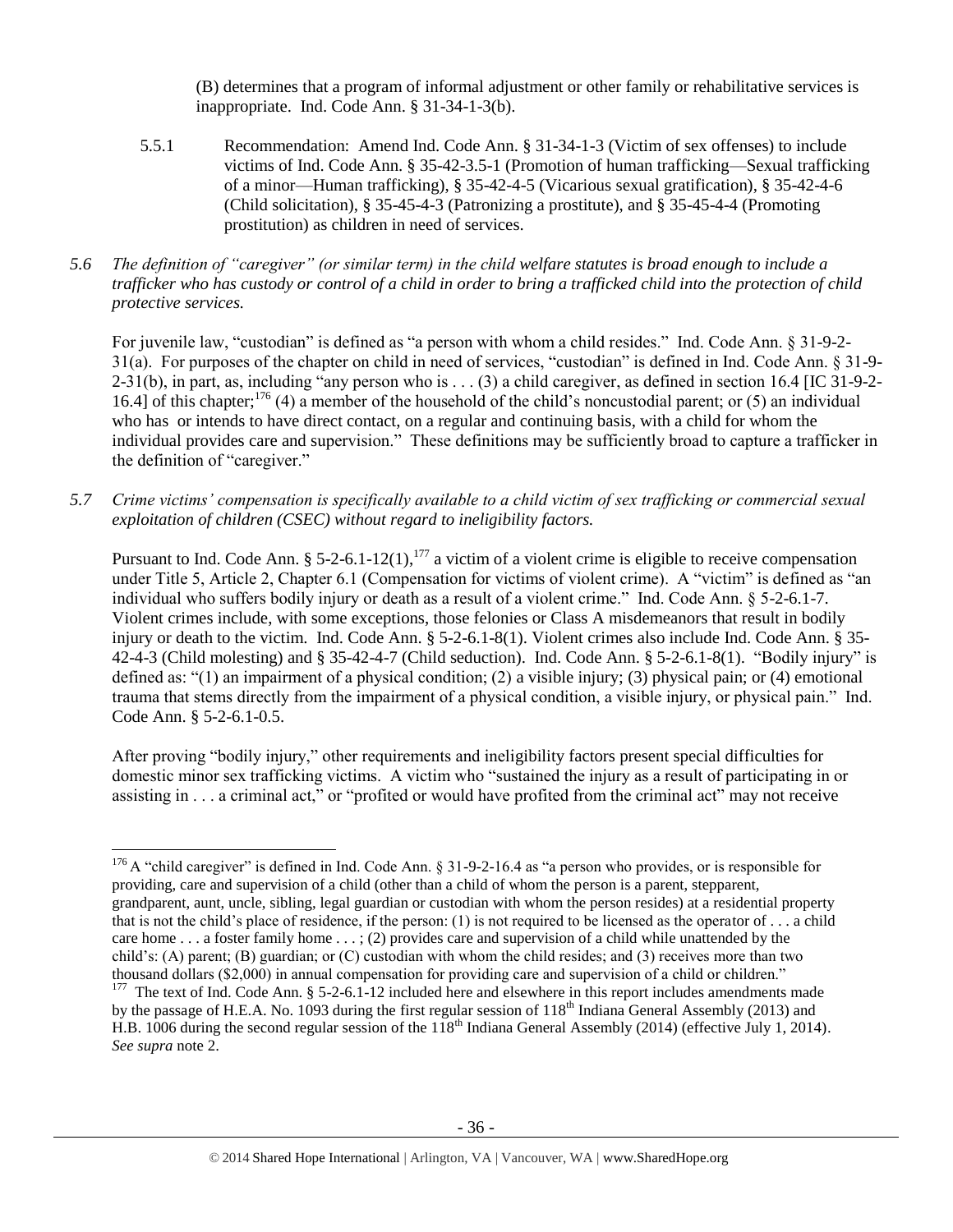victim's compensation benefits. Ind. Code Ann. § 5-2-6.1-13(a)(1), (3).<sup>178</sup> However, an exception to the reporting requirement exists for alleged victims of child sex crimes and may apply to CSEC victims. Ind. Code Ann. § 5-2-6.1-17(a) states "(a) Except for an alleged victim of a child sex crime,  $^{179}$  the division may not award compensation under this chapter unless the violent crime was reported to a law enforcement officer not more than seventy-two (72) hours after the occurrence of the crime." In addition, if an eligible victim's application for compensation is not received within 180 days after the date of the crime, or within 2 years given a showing of good cause, compensation will not be granted to the victim. Ind. Code Ann. § 5-2-6.1-16(b). Nothing in Ind. Code Ann. § 5-2-6.1 (Compensation for victims of violent crime), however, explains what constitutes "good cause" for purposes of Ind. Code Ann. § 5-2-6.1-16(b) (Applications for assistance). An exception to this requirement may also apply to CSEC victims in some cases since "an alleged victim of a child sex crime may submit an application to the division until the victim becomes thirty-one (31) years of age." Ind. Code Ann. § 5-2-6.1-16(e). Finally, if "the claimant fails to fully cooperate with law enforcement personnel in the investigation, apprehension, and prosecution of the offender," compensation may be denied. Ind. Code Ann. § 5-2-6.1-18.

- 5.7.1 Recommendation: Amend Ind. Code Ann. § 5-2-6.1-13(a) to specifically extend the exceptions to the reporting requirement and ineligibility criteria to victims of domestic minor sex trafficking.
- 5.7.2 Recommendation: Amend Ind. Code Ann. § 5-2-6.1-8(1) to include Ind. Code Ann. § 35-42- 3.5-1 (Promotion of human trafficking—Sexual trafficking of a minor—Human trafficking) within the definition of a violent crime, regardless of whether the victim suffers bodily injury or death as a result of the offense.

# *5.8 Victim-friendly procedures and protections are provided in the trial process for minors under 18.*

Ind. Code Ann. § 35-42-3.5-4(a)(3) (Additional rights of victim) provides that human trafficking victims shall be provided protection if their "safety is at risk or if there is danger of additional harm by recapture of the victim by the person who allegedly committed the offense . . . ." Protections include "ensuring that the names and identifying information of the alleged victim and the victim's family members are not disclosed to the public." Ind. Code Ann. § 35-42-3.5-4(a)(3)(B).

In addition, victims of trafficking and sexual offenses who are under 14 are entitled to certain victim-friendly protections throughout the criminal justice process, as listed in Ind. Code Ann. Title 35, Article 37, Chapter 4 (Evidence). In prosecutions for certain listed crimes, including, Ind. Code Ann.  $§$  35-42-3.5-1<sup>180</sup> (Promotion of human trafficking—Sexual trafficking of a minor—Human trafficking) and § 35-42-4 (Sex crimes), "On the

- (4) child seduction (IC 35-42-4-7); or
- (5) incest (IC 35-46-1-3);

 $178$  Pursuant to Ind. Code Ann. § 5-2-6.1-13(b), "If the victim is a dependent child or dependent parent of the person who commits a violent crime, compensation may be awarded where justice requires."

<sup>&</sup>lt;sup>179</sup> Ind. Code Ann. § 5-2-6.1-7.5 provides,

As used in this chapter, "victim of a child sex crime" means an individual who was the victim of:

<sup>(1)</sup> child molesting (IC 35-42-4-3(a));

<sup>(2)</sup> vicarious sexual gratification (IC 35-42-4-5);

<sup>(3)</sup> child solicitation (IC 35-42-4-6);

and was less than eighteen (18) years of age at the time the crime occurred.

<sup>&</sup>lt;sup>180</sup> The text of Ind. Code Ann. § 35-42-3.5-1 was also amended by the passage of H.E.A. 1006 during the first regular session of the 118<sup>th</sup> Indiana General Assembly (2013) and H.B. 1006 during the second regular session of the 118th Indiana General Assembly (2014) (effective July 1, 2014). *See supra* not[e 2.](#page-0-0)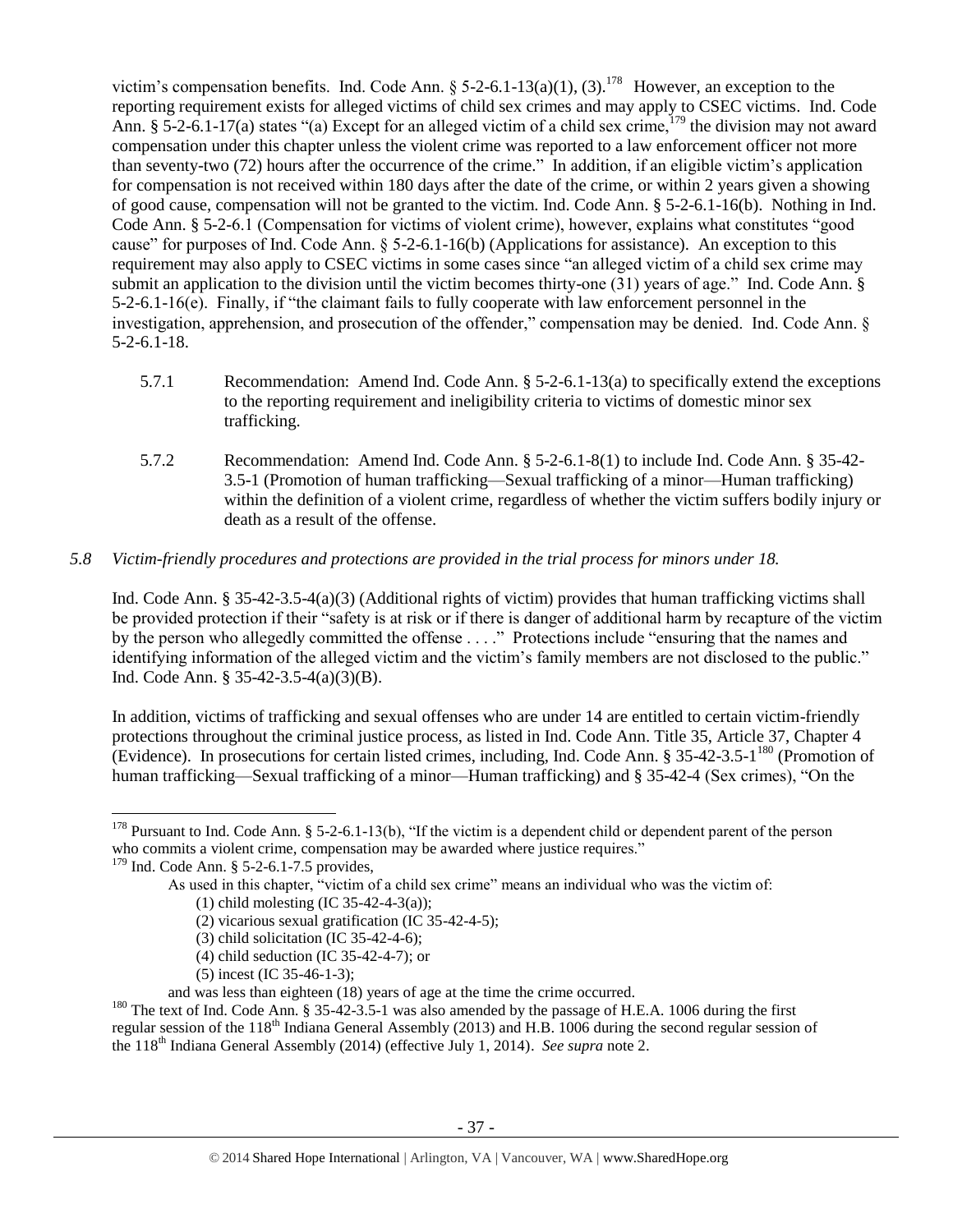motion of the prosecuting attorney, the court may order that the testimony of a protected person be taken in a room other than the courtroom, and that the questioning of the protected person by the prosecution and the defense be transmitted using a two-way closed circuit television arrangement that: (1) allows the protected person<sup>181</sup> to see the accused and the trier of fact; and  $(2)$  allows the accused and the trier of fact to see and hear the protected person." Ind. Code Ann. § 35-37-4-8(c). Videotaped testimony of a "protected person" may also be ordered by the court upon motion of the prosecuting attorney or the defendant under the same requirements of Ind. Code Ann. § 35-37-4-8(c). Ind. Code Ann. § 35-37-4-8(d). Pursuant to Ind. Code Ann. § 35-37-4-8(e), the court may not allow closed-circuit or videotaped testimony unless certain conditions are met, including the conditions outlined in subsection  $(e)(1)(B)$  that the court find that the protected person should testify outside of court because

(i) the court finds from the testimony of a psychiatrist, physician, or psychologist and any other evidence that the protected person's testifying in the physical presence of the defendant would cause the protected person to suffer serious emotional harm and the court finds that the protected person could not reasonably communicate in the physical presence of the defendant to the trier of fact;

(ii) a physician has certified that the protected person cannot be present in the courtroom for medical reasons; or

(iii) evidence has been introduced concerning the effect of the protected person's testifying in the physical presence of the defendant, and the court finds that it is more likely than not that the protected person's testifying in the physical presence of the defendant creates a substantial likelihood of emotional or mental harm to the protected person.

Ind. Code Ann. § 35-37-4-8 does not permit the defendant to be present in the room while the witness gives testimony via closed-circuit television. Ind. Code Ann. § 35-37-4-8(f). If the court allows testimony to be given via videotape, Ind. Code Ann. § 35-37-4-8(g) provides that only certain persons may be present in the room during the witness's testimony, including the defendant if he is not represented by an attorney. Ind. Code Ann. § 35-37-4-8(g)(3). Also, "if the defendant is not represented by an attorney, the defendant may question the protected person." Ind. Code Ann.  $\S 35-37-4-8(g)(7)$ .

As used in this section, "protected person" means:

(1) a child who is less than fourteen (14) years of age;

- (2) an individual with a mental disability who has a disability attributable to an impairment of general intellectual functioning or adaptive behavior that:
	- (A) is manifested before the individual is eighteen (18) years of age;
	- (B) is likely to continue indefinitely;

(C) constitutes a substantial impairment of the individual's ability to function normally in society; and

(D) reflects the individual's need for a combination and sequence of special, interdisciplinary, or generic care, treatment, or other services that are of lifelong or extended duration and are individually planned and coordinated; or

(3) an individual who is:

 $\overline{a}$ 

(ii) providing or directing the provision of self-care.

<sup>&</sup>lt;sup>181</sup> Pursuant to Ind. Code Ann. § 35-37-4-8(b), "protected person" is defined by referring to Ind. Code Ann. § 35-37-4-6. Ind. Code Ann. § 35-37-4-6(c) states,

<sup>(</sup>A) at least eighteen (18) years of age; and

<sup>(</sup>B) incapable by reason of mental illness, mental retardation, dementia, or other physical or mental incapacity of:

<sup>(</sup>i) managing or directing the management of the individual's property; or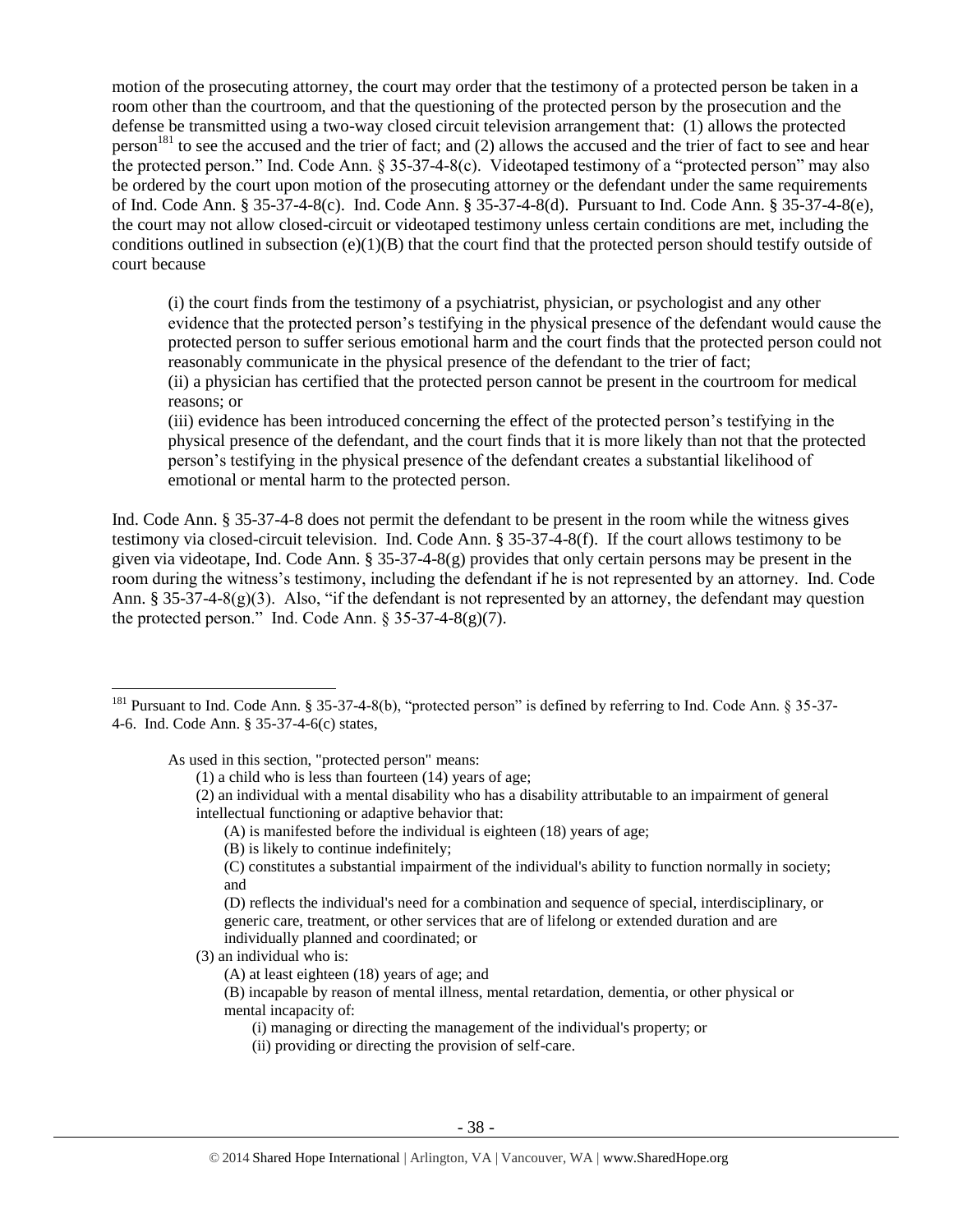The court also must provide safeguards all sex trafficking victims, such as separate waiting rooms, "to minimize the contact of the victim of an offense" with the defendant and the defendant's friends and relatives during criminal proceedings. Ind. Code Ann.  $\S$  35-37-4-11(a), (b).

Furthermore, in prosecutions under Ind. Code Ann. § 35-42-4 (Sex crimes), evidence of the victim's past sexual conduct, including both opinion and reputation evidence, may not be admitted or referred to in the presence of the jury. Ind. Code Ann. § 35-37-4-4(a). However, pursuant to Ind. Code Ann. § 35-37-4-4(b), evidence

(1) Of the victim's or a witness's past sexual conduct with the defendant;

(2) Which in a specific instance of sexual activities shows that some person other than the defendant committed the act upon which the prosecution is founded; or

(3) That the victim's pregnancy at the time of the trial was not caused by the defendant; may be introduced if the judge finds, under the procedure provided in subsection (c) of this section, that it is material to a fact at issue in the case and its inflammatory or prejudicial nature does not outweigh its probative value.

Certain additional protections are afforded to children who are the victims of sex crimes. Under Ind. Code Ann. § 35-40-5-11 (Interview by defense counsel of child less than sixteen who is alleged victim of sex offense), defense counsel who wish to interview victims of sexual offenses under 16 after charges are filed must "contact the prosecuting attorney" rather than the child, and "[t]he child has the right . . . to confer with the prosecuting attorney before the interview occurs." Ind. Code Ann. § 35-40-5-11(c). "If the parties are unable to agree to the terms of the interview, the parties may petition the court for a hearing on the terms of the interview prior to the interview taking place. The court shall review the terms suggested by the parties and consider the age of the child, any special considerations, and the rights of victims provided by IC 35-40-5-1 in setting reasonable terms for the interview." Ind. Code Ann. § 35-40-5-11(d).

*5.9 Expungement or sealing of juvenile delinquency records resulting from arrests or adjudications for prostitution-related offenses committed as a result of, or in the course of, the commercial sexual exploitation of a minor is available within a reasonable time after turning 18.*

Under Ind. Code Ann. § 31-39-8-2 (Petition to juvenile court for removal of records), "Any person may petition a juvenile court at any time to remove from: (1) the court's files; (2) the files of law enforcement agencies; and (3) the files of any other person who has provided services to a child under a court order; those records pertaining to the person's involvement in juvenile court proceedings." In determining whether to grant such a petition, Ind. Code Ann. § 31-39-8-3 states the court may consider the following:

- (1) the best interests of the child;
- (2) the age of the person during the person's contact with the juvenile court or law enforcement agency;
- (3) the nature of any allegations;
- (4) whether there was an informal adjustment or an adjudication;
- (5) the disposition of the case;
- (6) the manner in which the person participated in any court ordered or supervised services;

(7) the time during which the person has been without contact with the juvenile court or with any law enforcement agency;

- (8) whether the person acquired a criminal record; and
- (9) the person's current status.

Furthermore, a person who was arrested but not charged with a criminal offense, or if the charges were dropped, may petition the court to have records related to the arrest expunged. Ind. Code Ann. § 35-38-5-1(a). If the petition is granted, "no information concerning the arrest may be placed or retained in any state central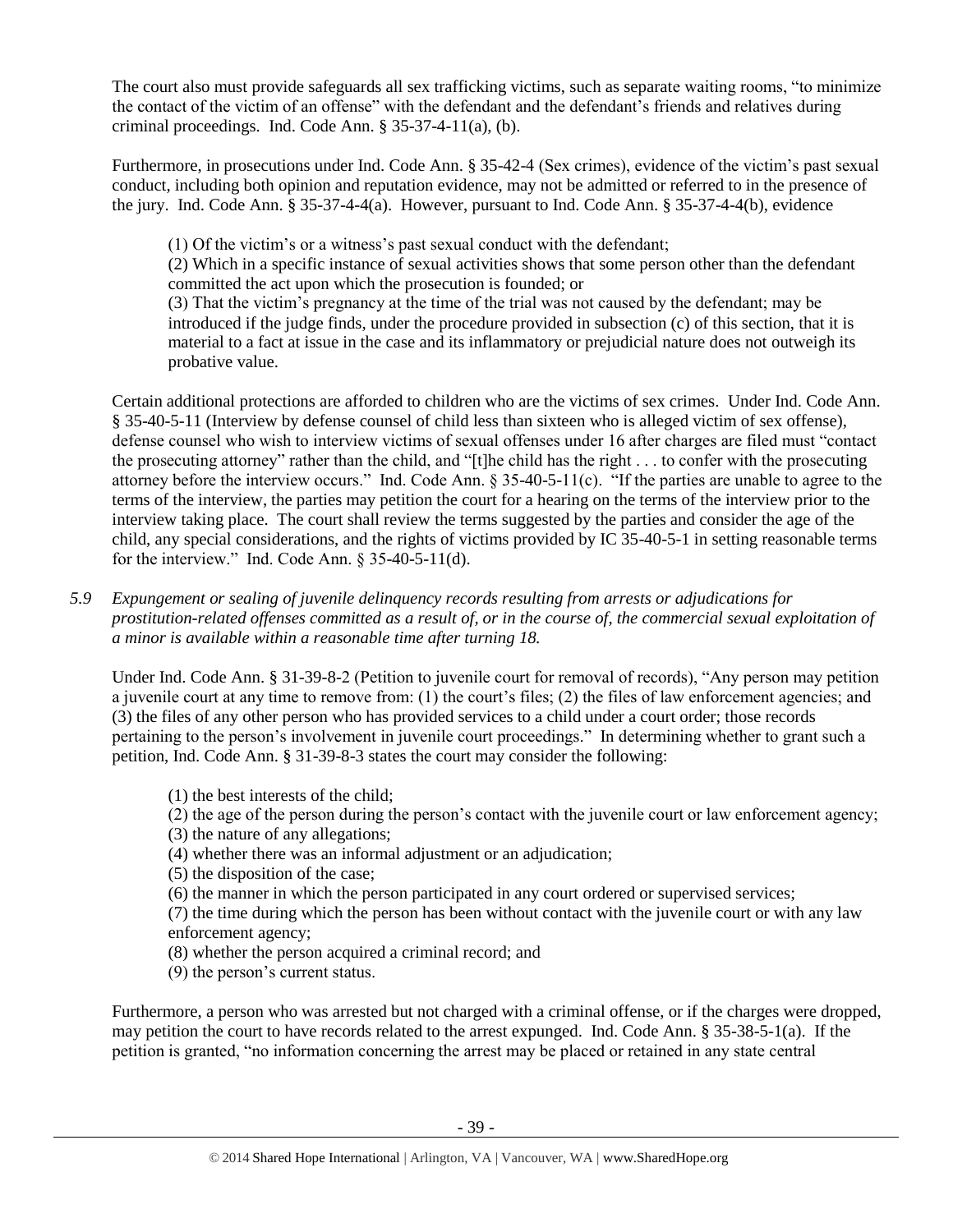repository for criminal history information or in any other alphabetically arranged criminal history information system maintained by a local, regional, or statewide law enforcement agency. However, this chapter does not require any change or alteration in any record (such as a police blotter entry) made at the time of the arrest or in the record of any court in which the criminal charged were filed." Ind. Code Ann. § 35-38-5-3.

*5.10 Victim restitution and civil remedies for victims of domestic minor sex trafficking or commercial sexual exploitation of children (CSEC) are authorized by law.* 

Victim restitution for victims of human trafficking offenses is mandatory. Ind. Code Ann. § 35-42-3.5-2 (Restitution to victim) states, "In addition to any sentence or fine imposed for a conviction of an offense under section 1 [Ind. Code Ann. § 35-42-3.5-1 (Promotion of human trafficking—Sexual trafficking of a minor— Human trafficking)] of this chapter, the court shall order the person convicted to make restitution to the victim of the crime under IC 35-50-5-3." Ind. Code Ann. § 35-50-5-3(k) states,

The court shall order a person convicted of an offense under IC 35-42-3.5 to make restitution to the victim of the crime in an amount equal to the greater of the following:

(1) The gross income or value to the person of the victim's labor or services.

(2) The value of the victim's labor as guaranteed under the minimum wage and overtime provisions of:

(A) the federal Fair Labor Standards Act of 1938, as amended (29 U.S.C. 201-209); or

(B) IC 22-2-2 (Minimum Wage);

whichever is greater.

In addition, persons convicted of Ind. Code Ann.  $\S 35-42-3.5-1<sup>182</sup>$  may also be liable to the victim for civil damages, including actual and punitive damages, reasonable attorney's fees, and court costs. Ind. Code Ann.  $§$  35-42-3.5-3(a).

Victims are entitled to restitution more broadly under Ind. Code Ann. § 35-50-5-3(a) (Restitution orders), which permits the court to order a defendant convicted of any felony or misdemeanor to make restitution to the victim. This restitution provision is subject to the discretion of the court. In determining the amount of restitution a victim is entitled to, pursuant to Ind. Code Ann. § 35-50-5-3(a), the court will consider the following:

(1) property damages of the victim incurred as a result of the crime, based on the actual cost of repair (or replacement if repair is inappropriate);

(2) medical and hospital costs incurred by the victim (before the date of sentencing) as a result of the crime;

(3) the cost of medical laboratory tests to determine if the crime has caused the victim to contract a disease or other medical condition;

(4) earnings lost by the victim (before the date of sentencing) as a result of the crime including earnings lost while the victim was hospitalized or participating in the investigation or trial of the crime; and (5) funeral, burial, or cremation costs incurred by the family or estate of a homicide victim as a result of the crime.

Victims may also be entitled to receive "[a]n amount not to exceed three (3) times . . . the actual damages" they suffered as a result of a violation of Ind. Code Ann. § 35-45-9-3 (Criminal gang activity). Ind. Code Ann. § 34- 24-3-1.

<sup>182</sup> *See supra* not[e 2.](#page-0-0)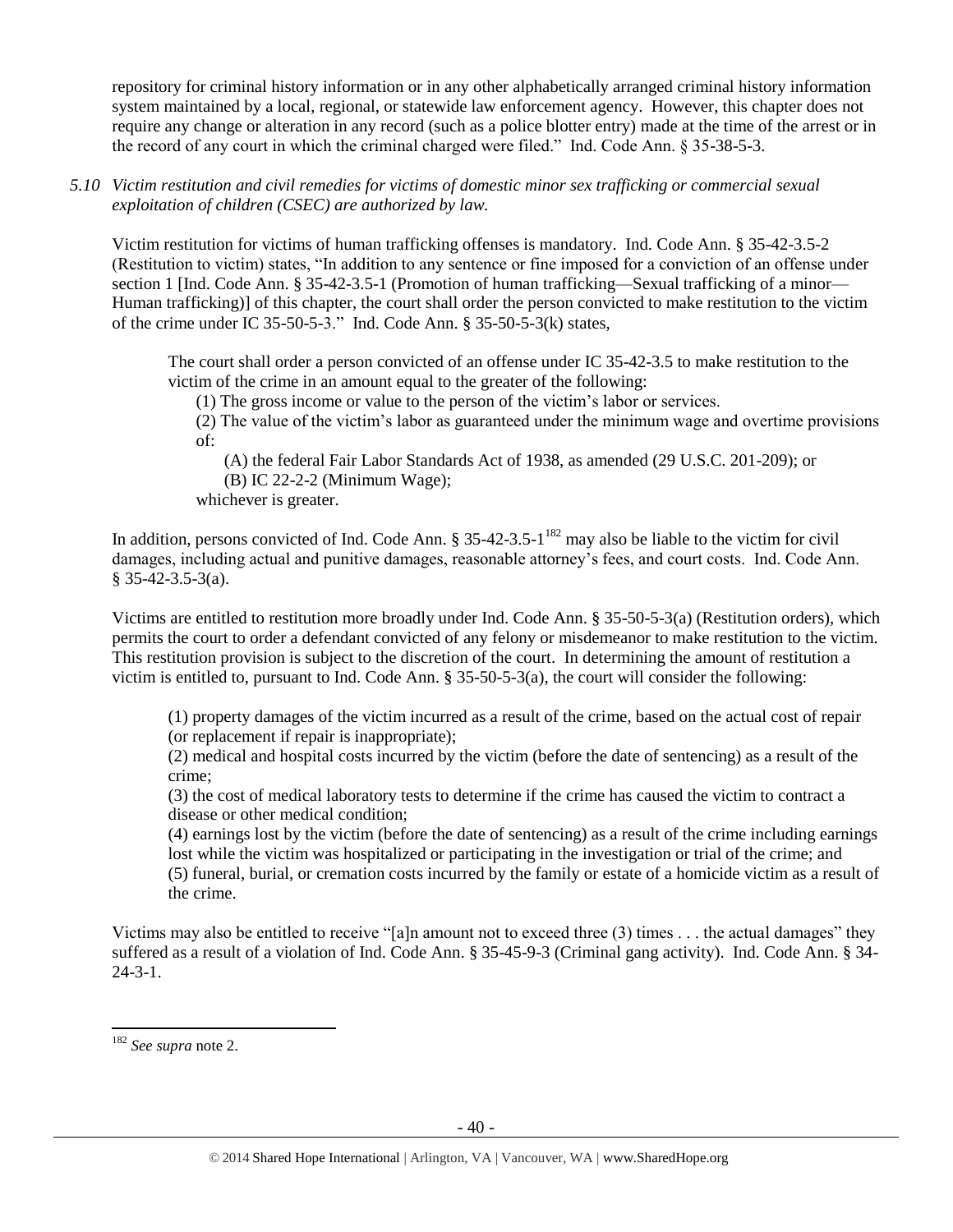Lastly, victims whose offenders are convicted of racketeering may pursue additional remedies. A victim who has suffered damages as a result of a violation of Ind. Code Ann. § 35-45-6-2<sup>183</sup> (Corrupt business influence) may bring a civil suit to recover three times the amount of damages incurred, attorney's fees, court costs, and any punitive damages the court may award. Ind. Code Ann. § 34-24-2-6(b). The trafficker or facilitator can also be ordered to forfeit "any property: (1) used in the course of; (2) intended for use in the course of; (3) derived from; or (4) realized through; conduct in violation of IC 35-45-6-2 [Corrupt business influence]." Ind. Code Ann. § 34-24-2-2(a). Pursuant to Ind. Code Ann. § 34-24-2-6(d), "an aggrieved person has a right or claim to forfeited property or to the proceeds derived from forfeited property superior to any right or claim the state has in the same property or proceeds."

*5.11 Statutes of limitations for civil and criminal actions for child sex trafficking or commercial sexual exploitation of children (CSEC) offenses are eliminated or lengthened sufficiently to allow prosecutors and victims a realistic opportunity to pursue criminal action and legal remedies.*

Pursuant to Ind. Code Ann. § 35-41-4-2(c), no statute of limitations applies to criminal prosecutions of Class A felonies (for a crime committed before July 1, 2014), or a Level 1 or 2 felony (for a crime committed after June 30, 2014), such as violations of Ind. Code Ann.  $\S 35-42-3.5-1(b)^{184}$  (Sexual trafficking of a minor) and, when aggravating factors are present, Ind. Code Ann. § 35-42-4-9(a) (Sexual misconduct with a minor).

Pursuant to Ind. Code Ann. § 35-41-4-2(m), a statute of limitations applies to sex offenses listed within IC 11-8- 8-4.5 (sex offender defined) if the offense is committed against a child. The case must be brought within 10 years of the offense, or within 4 years of when the victim gains their dependence from the alleged offender, "whichever occurs later." There are two exceptions to this rule. The first is for sex offenses that are Class A felonies (if committed prior to July 1, 2014), Level 1 or Level 2 felonies (if committed after June 30, 2014); actions for these offenses may be brought at any time. The second exception is for actions brought under Ind. Code Ann. §§ 35-42-4-3(a) (Child molesting), 35-42-4-5 (Vicarious sexual gratification), 35-42-4-6 (Child solicitation), 35-42-4-7 (Child seduction), and 35-46-1-3 (Incest). These cases may be brought until the victim reaches 31 years of age. Ind. Code Ann. § 35-41-4-2(e).

Pursuant to Ind. Code Ann.  $\S 35-41-4-2(a)(1)$ , a statute of limitations of 5 years applies to criminal prosecutions of Level 4, Level 5, or Level 6 felonies, such as violations of Ind. Code Ann. § 35-45-9-3 (Participation in criminal gang), § 35-45-9-5 (Criminal gang recruitment), § 35-45-6-2(1) (Corrupt business influence), and § 35- 45-15-5 (Money laundering). Pursuant to Ind. Code Ann. § 35-41-4-2(a)(2), a statute of limitations of 2 years applies to criminal prosecutions for any misdemeanor, such as Ind. Code Ann. § 35-42-4-13(c) (Inappropriate communication with a child) and § 35-45-4-3 (Patronizing a prostitute).

For civil claims, a 2-year statute of limitations, running from the date of the offender's conviction, applies to domestic minor sex trafficking victims civil claims for damages under Ind. Code Ann. § 35-42-3.5-3(a) (Civil cause of action). Ind. Code Ann. § 35-42-3.5-3(b).

5.11.1 Recommendation: Amend Ind. Code Ann. § 35-41-4-2(e) to include Ind. Code Ann. § 35-42- 3.5-1(a) and (d) (Promotion of human trafficking—Sexual trafficking of a minor—Human trafficking) as an offense for which prosecution is not barred until the victim of the offense reaches the age of 31.

<sup>183</sup> *See supra* not[e 35.](#page-6-0)

<sup>184</sup> *See supra* not[e 2.](#page-0-0)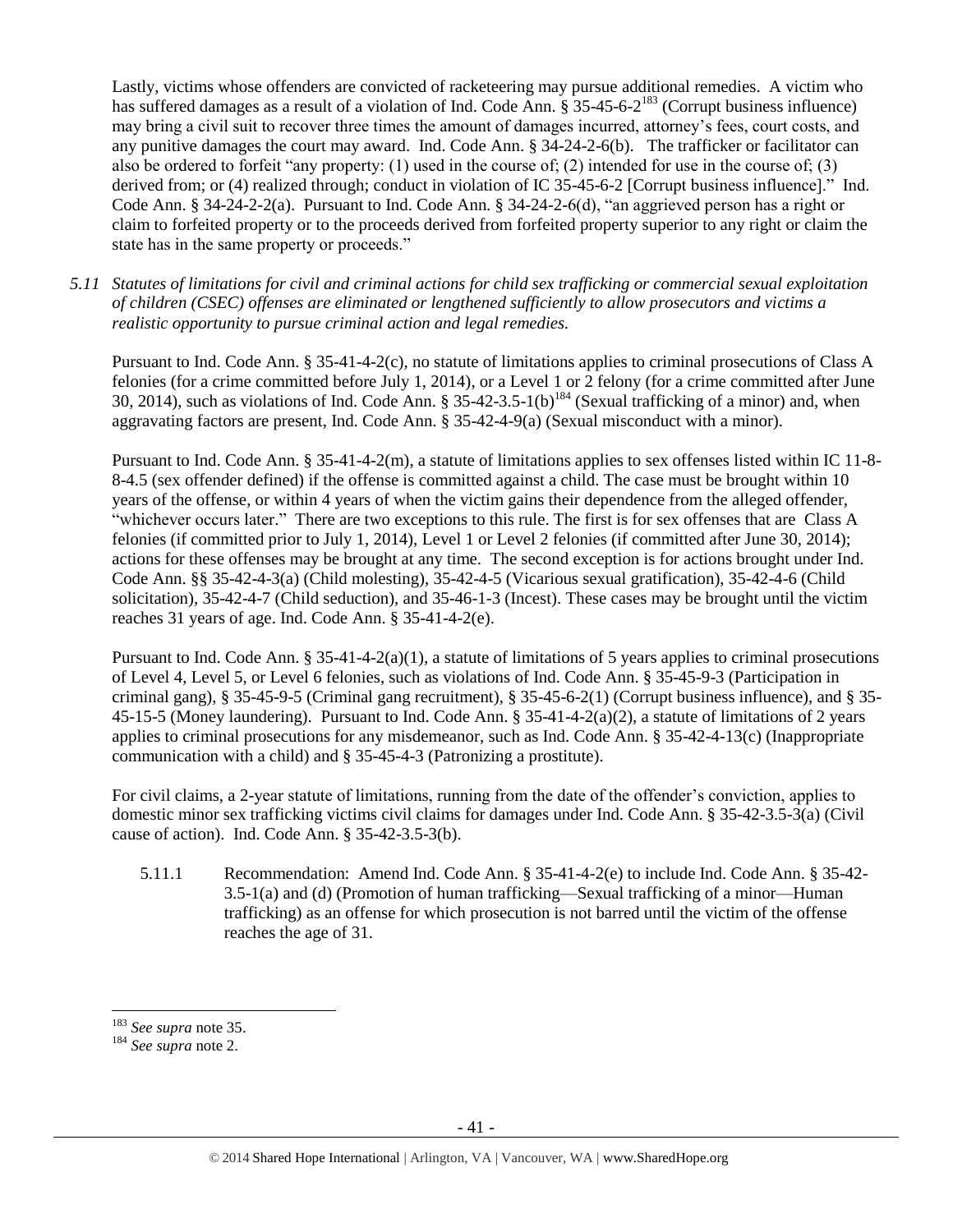## **FRAMEWORK ISSUE 6: CRIMINAL JUSTICE TOOLS FOR INVESTIGATION AND PROSECUTIONS**

## *Legal Components:*

- *6.1 Training on human trafficking and domestic minor sex trafficking for law enforcement is statutorily mandated or authorized.*
- *6.2 Single party consent to audiotaping is permitted in law enforcement investigations.*
- *6.3 Wiretapping is an available tool to investigate domestic minor sex trafficking.*
- *6.4 Using a law enforcement decoy posing as a minor to investigate buying or selling of commercial sex acts is not a defense to soliciting, purchasing, or selling sex with a minor.*
- *6.5 Using the Internet to investigate buyers and traffickers is a permissible investigative technique.*
- *6.6 Law enforcement and child welfare agencies are mandated to promptly report missing and recovered children. \_\_\_\_\_\_\_\_\_\_\_\_\_\_\_\_\_\_\_\_\_\_\_\_\_\_\_\_\_\_\_\_\_\_\_\_\_\_\_\_\_\_\_\_\_\_\_\_\_\_\_\_\_\_\_\_\_\_\_\_\_\_\_\_\_\_\_\_\_\_\_\_\_\_\_\_\_\_\_\_\_\_\_\_\_\_\_\_\_\_\_\_\_\_*

# *Legal Analysis:*

*6.1 Training on human trafficking and domestic minor sex trafficking for law enforcement is statutorily mandated or authorized.*

Pursuant to Ind. Code Ann. § 5-2-1-9(a)(10), which discusses mandatory training for law enforcement officers, the Indiana Law Enforcement Training Board is required to provide the following:

Minimum standards for a course of study on human and sexual trafficking that must be required for each person accepted for training at a law enforcement training school or academy and for in service training programs for law enforcement officers. The course must cover the following topics:

- (A) Examination of the human and sexual trafficking laws (IC 35-42-3.5).
	- (B) Identification of human and sexual trafficking.
	- (C) Communicating with traumatized persons.
	- (D) Therapeutically appropriate investigative techniques.
	- (E) Collaboration with federal law enforcement officials.
	- (F) Rights of and protections afforded to victims.

(G) Providing documentation that satisfies the Declaration of Law Enforcement Officer for Victim

- of Trafficking in Persons (Form I-914, Supplement B) requirements established under federal law.
- (H) The availability of community resources to assist human and sexual trafficking victims.

A law enforcement officer appointed after June 30, 1993 may not "(1) make an arrest; (2) conduct a search or a seizure of a person or property; or (3) carry a firearm" unless they complete basic training requirements. Ind. Code Ann. § 5-2-1-9(d).

*6.2 Single party consent to audiotaping is permitted in law enforcement investigations.*

Pursuant to Ind. Code Ann. § 35-33.5-5-4(a)(1), "[a] person whose communications are intercepted, disclosed, or used in violation of this article: (1) has a civil cause of action against a person who intercepts, discloses, uses, or procures another person to intercept, disclose, or use a communication in violation of this article." However, pursuant to Ind. Code Ann. § 35-31.5-2(176) (Definitions), "'[i]nterception," for purposes of IC 35-33.5, means the intentional recording or acquisition of the contents of an electronic communication by a person other than a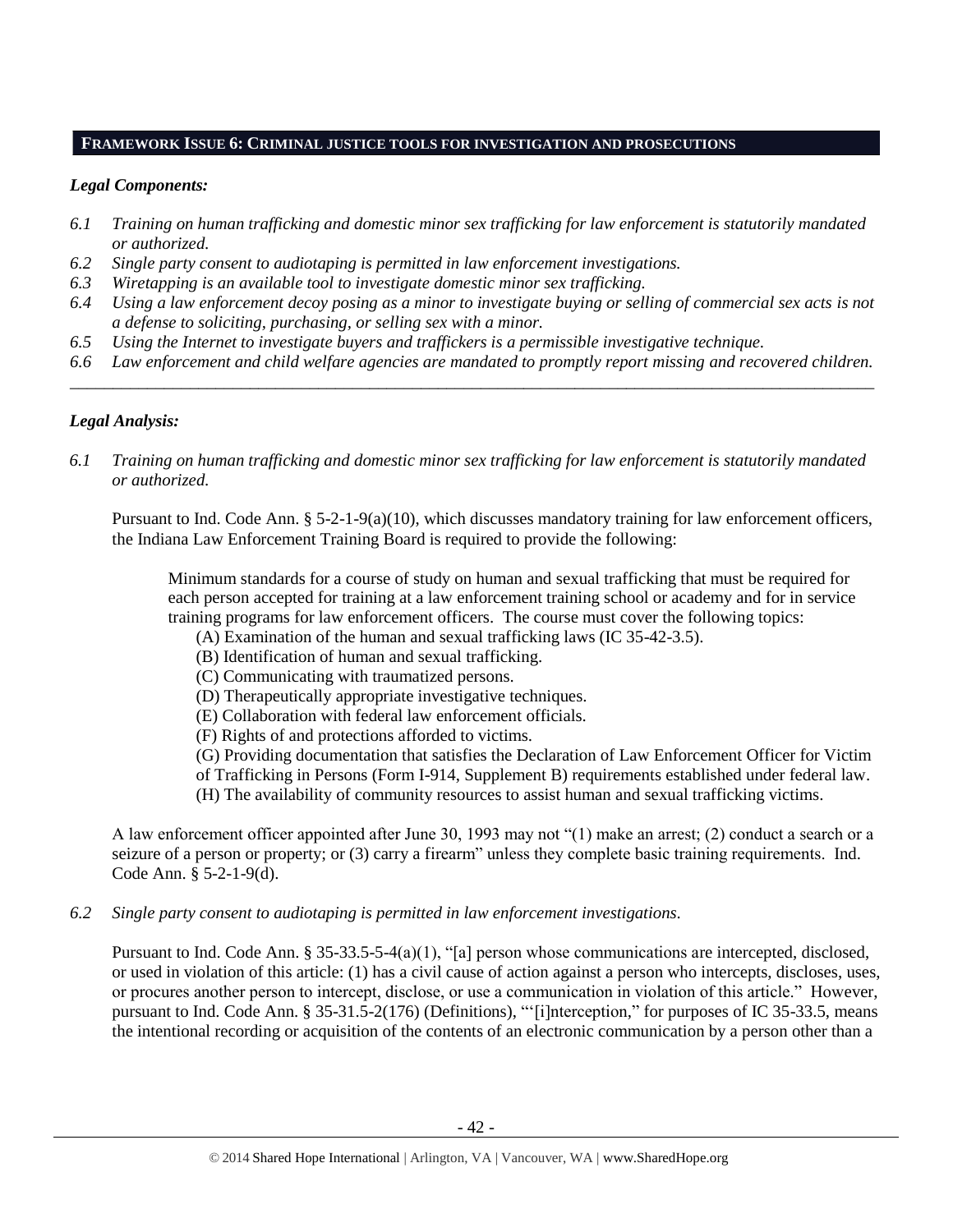sender or receiver of that communication, without the consent of the sender or receiver, by means of any instrument, device, or equipment under this article."

## *6.3 Wiretapping is an available tool to investigate domestic minor sex trafficking.*

In general, an application for a warrant for intercepting electronic communications must be in writing and include, among other things, pursuant to Ind. Code Ann.  $\S 35-33.5-2-2(a)(2)(A)$ , "(2) An affidavit setting forth the facts relied upon by an applicant to show why a warrant should be issued or an extension granted, including the following: (A) Facts establishing probable cause for the belief that a designated offense allegedly has been, is being, or may be committed."

"Designated offense" is defined in Ind. Code Ann. § 35-31.5-2(91) "for purposes of IC 35-33.5" as including "human and sexual trafficking crimes under IC 35-42-3.5," as well as Ind. Code Ann. § 35-42-4-6 (Child solicitation). Notably, Ind. Code Ann. § 35-44-4-2 (Prostitution), § 35-45-4-3 (Patronizing a prostitute) and § 35-45-4-4 (Promoting prostitution) are not included as designated offenses.

Because human and sexual trafficking crimes under Ind. Code Ann. § 35-42-3.5-1<sup>185</sup> are considered "designated offenses," wiretapping may be used in domestic minor sex trafficking investigations. Furthermore, the contents and evidence received from the interception may be received into evidence, but only if "each party, not less than fourteen (14) days before the proceeding, has been furnished with a copy of the application, warrant, and any orders for an extension under which the interception was authorized." Ind. Code Ann. § 35-33.5-5-1. However, "[t]he fourteen (14) day period may be waived by the court if" certain findings are made by the court. Ind. Code Ann. § 35-33.5-5-1.

*6.4 Using a law enforcement decoy posing as a minor to investigate buying or selling of commercial sex acts is not a defense to soliciting, purchasing, or selling sex with a minor.*

The use of a decoy by law enforcement in the investigation of prostitution or sex trafficking appears to be permitted under both Ind. Code Ann. § 35-42-4-6(b)<sup>186</sup> and (c) (Child solicitation) and § 35-42-4-13(c) (Inappropriate communication with a child). Ind. Code Ann. § 35-42-4-6(b) (Child solicitation) uses the phrase "a child under fourteen (14) years of age, or an individual the person believes to be a child under fourteen (14) years of age." Similarly, Ind. Code Ann. § 35-42-4-6(c) (Child solicitation) uses the phrase "a child at least fourteen (14) years of age but less than sixteen (16) years of age, or an individual the person believes to be a child at least fourteen (14) years of age but less than sixteen (16) years of age." Ind. Code Ann. § 35-42-4-  $13(c)^{187}$  (Inappropriate communication with child) uses the phrase "an individual whom the person believes to be a child less than fourteen (14) years of age." These phrases indicate that the victim does not have to be a minor.

Indiana does provide a defense of entrapment when, "(1) The prohibited conduct of the person was the product of a law enforcement officer, or his agent, using persuasion or other means likely to cause the person to engage in the conduct; and (2) The person was not predisposed to commit the offense." Ind. Code Ann. § 35-41-3-9(a) (Entrapment). However, "merely affording a person an opportunity to commit the offense does not constitute entrapment." Ind. Code Ann. § 35-41-3-9(b).

<sup>185</sup> *See supra* not[e 2.](#page-0-0)

<sup>186</sup> *See supra* not[e 12.](#page-3-0)

<sup>187</sup> *See supra* not[e 22.](#page-4-2)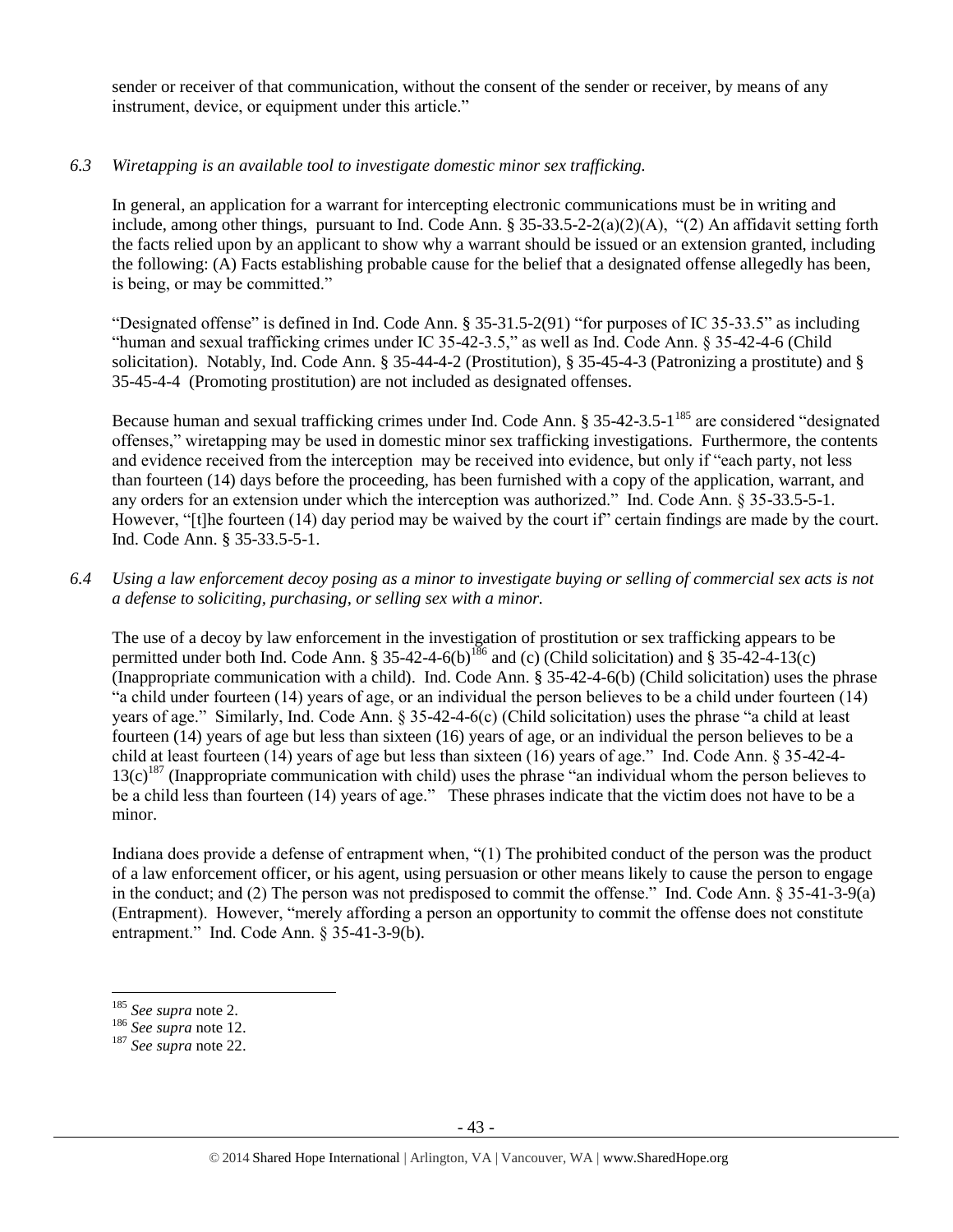Ind. Coe Ann. § 35-41-5-1 prohibits a defense based on the fact that the victim was a law enforcement decoy. It states:

(a) A person attempts to commit a crime when, acting with the culpability required for commission of the crime, he the person engages in conduct that constitutes a substantial step toward commission of the crime. An attempt to commit a crime is a felony or misdemeanor of the same class as the crime attempted.

… (b) It is no defense that, because of a misapprehension of the circumstances, including the age of the intended victim in a prosecution for attempted child molesting (IC 35-42-4-3), it would have been impossible for the accused person to commit the crime attempted.

(c) For purposes of subsection (a), a person engages in conduct that constitutes a substantial step if the person, with the intent to commit a sex crime against a child or an individual the person believes to be a child:

(1) communicates with the child or individual the person believes to be a child concerning the sex crime; and

(2) travels to another location to meet the child or individual the person believes to be a child.

# *6.5 Using the Internet to investigate buyers and traffickers is a permissible investigative technique.*

Law enforcement can likely use the Internet to investigate offenses under Ind. Code Ann. § 35-42-4-6(b),<sup>188</sup> (c) (Child solicitation). Ind. Code Ann. § 35-42-4-6(b) makes it illegal if a person 18 or older to "knowingly or intentionally solicits a child under fourteen (14) years of age, or an individual the person believes to be a child under fourteen (14) years of age, to engage in" certain sexual acts.<sup>189</sup> Similarly, Ind. Code Ann. § 35-42-4-6(c) makes it illegal if a person 21 years of age or older to "knowingly or intentionally solicits a child at least fourteen (14) years of age but less than sixteen (16) years of age, or an individual the person believes to be a child at least fourteen (14) years of age but less than sixteen (16) years of age, to engage in" certain sexual acts. Ind. Code Ann. § 35-42-4-6(c). Ind. Code Ann. § 35-42-4-6(a) defines "solicit" as, "to command, authorize, urge, incite, request, or advise an individual: . . . (4) by using a computer network (as defined in IC 35-43-2-  $3(a)$ ; ... to perform an act described in [Ind. Code Ann. § 35-42-4-6(b) or (c)]."

Both of the above offenses provide enhanced crime classifications in the event the offense is committed through use of a computer network. Ind. Code Ann. § 35-42-4-6(b), (c).

## *6.6 Law enforcement and child welfare agencies are mandated to promptly report missing and recovered children.*

Pursuant to Ind. Code Ann. § 10-13-5-5 (Indiana clearing house for information on missing children and missing endangered adults established), Indiana has established the Indiana Clearinghouse for Information on Missing Children and Missing Endangered Adults (Clearinghouse). The Clearinghouse staff's duties include operating a "central data storage, retrieval, and information distribution system designed for the exchange of information on missing children,"<sup>190</sup> publishing a quarterly directory of missing children, and compiling statistics on missing children cases handled by the Clearinghouse each year. Ind. Code Ann. § 10-13-5-6(b)(2),

<sup>188</sup> *See supra* not[e 12.](#page-3-0)

<sup>&</sup>lt;sup>189</sup> See supra Section 1.2 for discussion of relevant provisions.

<sup>&</sup>lt;sup>190</sup> A "missing child" is defined as "a person less than eighteen (18) years of age who: (1) is, or is believed to be: (A) a temporary or permanent resident of Indiana; (B) at a location that cannot be determined by the person's parent or legal custodian; and (C) reported missing to a law enforcement agency; or (2) is, or is believed to be: (A) a temporary or permanent resident of Indiana; and (B) a victim of the offense of criminal confinement (IC 35-42-3-3) or interference with custody (IC 35-42-3-4)." Ind. Code Ann. § 10-13-5-4.